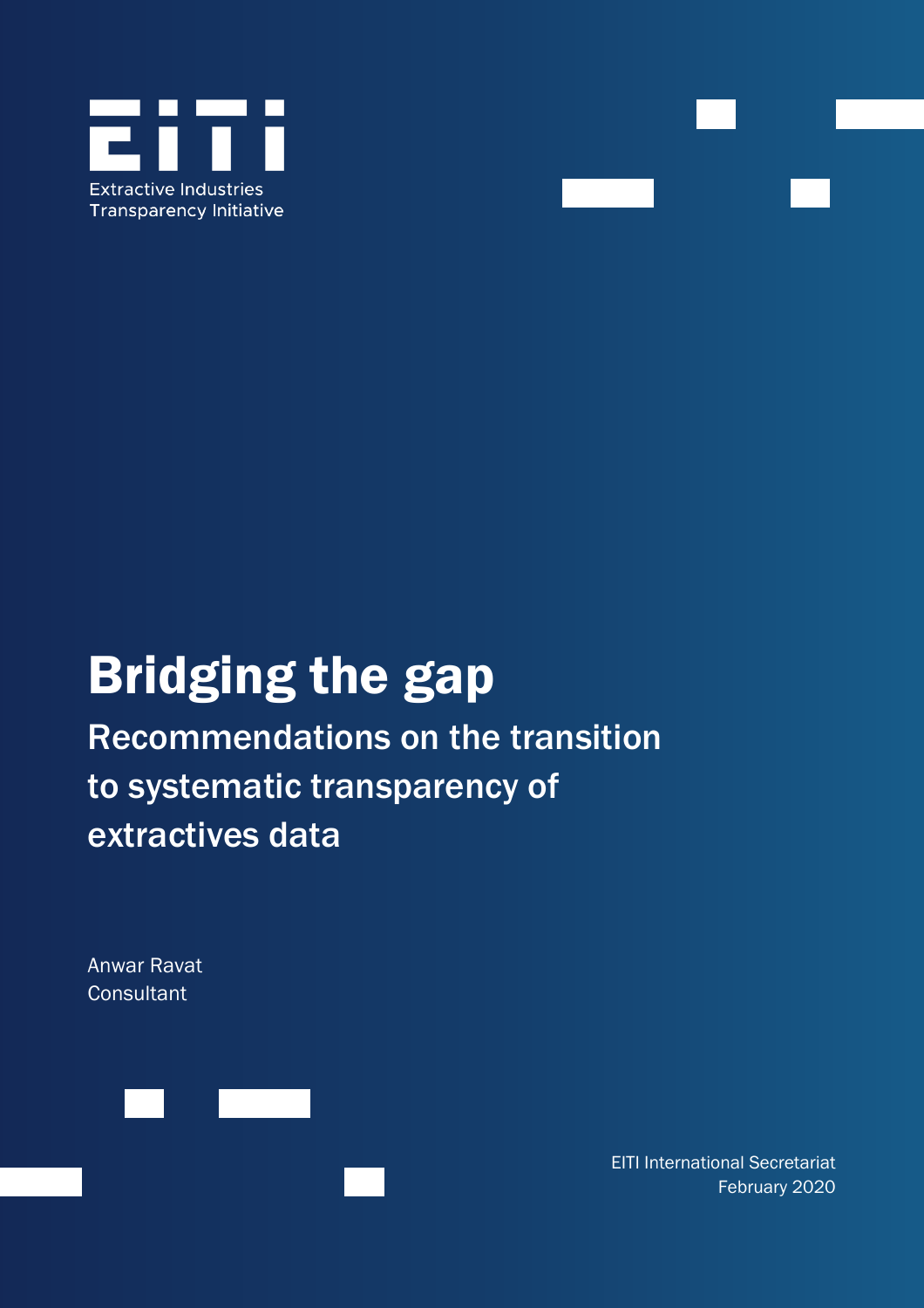# **Contents**

|                | <b>FOREWORD</b>                                                          | 5  |  |
|----------------|--------------------------------------------------------------------------|----|--|
|                | <b>EXECUTIVE SUMMARY</b>                                                 |    |  |
| $\mathbf{1}$   | <b>INTRODUCTION</b>                                                      | 10 |  |
| $\overline{2}$ | <b>CONTEXT</b>                                                           | 11 |  |
| 3              | <b>OVERVIEW OF FINDINGS</b>                                              | 11 |  |
| 4              | BROADER CONCLUSIONS FROM THE REVIEW                                      | 18 |  |
| 5              | THE BUSINESS CASE FOR INNOVATION IN THE RECONCILIATION REQUIREMENT       | 20 |  |
| 6              | OPTIONS FOR CONSIDERATION IN EITI IMPLEMENTATION                         | 23 |  |
| $\overline{7}$ | ADDRESSING STAKEHOLDER CONCERNS AND MANAGING POTENTIAL TRANSITION ISSUES | 30 |  |
| 8              | <b>CONCLUSION</b>                                                        | 32 |  |
|                | <b>ANNEXES</b>                                                           |    |  |

#### This report is issued by

#### Further information:

| <b>EITI International Secretariat</b> | For further information on this topic, please contact: |
|---------------------------------------|--------------------------------------------------------|
| Rådhusgata 26, 0151 Oslo, Norway      | Sam Bartlett                                           |
| +47 222 00 800                        | <b>Technical Director</b>                              |
| secretariat@eiti.org                  | sbartlett@eiti.org                                     |

#### Author

Anwar Ravat CA (Zimbabwe), CPA (Ontario, Canada) **Consultant** 

*This report was originally produced in January 2019 and has been re-issued for discussions held in February 2020*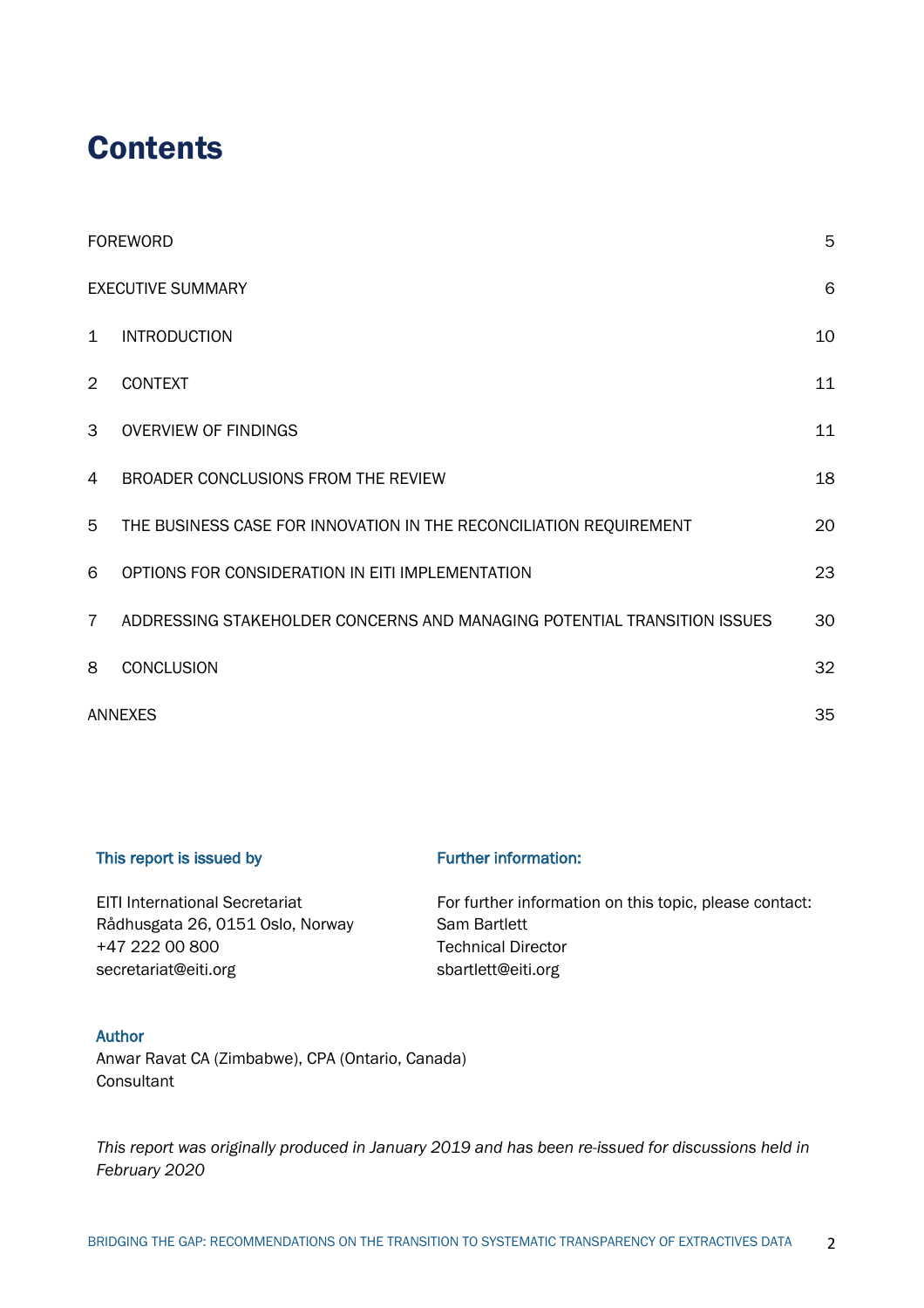# Bridging the gap

# Recommendations on the transition to systematic transparency of extractives data

A report commissioned by the EITI International Secretariat on request of the Implementation Committee of the EITI Board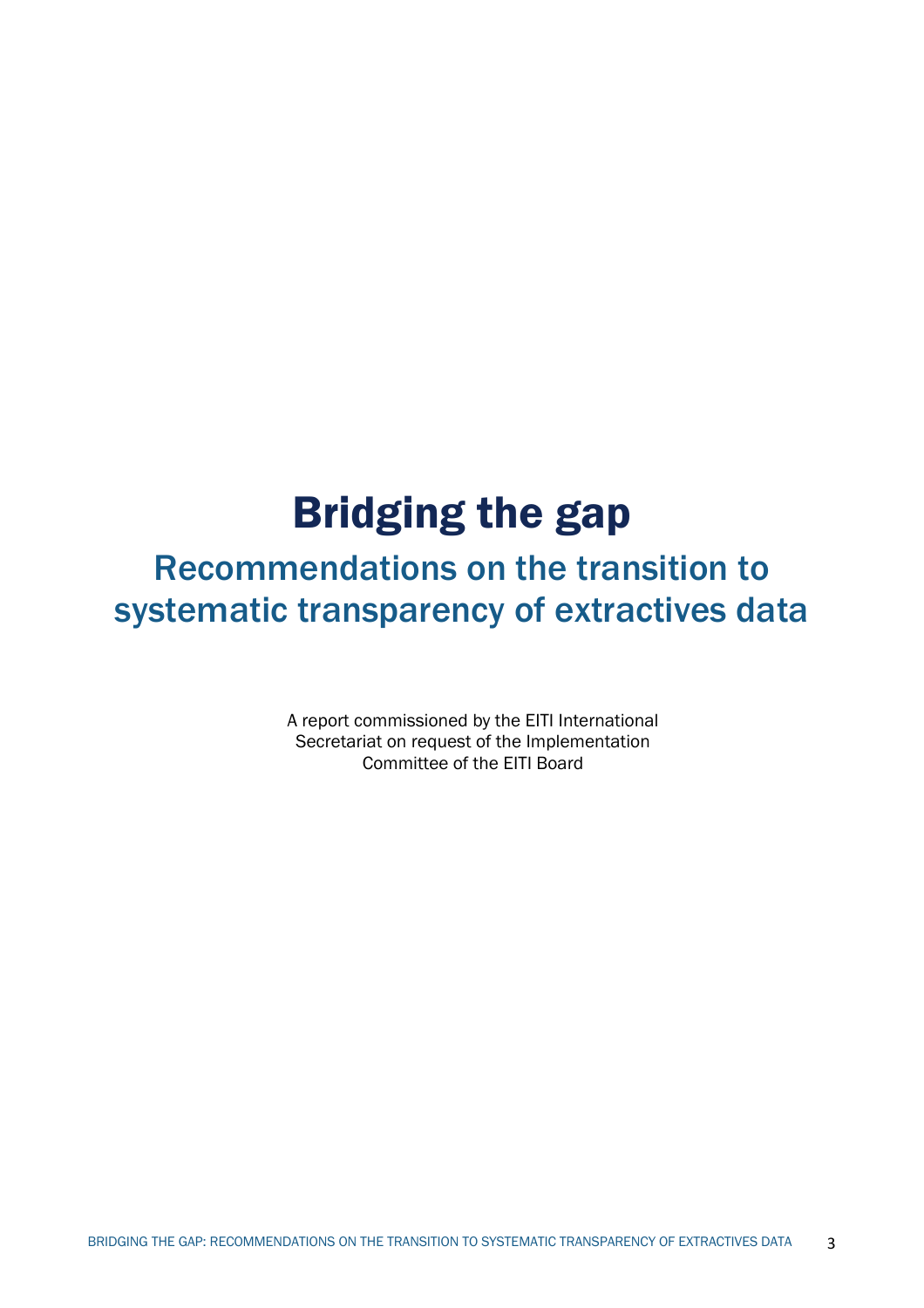# Abbreviations

- EITI Extractive Industries Transparency Initiative
- IA Independent Administrator
- MSG Multi-stakeholder Group
- OECD Organisation for Economic Co-operation and Development
- PEFA Public Expenditure and Financial Accountability
- SOE State-owned enterprise
- ToR Terms of Reference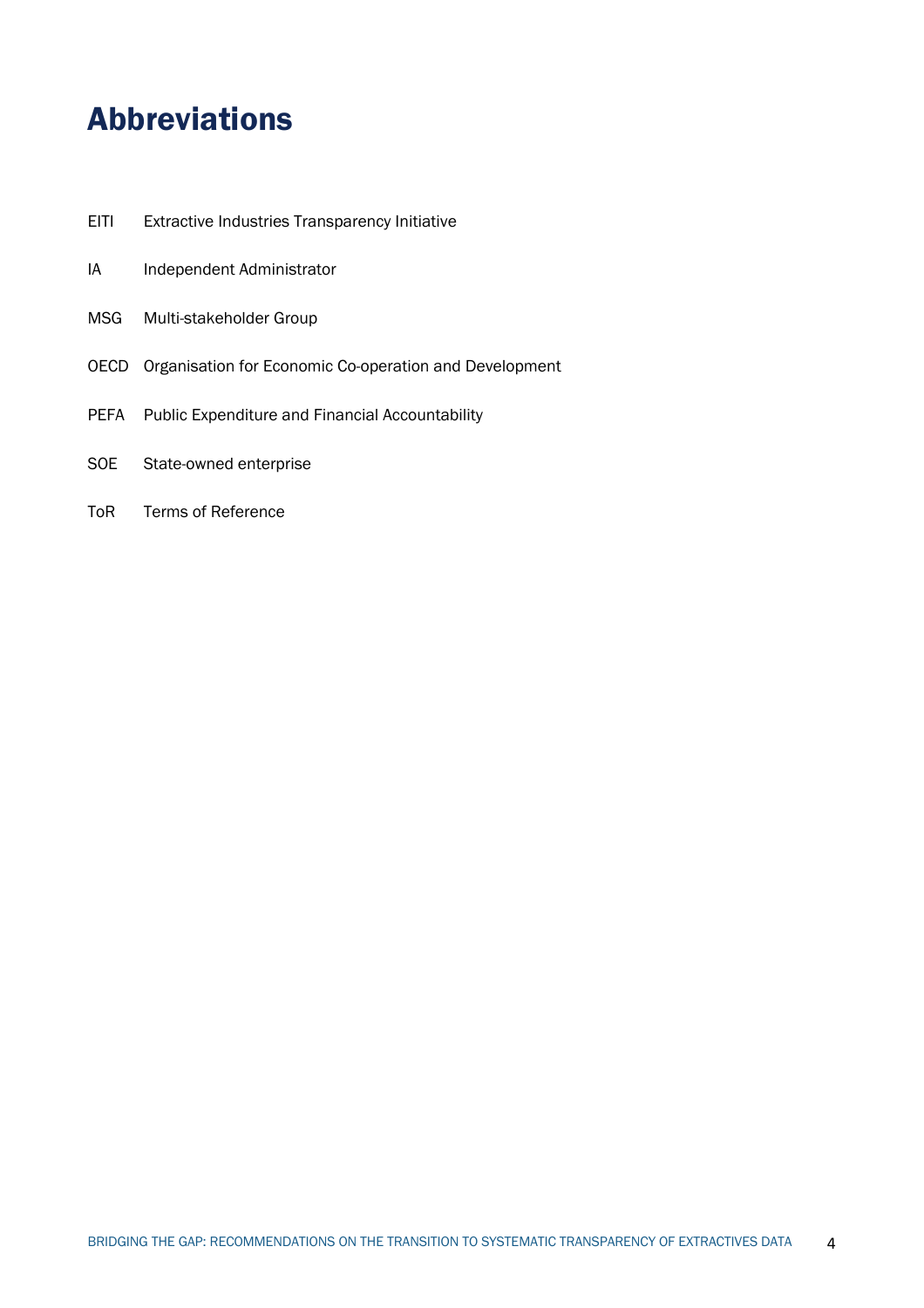# Foreword

The EITI was established to publish substantive facts about the extractives sector, so that mining, oil and gas resources can be managed by national governments in a way that benefits citizens. By making natural resource data available and accessible, the EITI strives to foster public debate, inform reforms and decision making, and strengthen extractives revenue management.

Since the EITI was first established, USD 2.6 trillion in revenues have been disclosed through EITI reporting, covering 422 fiscal years in over 50 countries. The practice of annual reporting has delivered some important benefits. However, it has been costly, and the data contained in reports is consistently underutilised.

With advances in e-government and a compelling need for timely information to inform decision making, we are advocating routine publication of the data required by the EITI Standard, through what is known as mainstreaming or systematic disclosure. Examples include public portals showing how licenses are allocated, and reporting on company websites that breaks down the tax paid to government by country, region or project.

A key part of any reporting process is building trust in the data and information that is presented. As the EITI has evolved, it has developed processes for implementing countries to gather and assure data in line with the EITI Standard. In most implementing countries, independent accounting experts – known as "Independent Administrators" – reconcile and assure the data reported through EITI processes.

This expert report was originally commissioned to review the data assurance procedures used in EITI implementing countries and their cost, and to determine whether the use of Independent Administrators safeguards the reporting of comprehensive and reliable data.

The review of reporting undertaken by Anwar Ravat has also delivered important recommendations on how to bridge the gap between current systems used in many EITI countries and "mainstreaming" – the routine reporting of data in government and company systems.

This evolution is one of the most important steps that implementing countries can take in delivering on the original purpose of the EITI – publishing data in a way that enhances the value of resources for citizens. We have a mandate from our Board to pursue a step change in the transition to systematic disclosure, motivated by the potential to reduce the time delays and cost of reporting, and to improve accessibility, as set out in this report. This transition has a direct bearing on the work and purpose of multi-stakeholder groups by enabling them to analyse data, engage with decision makers, and share the information widely. The report makes an important contribution by offering concrete suggestions on how this work might evolve in the light of our focus on systematic disclosure.

Mark Robinson *Executive Director, EITI International Secretariat* February 2020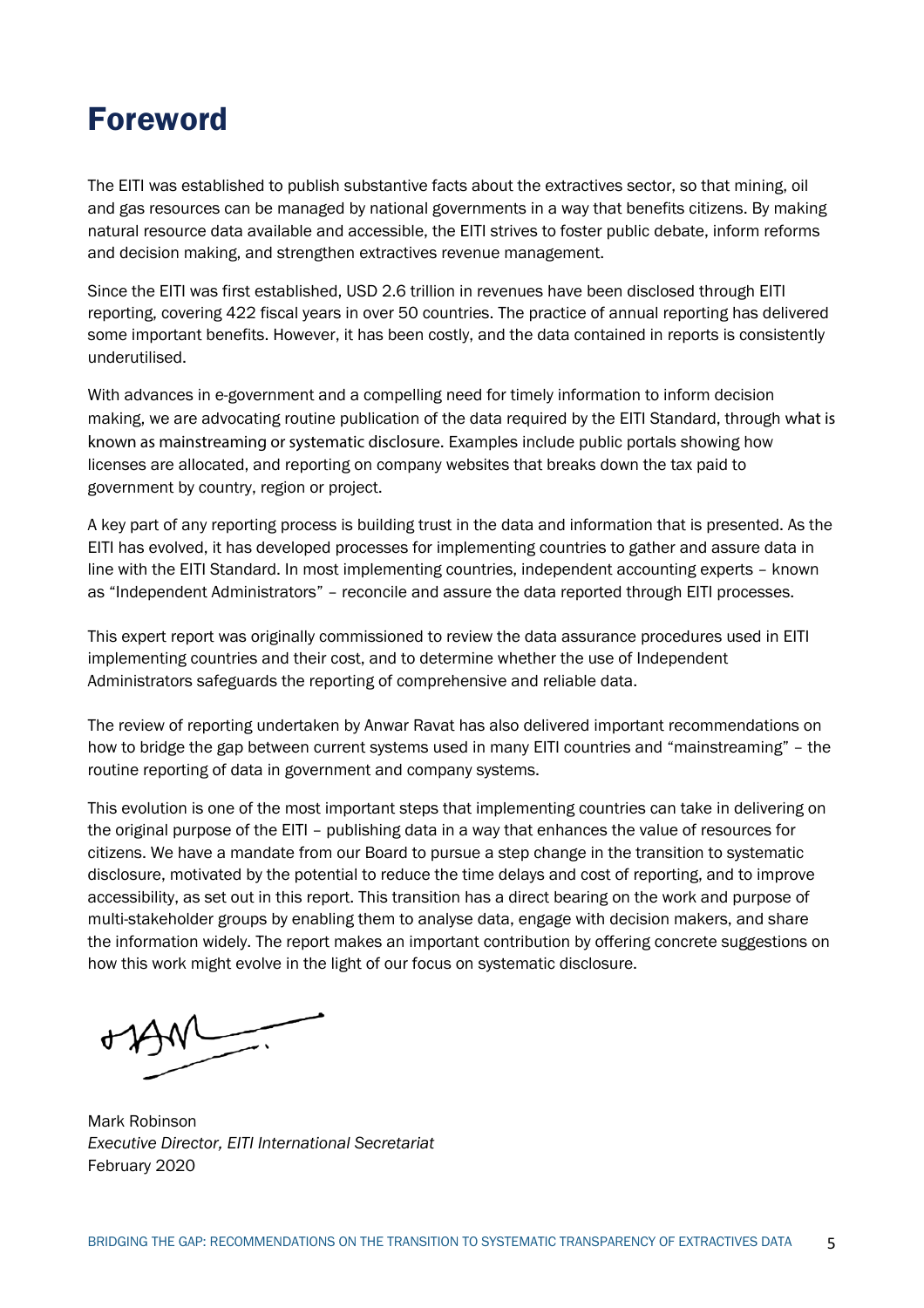# Executive Summary

#### CORE FINDINGS

The report presents the findings of a review of a sample of EITI and Independent Administrator (IA) Reports prepared under Standard Terms of Reference (ToR).

Its key conclusions are as follows:

- The procedures applied by Independent Administrators (IAs) are broadly adequate to safeguard the reporting of comprehensive and reliable data, albeit with caveats as described in this report.
- The ToR is valuable in promoting a consistent approach by IAs to their work. However, there are variations in the completeness of disclosures in EITI Reports prepared by IAs, including uncertainty on how data assurance conclusions were reached. While the impact of these variations on Validation is significant, the wider concern is public trust in the work done under the auspices of the EITI. Insufficient oversight of IA work by multi-stakeholder groups (MSGs) may also be a contributing factor.
- Many EITI Reports showed extensive work is undertaken to reconcile discrepancies of relatively minor amounts or those resulting mainly from clerical reporting or timing errors. This work is undertaken by reporting entities (companies and governments) that have only small revenue flows. These two issues raise questions on cost-benefit and utility of recurrent IA effort.

#### BROADER INSIGHTS AND CONCLUSIONS

In addition, there are broader implications for the EITI that emerged from this review:

• Foremost is the widespread misperception about what EITI reconciliation means. Many stakeholders believe that IAs and audit firms provided a stamp of assurance that the EITI data presented was reliable. This view is erroneous and reflects an expectation gap in what stakeholders wish an EITI Report to deliver and what EITI-reconciled data actually is. IAs themselves explicitly caveat that reconciliation and EITI Reports are not audits. Additionally, audited financial statements of reporting entities that underlie EITI Reports are not easily available to stakeholders.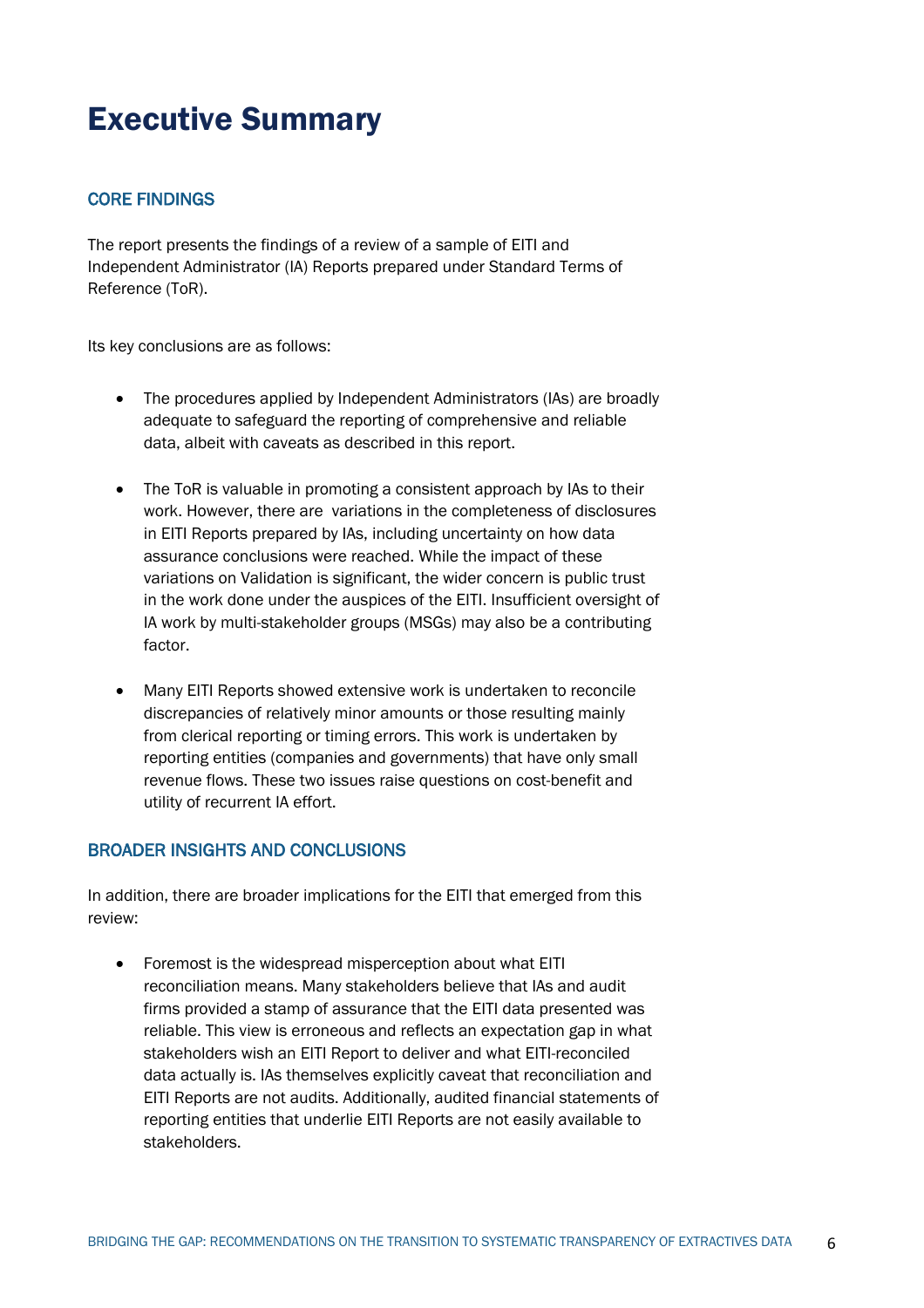• While IAs do deliver important contributions – including by collating EITI data in one place in an easy-to-understand format, the value and longterm financial sustainability of reconciliations repeated year after year is questionable. Aside from cost-benefit concerns, the risk of excessive focus on clerical and reporting discrepancies is that the EITI is dragged towards and reduced to being an accounting exercise, as opposed to being the vehicle for raising substantive facts about how extractives are managed and benefit citizens.

The core issue this raises is whether the EITI has reached an inflection point where the value of sector and institutional transparency available in EITI Reports outweighs the value of detailed reconciliations.

Could greater rigour by IAs in their work in applying the Standard ToR help address the concerns raised?

In the context of limitations on the time and resources that can be allocated to reconciliations, there are inherent limitations to their scope. An alternative is for EITI implementation to be revisited to allow countries more room to innovate and allocate resources to sector disclosures and their analysis.

A strong business case exists for rethinking and refining the EITI in this way.

Firstly, there have been advances in e-government and electronic tax administration systems which mean that in some cases the underlying record of revenues and payments are one and the same – making the original concept of "matching" or reconciling separate data submissions by companies and governments redundant.

Secondly, with the EITI Board-approved direction of travel towards systematic disclosures, concrete policy steps will help EITI countries to take actions towards that goal and should be encouraged.

Finally, providing for the more timely disclosure of data through innovative approaches is beneficial for stakeholders who may have urgent concerns about the current impacts of extractives production.

Strengthening the technical capacity of EITI MSGs and national secretariats (independent of IAs) is also an important goal. They should be empowered to innovate in reconciliation processes and be able to redeploy resources to focus on higher-order priorities. Such a step could help MSGs to move from a basic purpose of countering revenue secrecy to cementing a more relevant role for themselves in extractive sector transparency and governance, with the convening authority to advocate for reform.

There is therefore an opportunity for MSGs to target strengthened but efficient approaches to EITI reporting, where they can take the lead on finding solutions for legal issues that hinder transparency.

*"The EITI is dragged towards and reduced to being an accounting exercise, as opposed to being the vehicle for raising substantive facts about how extractives are managed and benefit citizens."*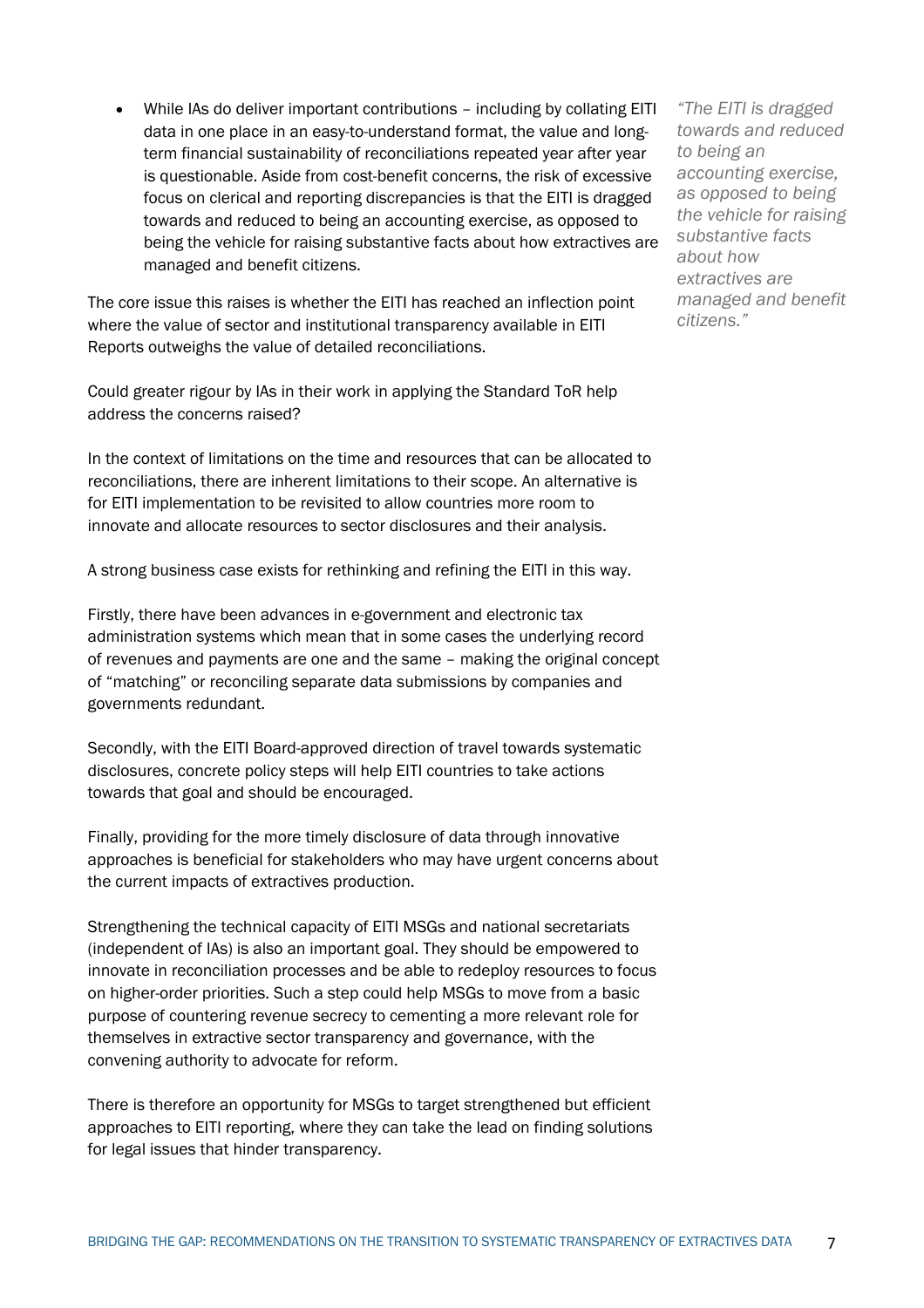#### RECOMMENDATIONS

This report recommends various steps to allow countries to innovate on how EITI data is reported.

One option is for MSGs to take the lead in producing compiled (not reconciled) EITI Reports, which minimise the use of IAs and rely primarily on governmentreported data. Such an approach could be coupled with greater MSG efforts to understand the effective functioning of audit statutes for private and public sectors and state-owned enterprises (SOEs), and how national tax administration functions operate.

The following diagrams illustrate how the innovative approaches proposed in this report might dovetail with the existing EITI implementation "cycle" and a potential systematic disclosure system (designed and operated under mainstreamed EITI data).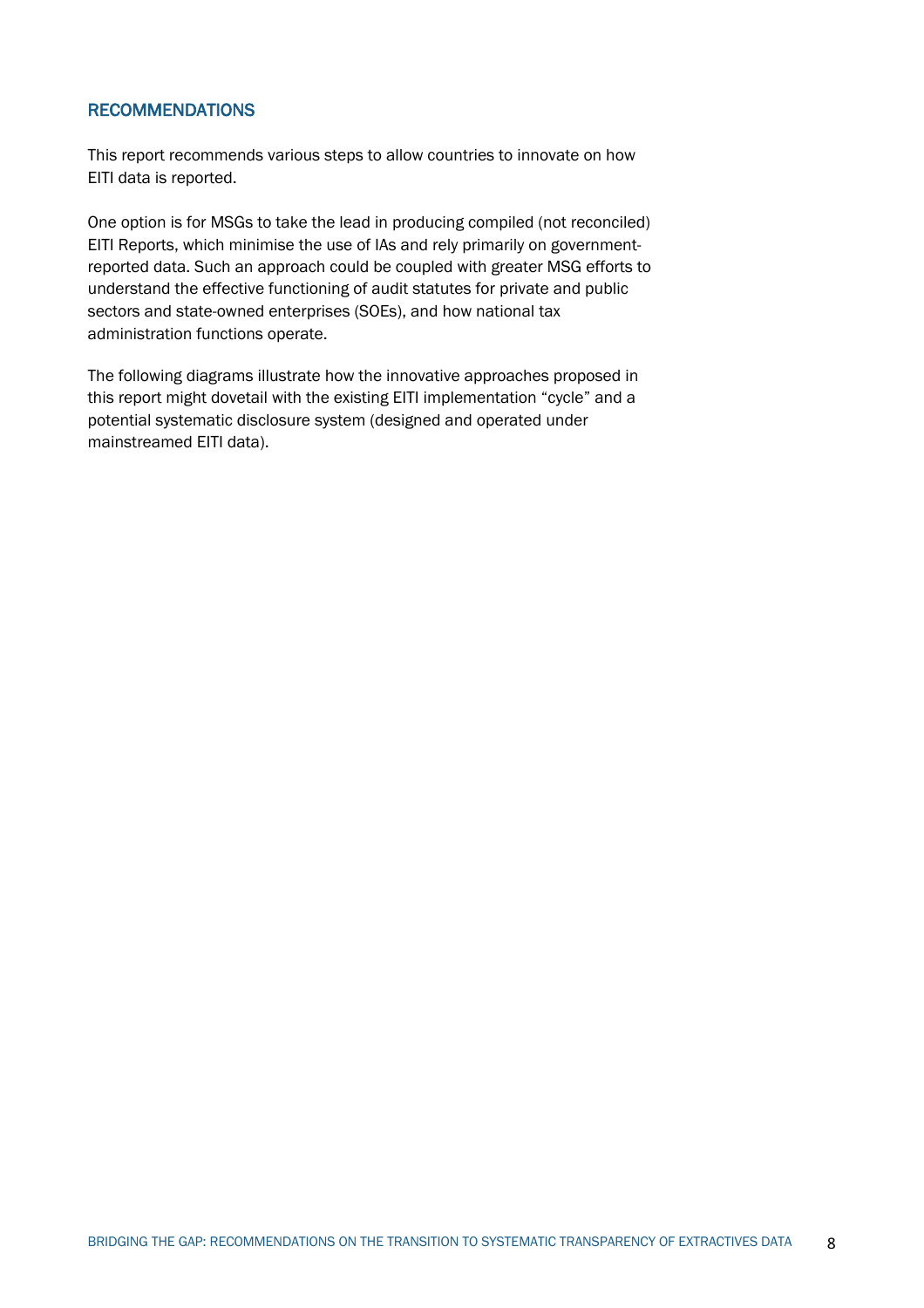#### CURRENT STATE

Existing matching and reconciliation process



#### RECOMMENDATION: DATA COMPILATION

Innovative EITI compilation process by national secretariats under MSG oversight



#### RECOMMENDATION: TOWARDS SYSTEMATIC DISCLOSURE

Possible implementation sequence for systematic EITI disclosures under a mainstreamed EITI process

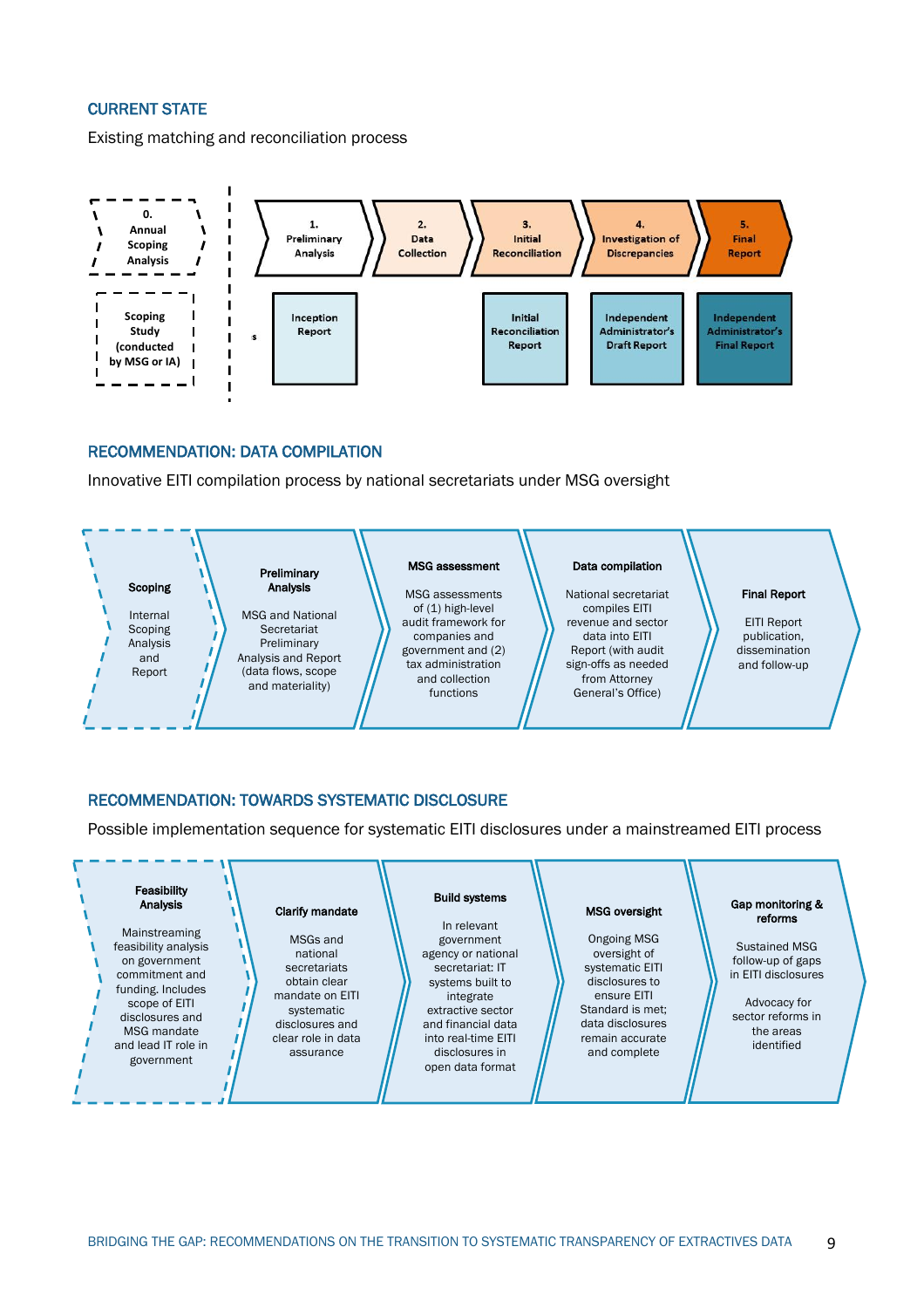# 1 Introduction

# **BACKGROUND**

The EITI Board, at its 39th meeting in Oslo in February 2018, resolved to commission an independent review of EITI Reports prepared in accordance with the EITI Standard and the standard (ToR) for IAs, part of the guidance material prepared for EITI implementing countries. The objectives of this review were:

- To assess adherence by IAs to standard ToRs
- To review the data assurance procedures most commonly used by EITI implementing countries and their cost
- Whether the work of IAs safeguards the reporting of comprehensive and reliable data.

Ultimately the review assesses whether the evolution of EITI reporting and the use of IAs adds value and remains fit for purpose.

Building on the findings of the 2016 to 2018 Validations, this draft report sets out initial review findings and proposes options and trade-offs for the EITI Implementation Committee to consider.1 The annexes include illustrative wording refinements to the EITI Standard 4.9 on this subject and the related standard ToR for IAs.

#### WIDE CONSULTATIONS

These draft proposals have been discussed and tested with a wide range of stakeholders, including: members of the EITI Implementation Committee and select members of EITI Board from all constituencies; the EITI International Secretariat; MSG members and national secretariats in select EITI implementing countries; and representatives from the World Bank team, EGPS trust fund and select bilateral donor agencies. The inputs and feedback received from these consultations are incorporated in this report.

<sup>1</sup> Note the Implementation Committee has also considered two other separate but related papers. One is a thematic focus on overly-low materiality limits set for EITI-reported data, Board Paper 41-A-2, Implementation Progress Report (October 2018). The other is Implementation Paper 33 on Options for Engaging Independent Administrators (October 2018) which sets out key challenges, e.g. a thin market for Independent Administrators willing to bid for reconciliation work, and procurement delays.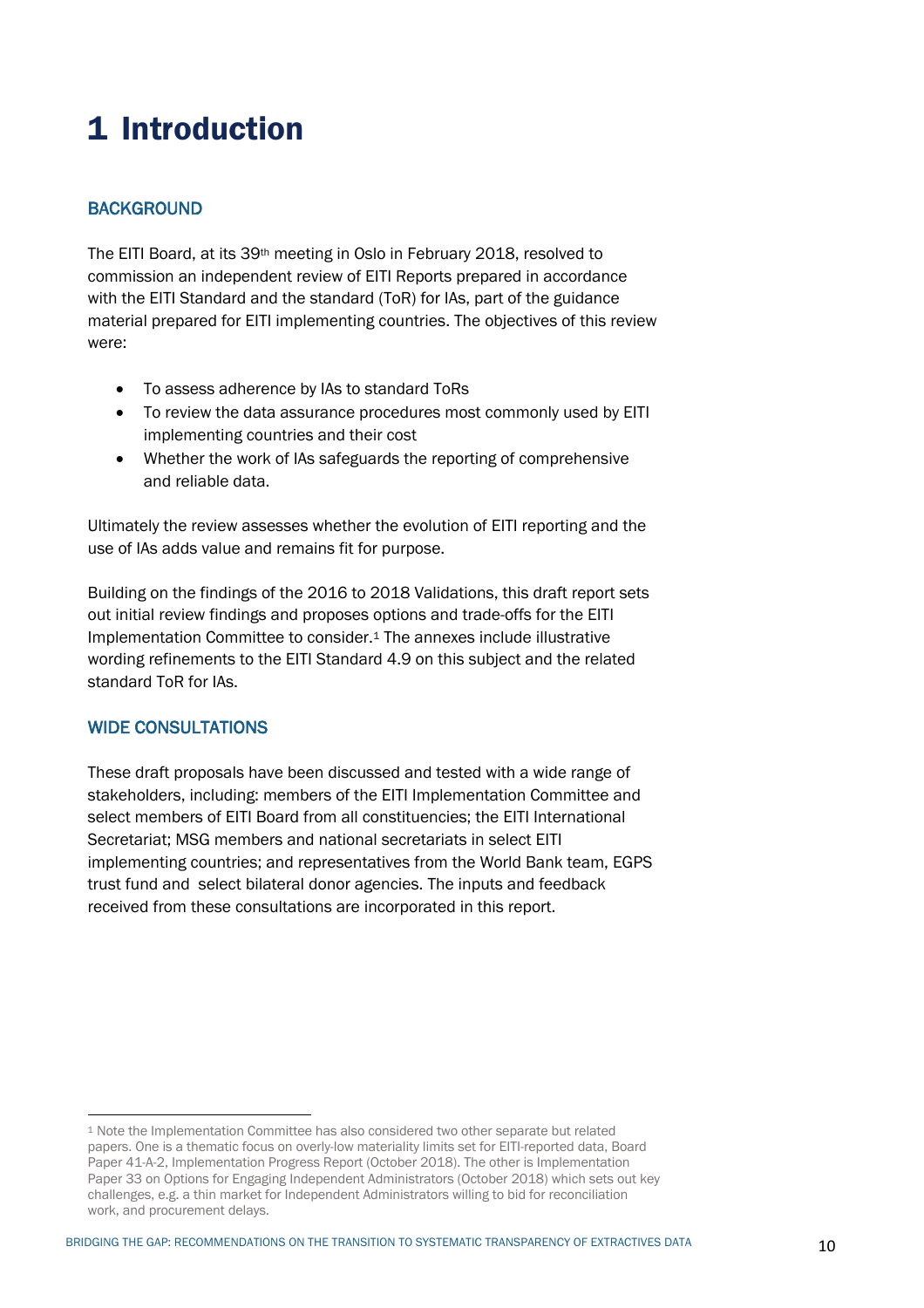# 2 Context EITI REQUIREMENTS ON DATA RECONCILIATIONS AND AUDIT **ASSURANCE**

The initiating EITI literature contained in the statements "EITI Criteria" and the accompanying "EITI Sourcebook"2 served as initial guidance to EITI implementing countries. These documents required EITI-reported payments and revenues to be the subject of a credible, independent audit, applying international auditing standards. They further required that these reported payments and revenues be reconciled by a credible, independent administrator applying international auditing standards and an accompanying administrator's opinion issued regarding that reconciliation.

These two core principles – matching and reconciliation, and data assurance – have remained at the core of the EITI Standard, refined by stakeholder consensus over time to meet evolving needs.

# 3 Overview of findings

# OBJECTIVES OF THIS REVIEW

The goal of this review was to critically assess:

- The degree of adherence to the standard ToR for Independent Administrators
- The audit assurance procedures most commonly adopted by EITI implementing countries as shown in the EITI Reports, together with an indication of the time required and cost of compliance
- Whether administrators' work generally safeguards reporting of comprehensive and reliable data. Based on these findings, the review also aims to propose amendments to existing procedure and propose cost-effective alternatives.3

# SAMPLE SIZE FOR REVIEW AND CASE STUDIES

The review work was initiated with a desk review of recent Validations, followed by a desk review of 30 EITI Reports issued between 2016 and 2018. All 25 EITI Reports issued in 2018 were reviewed, as well as a sample of five EITI

<sup>2</sup> Extractive Industries Transparency Initiative, *EITI Sourcebook*, retrieved from eiti.org/document/eiti-source-book

<sup>&</sup>lt;sup>3</sup> The EITI Board resolution from February 2018, which set up this independent review, further envisaged for the Implementation Committee to consider possible modifications to the standard ToR for IAs based on the findings of this review.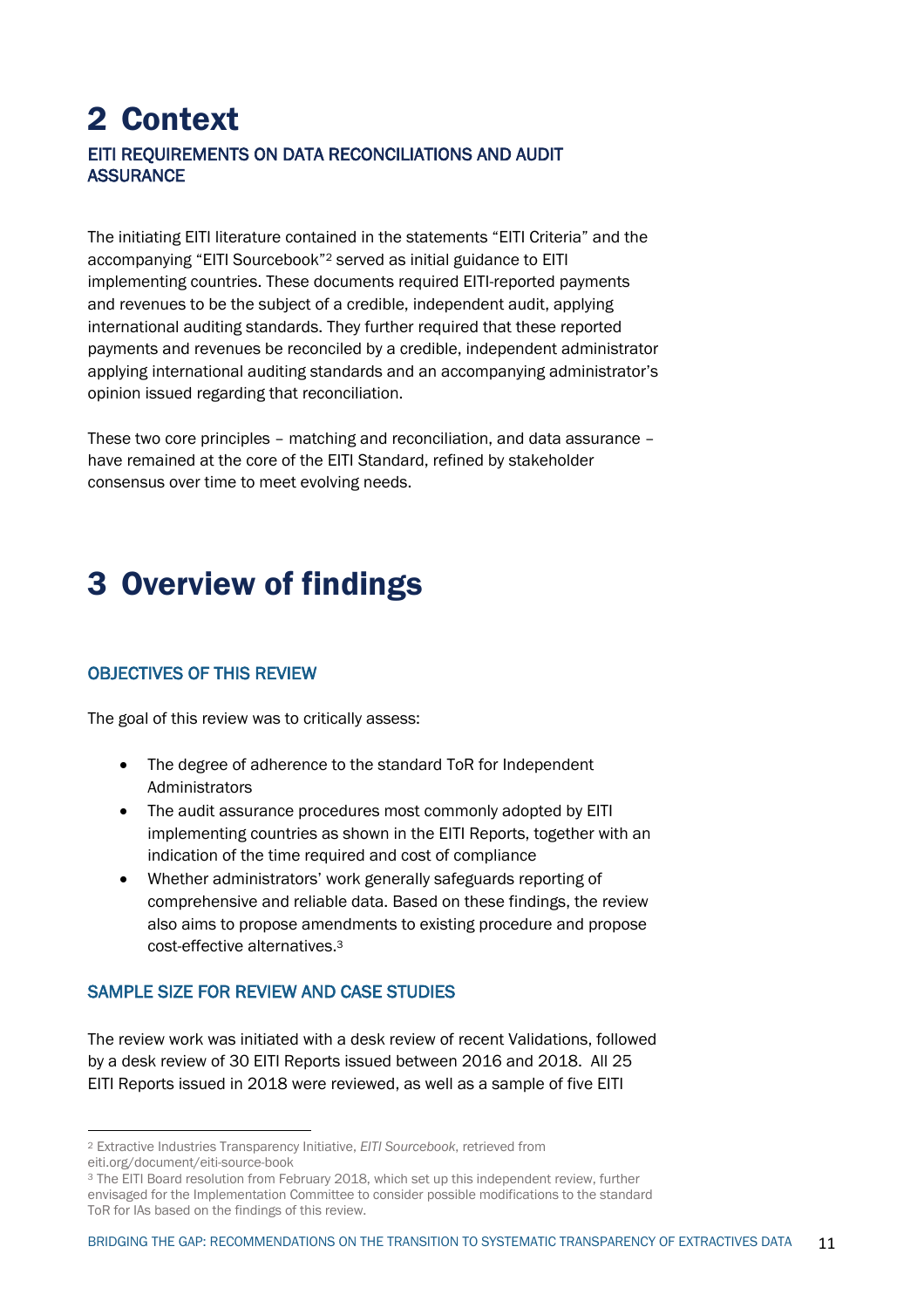Reports issued between 2016 and 2017 (Indonesia, Kazakhstan, Norway, Philippines and Zambia). The latter were selected for an in-depth case study, in addition to two 2018 EITI Reports (Mongolia and Trinidad).

The review sample covered just over half of all EITI implementing countries, including all major resource-rich EITI countries (except Nigeria and Iraq, being outliers in the format of their EITI Reports), as listed in Table 1.

|                                    | # of EITI Reports reviewed |           |  |
|------------------------------------|----------------------------|-----------|--|
| Region                             | 2018 to date               | 2016-2017 |  |
| Africa                             | 14                         |           |  |
| East Asia and Pacific              | 3                          | 2         |  |
| Europe and Central Asia            | 3                          | 3         |  |
| Latin America and Caribbean        | 5                          |           |  |
| Middle East and North Africa       |                            |           |  |
| South Asia                         |                            |           |  |
| <b>Total EITI reports reviewed</b> | 25                         | 5         |  |

Table 1. Number of sample EITI Reports by region

# SUMMARY OF FINDINGS

# 1. ADHERENCE TO STANDARDISED ToR FOR IAs

Many EITI Reports reflected good quality work performed by IAs in accordance with the standard ToR. However, other EITI Reports were of variable quality and showed inconsistent adherence to the ToR. Further, as discussed below, EITI reports were not always issued on a timely basis, with some EITI Reports issued after a lag of 24 months or more. This general picture was also reflected in the Validation findings4 for 2016-2018.

# Standard ToR for IAs

The introduction of the standard ToR for IAs has helped to promote consistency and reduce divergence in the content and quality of EITI Reports in EITI implementing countries. Almost all EITI Reports structured the format of their EITI Reports around the EITI Requirements, and full descriptions of the work undertaken by IAs were always provided. With some exceptions, IA reports also specified the professional standards that were followed.5

<sup>4</sup> See Report on Validation Findings (Board Paper 39-5-J issued ahead of February 2018 EITI Board meeting). The subject of the lag in timeliness of EITI Reporting was further analysed in EITI Board Paper 40-2-A (June 2018)

<sup>5</sup> It is separate discussion on whether standards serve their purpose or meet their goals including whether proper application of professional standards by individual firms are adequately monitored by regulators and professional bodies.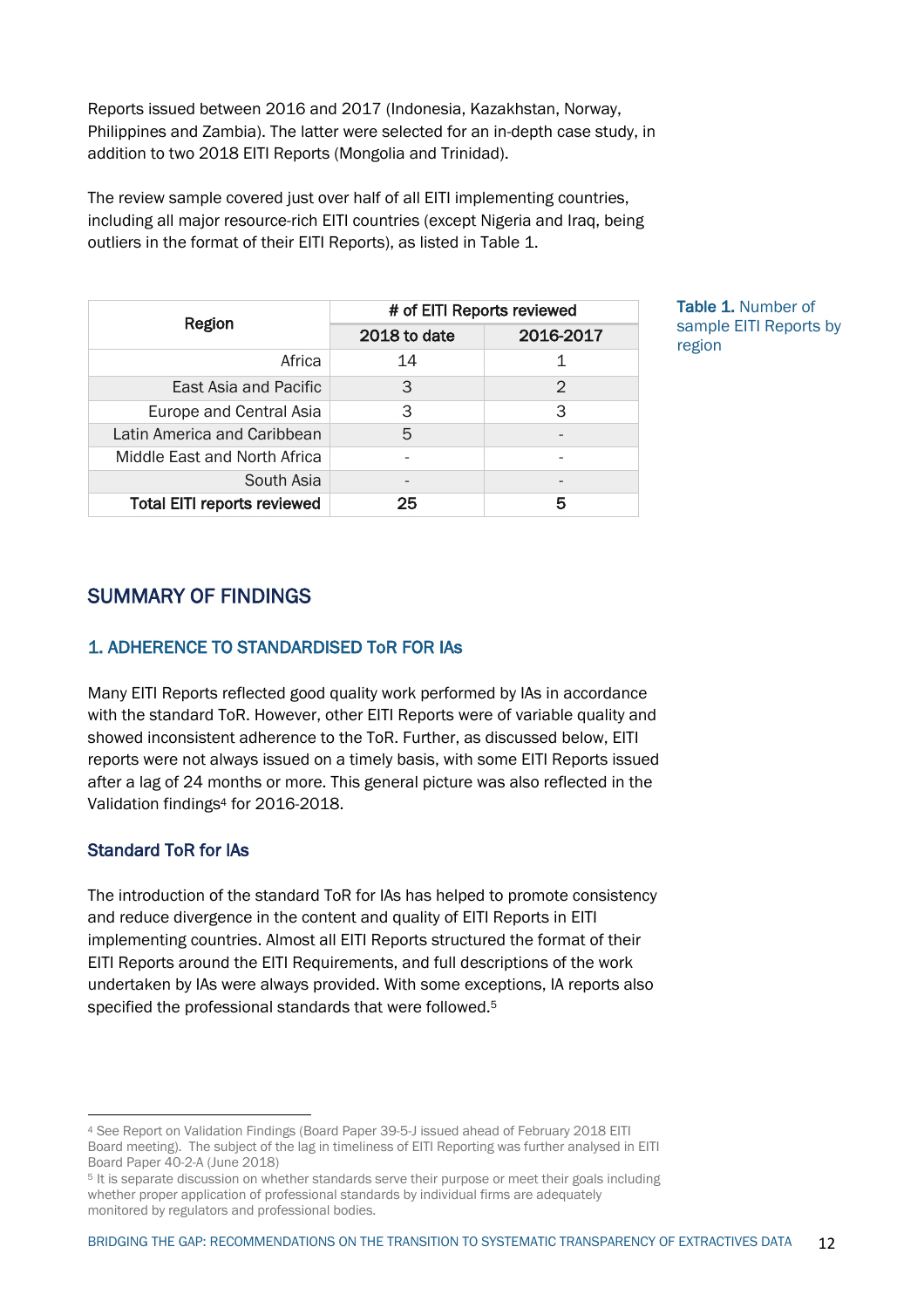#### Application of Standard ToR by Independent Administrators (IAs)

Variable application of the standard ToR is an inevitable risk in an EITI architecture where implementation is decentralised to over 50 countries. Each has its own characteristics and works to a different timeframe to issue EITI Reports. Each may have a different IA, whose interpretations of the standard ToR or of the EITI requirements may also differ. In the latter case, the risk is that IAs assume the lead role in interpreting EITI requirements rather than the MSG (in one extreme case, the entire EITI Report appears as though the output was that of the IA and not of the MSG. Other EITI Reports indicate that the views stated in the EITI Report are those of the independent administration firm and not of the MSG, which should normally own the EITI Report.

Thus, even though the standard ToR is a well-defined guidance tool for MSGs and IAs to promote consistency, outcomes can and do differ, sometimes even falling short of Validation standards as reported in a recent EITI Board paper on Validation findings. The latter problem typically occurs around EITI Requirement 4.1 on comprehensive reporting (where 57% of implementing countries achieved less than satisfactory progress), and Requirement 4.9 on data assurance (where 71% of implementing countries received less than satisfactory progress).

#### In such cases, MSGs may also share responsibility if they lack the expertise for effective oversight

Where there were gaps in EITI Reports, apart from a question of IA performance, the MSGs concerned could also be said to share responsibility indicating inadequate oversight of the IA's work. Insufficient financial or sector expertise within the MSGs to fully manage the IA contract and deliverables may also be a factor.

#### 2. IMPORTANT CONTRIBUTIONS BY EXTERNAL PROFESSIONAL FIRMS

The use of external professional firms as EITI IA provides many important gains for national EITI multi-stakeholder groups (MSGs) and national secretariats. Foremost of the positive contributions by these firms is professional expertise and skills brought by these firms, and advice provided to MSGs in their EITI oversight and ownership role. This contribution is most especially visible in (1) helping MSGs to scope work and understand the various revenues flows and tax-paying companies; (2) well-formatted and presented EITI-reported financial data and allocations; (3) easy-to-read presentation of sector data and supplementary disclosures; and (4) recommendations for improvements in the EITI process.

*"The use of external professional firms as EITI IA provides many important gains for national EITI multistakeholder groups (MSGs) and national secretariats."*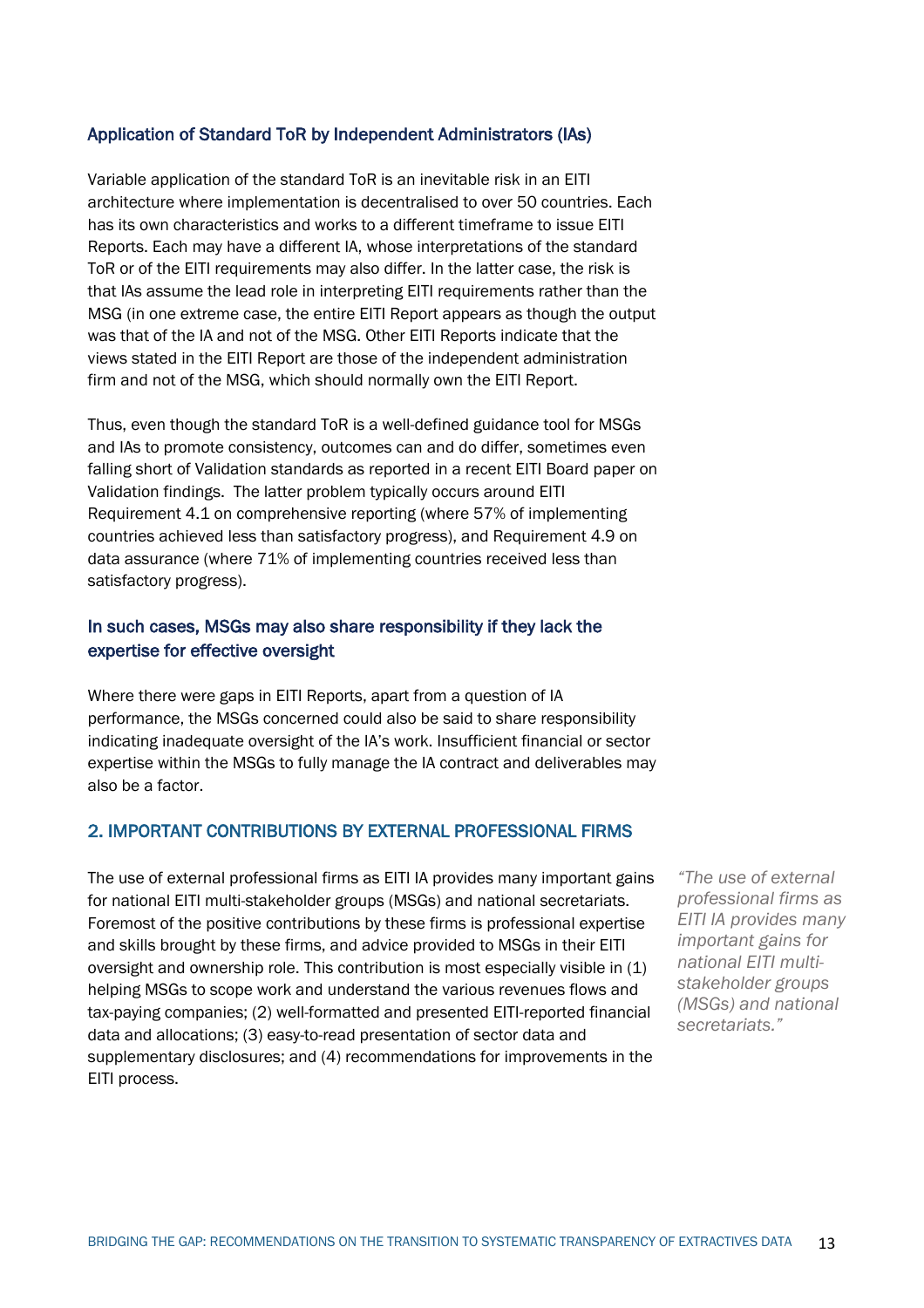# 3. DATA ASSURANCE PROCEDURES GENERALLY USED BY EITI **COUNTRIES**

The most common data assurance methods adopted by MSGs in EITI countries are summarised below, with items 1, 2 and 3 below being the most commonly used methods reported in EITI Reports:

- 1. EITI Reports did set out overview descriptions of national audit and regulations for both companies and government entities including international professional standards applied (although around a quarter of the sample reviewed lacked adequate detail on how these statutes translated into the data assurance judgments reached);
- 2. Sign-off of data submissions for EITI Reports by senior officials in companies and government entities, attesting to the accuracy and completeness of the data submitted;
- 3. Reporting entities providing the IA with their last audited financial statements (although the latter financial statements are typically used as underlying supporting documentation and not routinely made public);
- 4. Sign-off of data submissions by the corporate or public auditors as attestation that the submissions are extracted from audited financial records of the reporting entity; and
- **5.** Reporting entities providing the reconciler with supporting vouchers and records as needed to complete reconciliation steps and follow-up of discrepancies.

# Greater reliance on reconciliation and resolving discrepancies in lowcapacity EITI countries

The review also revealed that, in a small number of cases where institutions or government systems were especially weak, IAs tended to rely almost entirely on the reconciliation work (and on resolving discrepancies) to assure that the EITIreported data was reliable.

From the description of the follow-up work done on discrepancies, it can be surmised (because of weak national systems) that no single government entity has access to all the data required or that the data available could be relied on. In those cases, it is quite possible that the EITI reconciliation process also fulfils a secondary role by plugging data gaps within national systems and serving as a single point of reference for information.

#### Overall assessment on data assurance

As a general conclusion, data assurance steps, if properly applied, are sufficient for IAs to conclude that EITI-reconciled data presented to them was reliable. IAs are, however, explicit in stating their reconciliation work are not audits nor provide assurances on transactions presented in EITI Reports.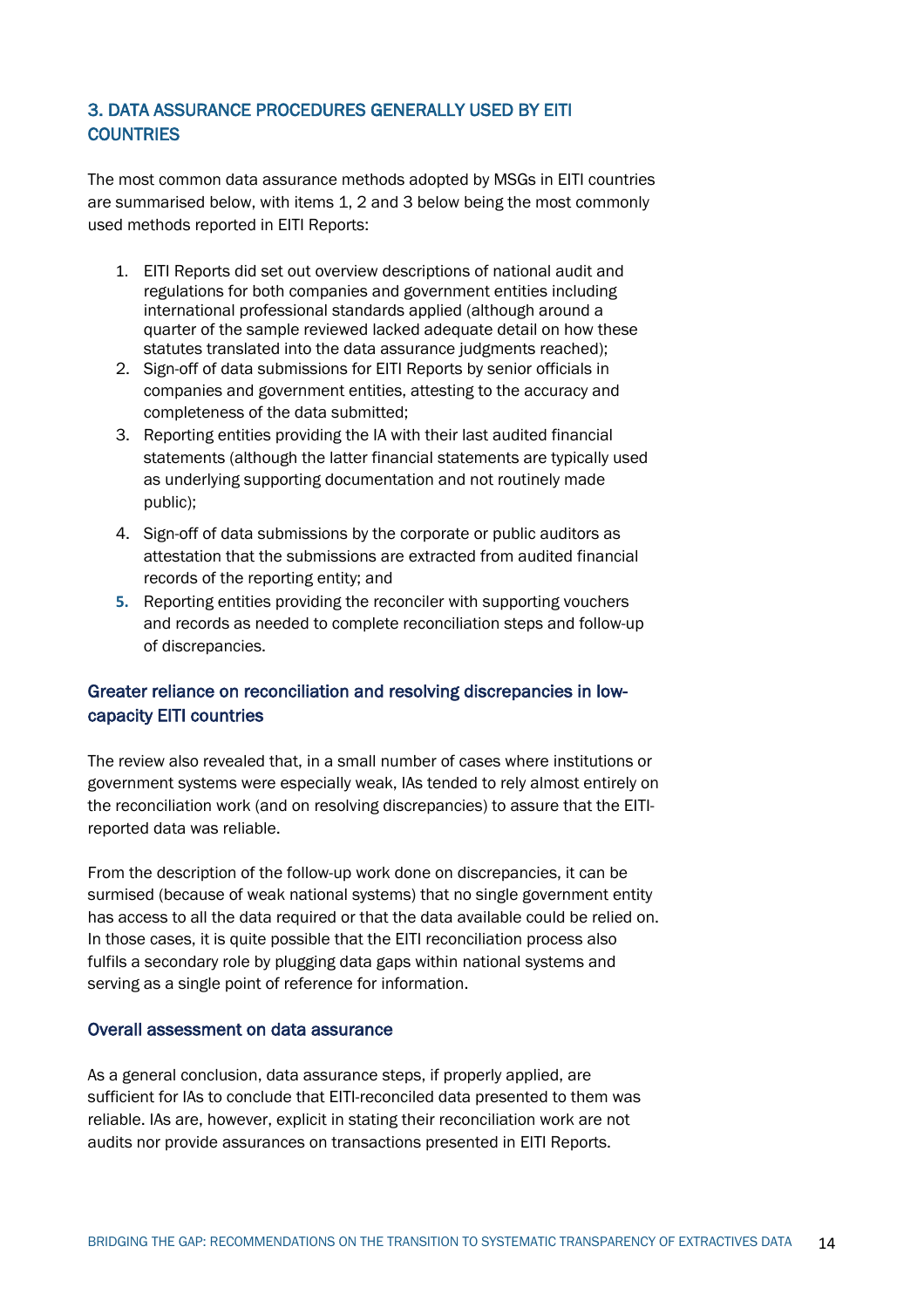# 4. TIME AND COST OF DATA ASSURANCE PROCEDURES AND THE WORK OF IAs

The objectives for this review included a review of time taken by, and costs of, complying with the EITI data assurance steps. But given that these reporting and compliance costs are dispersed between IAs as well as reporting entities, and generally not disclosed in EITI Reports, the task of building a holistic estimate of EITI reporting and IA costs is not straightforward. This applies both to any given country or across EITI globally. Nor was it possible to assess if there is a significant difference in costs where the selected IA is a local national audit firm, or a local affiliate of a major international audit firm or an audit firm offshore, or whether there is proportionality of IA costs relative to the size of the sector or quantum of annual revenue flows.

However, the EITI International Secretariat has studied this subject in depth in the broader context of funding for EITI implementation (EITI Board Paper 39-2- A, February 2018). One finding of the latter study is that median total implementation cost is around \$370,000. The actual costs per country can vary widely, up to multiples of that median amount.

Within this median total amount, the direct costs of hiring IAs is estimated to range from one third to half of total costs (based on experience especially from World Bank-provided technical assistance grants funded by the EGPS trust or its predecessors). This amounts to an average of USD 100,000 to USD 125,000 per EITI Report, or around USD 4-5 million annually for all countries. However, this specific cost estimate for IAs can vary significantly across EITIreporting countries.

As the above-referenced Board Paper also notes, these recurring EITI implementation expenditures are often borne by national budgets, with a substantial share also covered by donor funding via the World Bank or other direct donor support.

#### Excessively detailed reconciliation work, increasing time taken and costs

Many EITI Reports are very lengthy reaching 300 pages or longer. This volume itself may increase time taken and costs, from more IA staff time devoted to tabulating large volumes of data, to ensuring arithmetical accuracy, to completing internal quality reviews.

A contributing factor is excessive detailed work performed on relatively immaterial revenue flows or small reporting companies, often 20-30 individual revenue line items, some very small in value, for 50-100 reporting companies, a point also noted separately by the International Secretariat.6 The low addedvalue of such detailed work, as well as of effort to resolve reconciliation discrepancies identified as mainly being clerical or data input errors as discussed below, does raise questions of ultimate cost-benefit.

<sup>6</sup> Ibid. The Standard ToR calls for judgement to be used in setting materiality limits but MSGs often opt otherwise.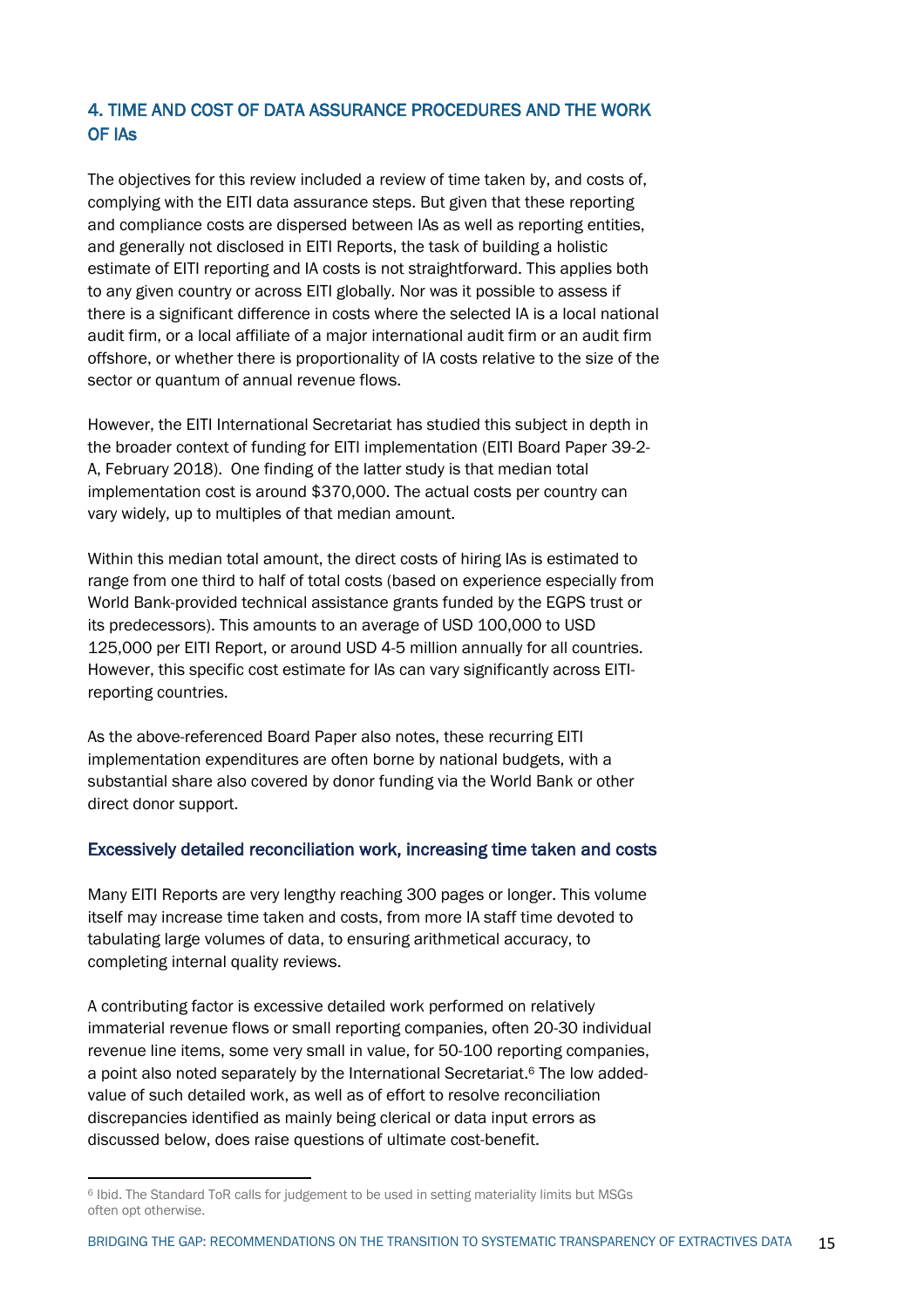### Reconciliation discrepancies identified in EITI Reports are often clerical

Much of the typical reconciliation effort in EITI Reports is spent on identifying and following up initial reconciliation discrepancies between revenue data submitted by governments and payments data submitted by companies. Yet these discrepancies are often identified in the EITI Reports as arising from clerical or data input errors7, a picture consistent across most EITI Reports, and between EITI Reports over time within a country.

Apart from its cost-benefit impact, the risk of excessive focus on clerical and reporting discrepancies is that the EITI process tends to be dragged towards and reduced to being an accounting exercise, as opposed to being a vehicle for identifying and analysing broader substantive issues about how extractive resources are managed and benefit citizens.

# 5. OTHER REVIEW FINDINGS

Finally, other related findings from the review include:

### Consistent lag in timeliness of EITI reporting

The review showed a consistent tendency for EITI Reports being issued publicly almost at the very end of the two-year period allowed for their issuance. For instance, for the sample of EITI Reports issued in 2018, all were for fiscal years ending in 2016 and some even for 2015. None were for a fiscal year ending in 2017, which would have implied a 12-month elapsed time to report. The norm of two- year lags (and even three-year lag) in data reporting timeliness must necessarily have an impact on the utility of the published data, especially given volatile commodity prices (and resultant impact of fluctuating EITI-reported revenue flows).

This is not a new finding, having been an area of concern for the EITI stakeholders for some time. For instance, EITI Board Paper 40-2-A of June 2018 <sup>8</sup> outlines a detailed discussion of this very subject, including an analysis of average time taken from the end of fiscal year to the issuance of EITI Reports (around 18 months, a gap unchanged since a similar review in 2014) and an analysis of the likely causes of such lengthy time taken to publish EITI data. The analysis also explored various potential options to reduce the elapsed time between the fiscal year-end concluding EITI reporting.

While elapsed time allowed for EITI reporting may not match the 3-12 months reporting deadlines that typically prevail for financial reporting and filings by

*"The risk of excessive focus on clerical and reporting discrepancies is that the EITI process tends to be dragged towards and reduced to being an accounting exercise, as opposed to being a vehicle for identifying and analysing broader substantive issues about how extractive resources are managed and benefit citizens."*

<sup>7</sup> In all EITI countries, the Independent Administrator is required to follow up and reconcile initial discrepancies identified between company payments and government revenues. After follow-up, the discrepancy is typically stated to have been resolved or the unresolved discrepancy disclosed in the EITI report. But the explanations provided for the discrepancies, even in countries like Norway or UK, most often relate to clerical or reporting or classification or timing errors, and very seldom for substantive reasons that are uncovered by the reconciliation process.

<sup>8</sup> Ibid. 4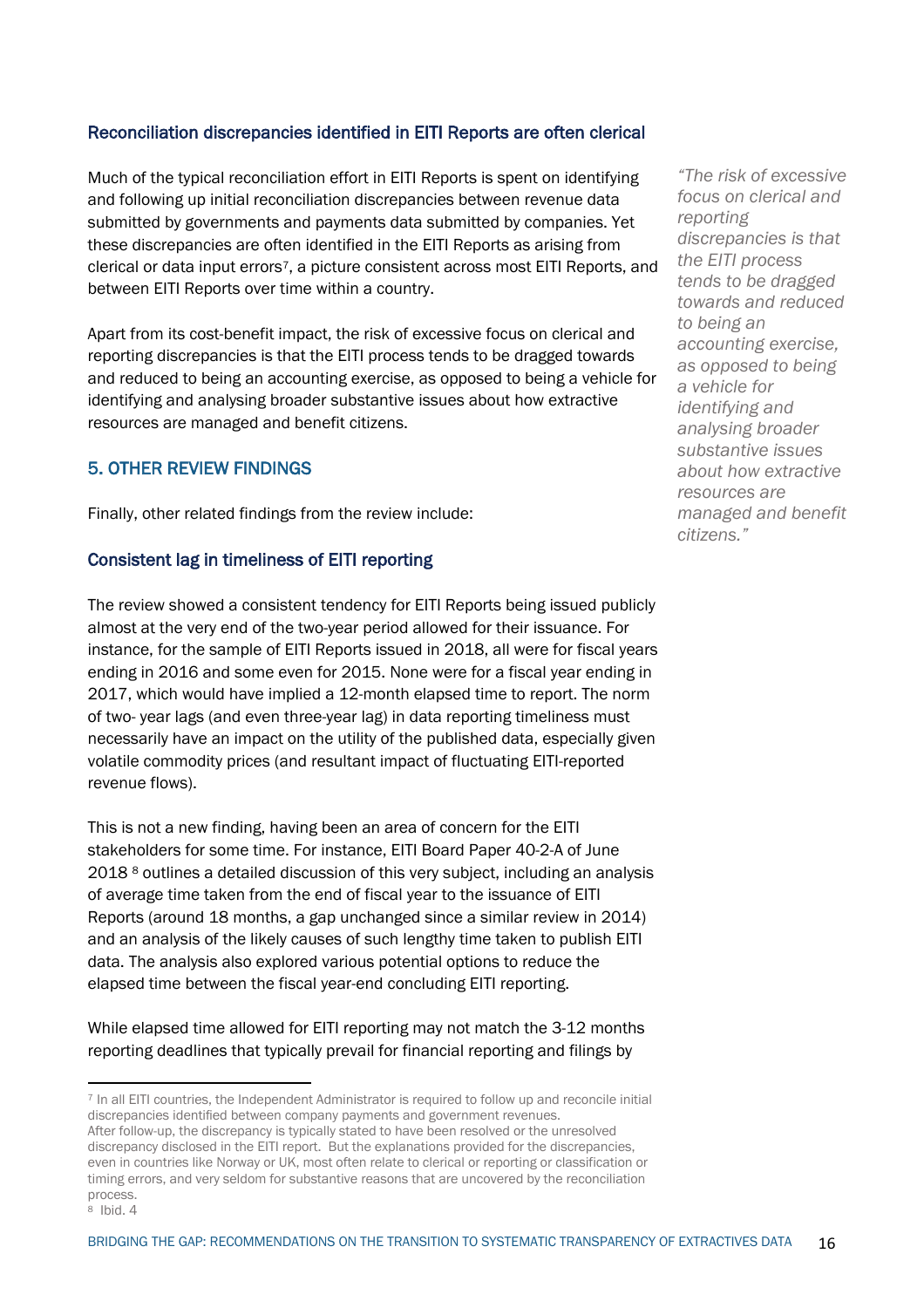corporations and public sector entities in most countries, the effort to compress timelines should be an ongoing one. This goal is an important factor in assessing the proposals set out later in this report.

#### Qualitative differences in EITI Reports where the IA is a national firm

A clear picture emerges when comparing EITI Reports where the IA is a national or locally-based firm versus those EITI Reports prepared by IA firms based abroad. In the former case, the superior local knowledge and perspective is demonstrated in the more cogent and comprehensive presentation of sector information. EITI Reports of a diverse group of countries bear out this observation, including those of Kazakhstan, Mongolia, Philippines, Trinidad & Tobago and Zambia.

The sector information presented (e.g. on laws and institutions, SOEs, geology and reserves changes, FDI, production, significance to the economy, export markets, details of main operators etc.) are made easy-to-read and are invaluable to readers in fully understanding the extractive sectors and how they operate including revenue flows and impacts on citizens. The resultant sector transparency is clearly quite helpful to EITI stakeholders in their analysis and advocacy for reform.

# Thin market for IAs – and concentration of firms

The review also highlighted the limited number of reconciliation firms who appear to bid for and are selected to fulfil this work in EITI countries.9 Often these firms are based offshore. In such cases (and perhaps by design), valuable knowledge of extractive sectors and financial flows gained from these reconciliation exercises may not remain in-country nor benefit local capacitybuilding.

<sup>9</sup> Indeed, the review highlighted that two thirds of the 15 EITI Reports reviewed in Africa were done by an IA not based in the country or elsewhere in Africa. One offshore firm alone handled over half of the EITI Reports.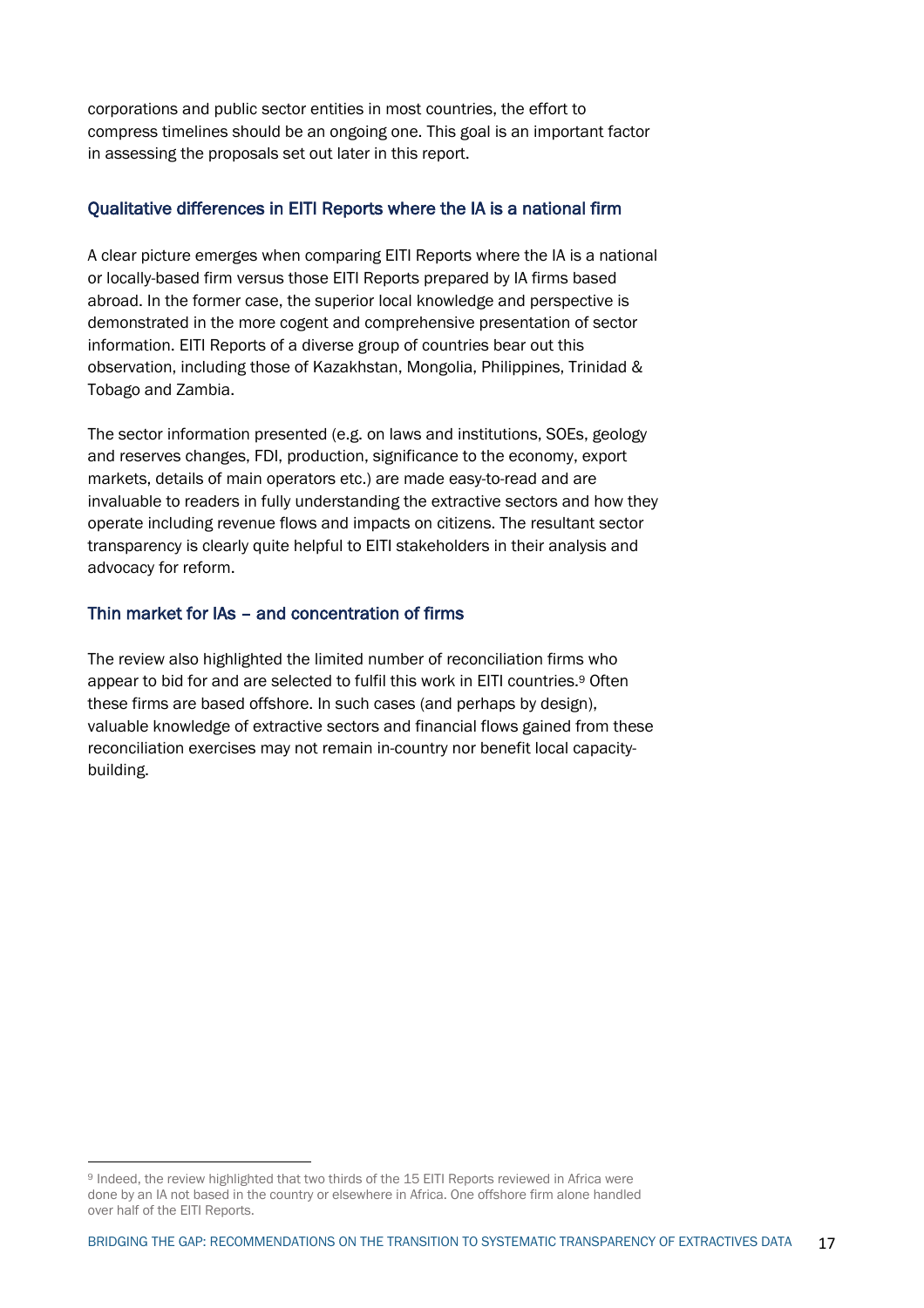# 4 Broader conclusions from the review

From the review findings reported above, stakeholder feedback and recent Validation findings, certain broader insights and conclusions emerge, which have significant strategic and sustainability impacts on EITI globally and at country level.

### 1. MISPERCEPTIONS ABOUT EITI RECONCILIATION

There is an almost universal misperception among stakeholders (including those interviewed as part of this review) about the role of IAs, and that their work provides a stamp of assurance that the EITI data presented is reliable. While understandable, this view is erroneous and reflects an expectation gap<sup>10</sup> between stakeholders perceptions and practice.

Another frequent misconception among stakeholders is that a reconciliation of indicated discrepancies by an IA is assurance that what was paid is what should have been paid. This is also not the case, since assurance could only be achieved by (1) a detailed tax and royalty compliance audits by tax administrators by reference to tax laws and applicable licenses; or (2) an indepth, forensic investigations to reperform underlying calculations for revenue collections to assess whether what was paid is the amount that was contractually due.

IAs conduct their reconciliation work on EITI data as presented to them via reporting templates. Indeed, in almost all EITI Reports, the IA explicitly states they have not conducted an audit in their work, nor is any assurance provided on the data reported.

This disclaimer is consistent with the relevant international standard $11$ , which states on page 1 under the caption "Objectives of an agreed-upon procedures engagement":

"Paragraph 5. As the auditor simply provides a report of the factual findings of agreed-upon procedures, *no assurance is expressed. Instead, users of the report assess for themselves* the procedures and findings reported by the auditor and *draw their own conclusions* from the auditor's work" (emphasis added).

*"There is an almost universal misperception among stakeholders about the role of IAs, and that their work provides a stamp of assurance that the EITI data presented is reliable."*

<sup>10</sup> This gap is not limited to EITI. There is currently an active debate among regulators in various countries and within the audit profession in UK and South Africa on audit quality and Standards, what an audit represents and market concentration of auditors. This follows well-publicised quality-of-audit failures in countries as diverse as UK, South Africa, Brazil, and India, often involving the collapse of publicly-listed companies soon after obtaining clean-opinion audit reports from their external auditors.

<sup>11</sup> "International Standard on Related Services 4400 (Previously ISA 920) Engagements to performs agreed-upon procedures regarding financial information", issued by the International Federation of Accountants (IFAC), global accounting body.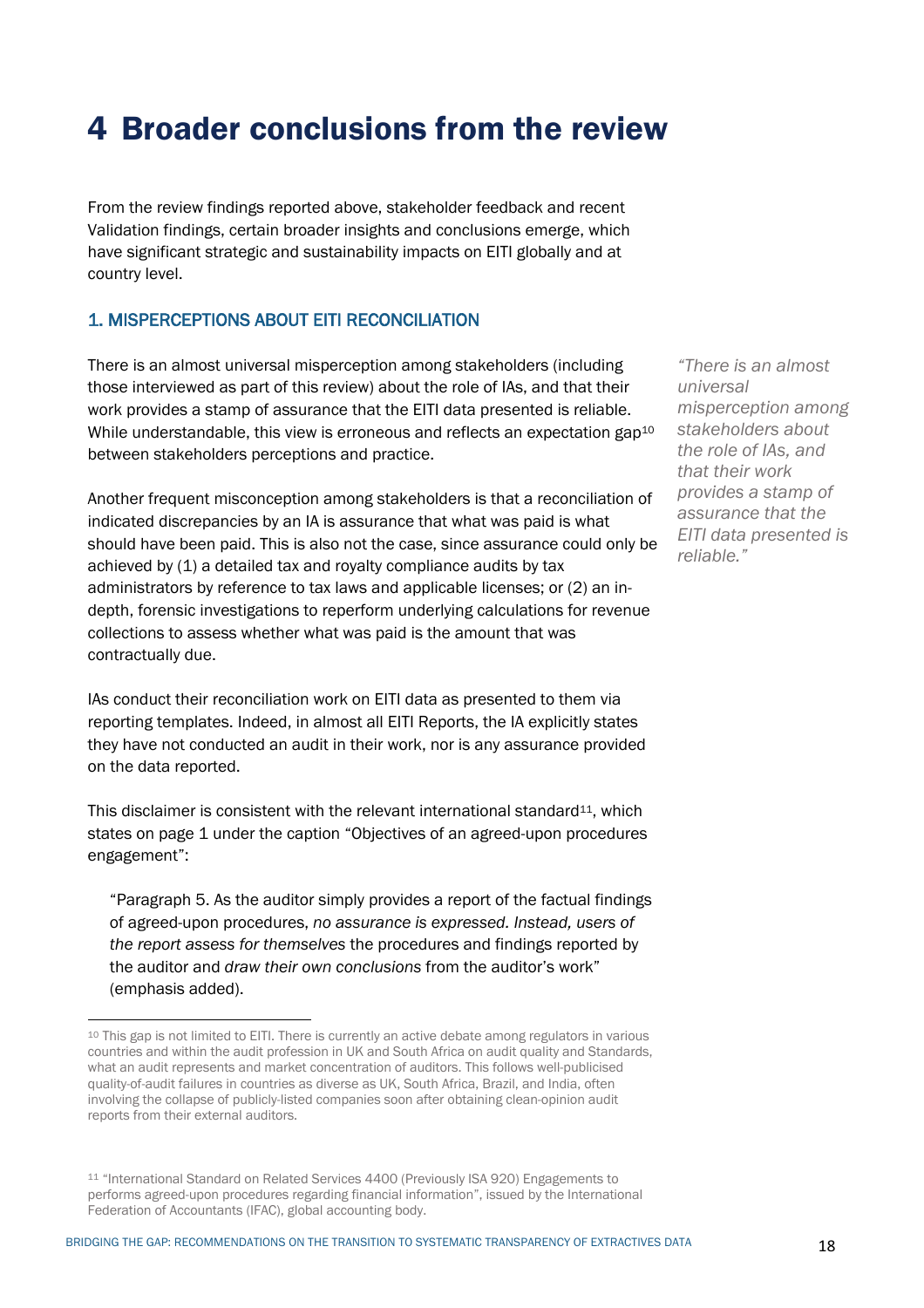# 2. FINANCIAL SUSTAINABILITY AND OPTIMAL USE OF PUBLIC **RESOURCES**

Questions on the overall utility and cost-benefit of a universal reconciliation requirement are more acute where there is a good track record of EITI implementation and a history of few discrepancies. The cost-benefit question could be seen as potential misallocation of resources when compared to alternate uses for the resources available for EITI implementation, hence suboptimal use of scarce public resources. Such alternate uses could include, for instance, greater efforts to deepen sector transparency<sup>12</sup> in EITI disclosures or taking concrete steps towards EITI mainstreaming.

# 3. EMPHASISING SECTOR DISCLOSURES AS MUCH AS RECONCILIATIONS AND REVENUE DISCLOSURES

The evolution of the EITI Standard over the years now means that EITI Reports now contain a rich treasure of information on how the extractive sectors function and how they are managed, from geo-reserves to licenses to productions to contracts to beneficial ownership. The review findings show that in many EITI countries, the value of sector insights in EITI Reports now outweigh very detailed reconciliations of individual revenue line items or of clerical discrepancies, repeated year after year. "Contextual information" could in fact be seen as the new core of EITI disclosures, as a deeper understanding of sector issues based on solid facts (not conjecture) may be more relevant to and useful for EITI stakeholders in their analysis and advocacy.

# 4. IN SUM, HAS AN INFLECTION POINT ARRIVED FOR EITI?

The EITI process deserves great credit for placing revenue and payments transparency on the map, and the track record of the uptake of the EITI Standard and of accomplishment speaks for itself.

Having built such a strong platform, the broader strategic issue is whether EITI is at an inflection point in its trajectory, namely: *Can the EITI framework evolve to enable smarter, innovative approaches for revenue compilations and disclosures, freeing resources to allow for more emphasis on sector transparency to tangibly advance good sector governance – and achieve concrete impact?*

The next section makes the case for considering such an evolution.

*"Can the EITI framework evolve to enable smarter, innovative approaches for revenue compilations and disclosures, freeing resources to allow for more emphasis on sector transparency to tangibly advance good sector governance – and achieve concrete impact?"*

<sup>12</sup> As an example, the Trinidad & Tobago EITI Report 2018 makes a similar point in the stated intent to expand the focus beyond revenue transparency to other areas of sector transparency.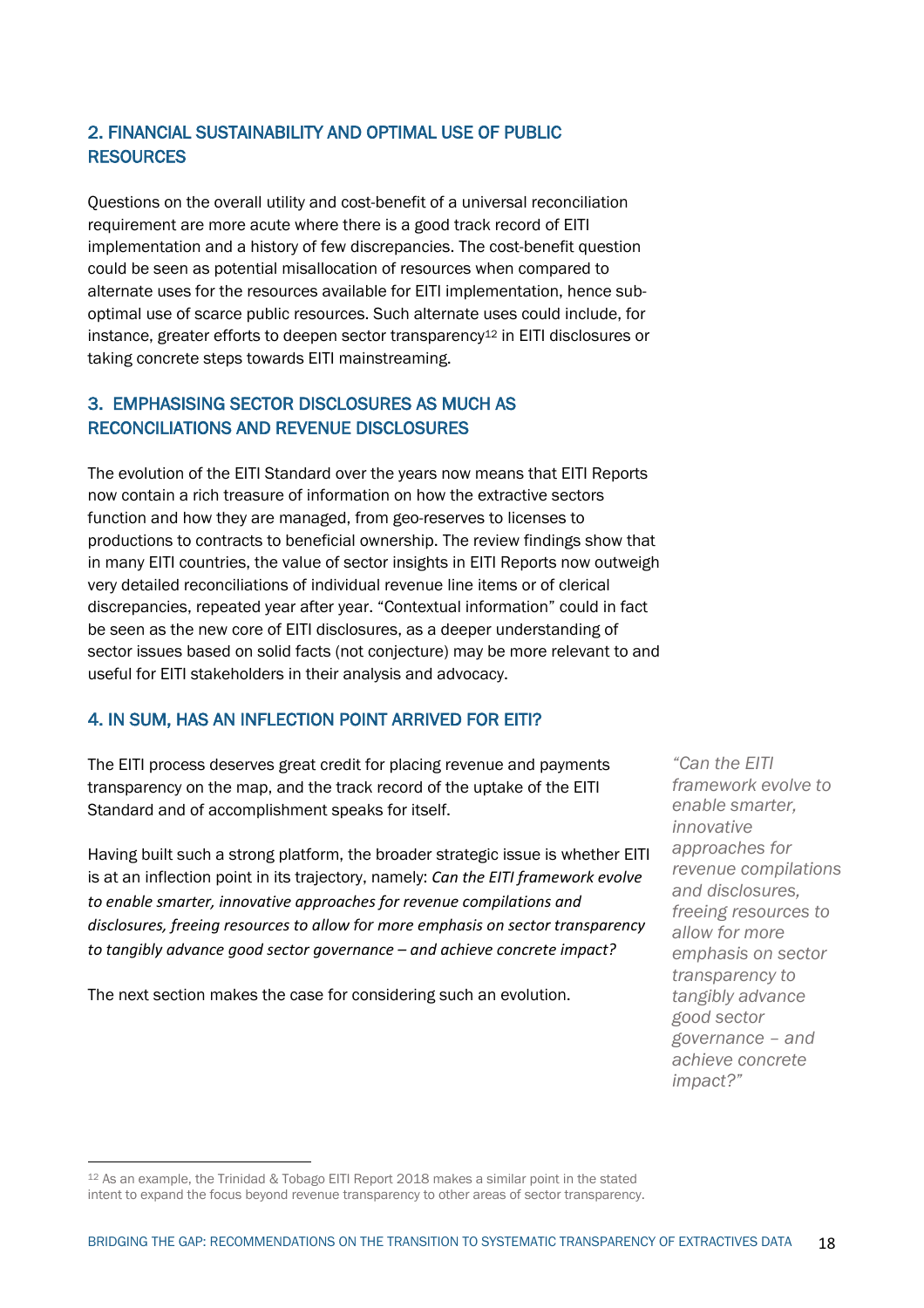# 5 The business case for innovation in the reconciliation requirement

The conclusions in the preceding section and earlier review findings point to a solid business case for innovation in fulfilling the EITI's reconciliation and reporting requirements. Key factors which support such an evolution include:

# 1. THE GROWTH OF ELECTRONIC TAX FILING AND PAYMENT SYSTEMS

The basic "reconciliation" construct of the EITI was devised in early 2000s when there was a dearth of basic data on taxes and other sector financial flows. This original EITI design feature, while appropriate two decades ago when opacity was prevalent, is being increasingly superseded by advances in national tax administration systems. Great strides are occurring in egovernment and tax administration simplification in many countries.

Electronic, online tax filings, for example, mean that the online record of a tax payments and its receipt is often one and the same. The concept of "matching" revenues and payments is therefore of questionable value and could be handled in alternate, acceptable ways. The core dilemma therefore is whether evolving conditions now warrant a broadening of the basic model of matching and reconciliation of revenues and payments that underpins the EITI.

# 2. BRIDGING TO INTEGRATED, SYSTEMATIC DISCLOSURES13

The EITI Board has already signalled the strategic direction towards systematic disclosures under a mainstreamed EITI. It may take time for the necessary intra-government consensus and resources to be assembled. In the meantime, allowing room for innovation on how EITI data is assembled and data reliability assured could be a tangible transition step towards fully mainstreamed EITI systems.

For instance, some EITI countries (Kazakhstan, Philippines) and national secretariats (Mongolia) have innovated and created electronic forms of EITI data gathering to create efficiencies. For such situations, adding room to innovate on reconciliations could further amplify efficiency gains, and hasten the path to mainstreaming.

#### 3. REORIENTING MSG ATTENTION TOWARDS MORE STRATEGIC GOALS

MSG members and CSO members in particular value taking part in the "process" dimensions of EITI. The downside of such focus on the detail and on

*"Allowing room for innovation on how EITI data is assembled and data reliability assured could be a tangible transition step towards fully mainstreamed EITI systems."*

<sup>13</sup> As agreed by the EITI Board in early 2018, there is recognition to modify EITI procedures made redundant by mainstreaming.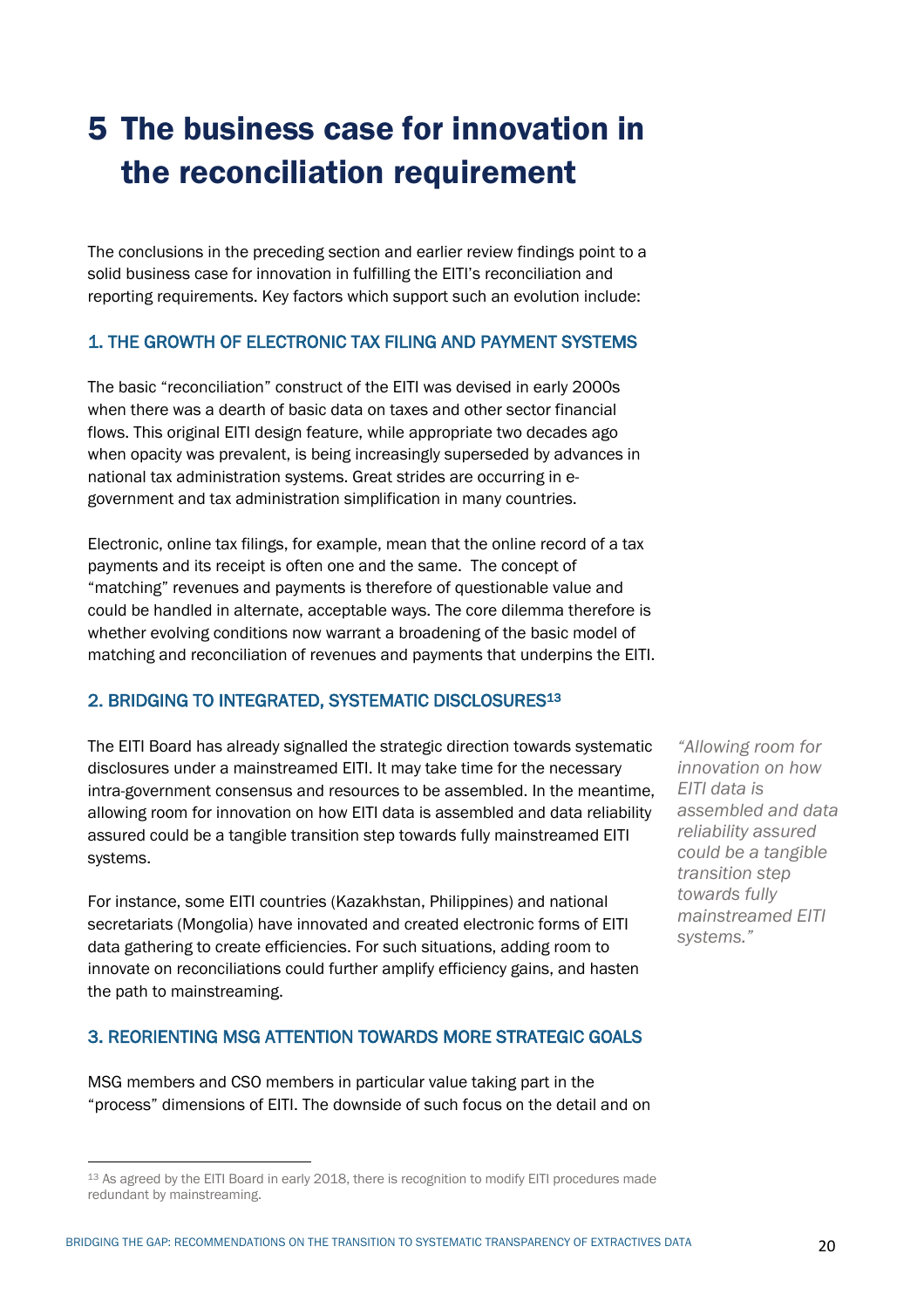discrepancies (repeated year after year) is that higher-order sector goals may not get MSG attention.

Such goals may include, for example:

- MSGs aiming to be a centre of excellence in transparency, building a convening authority which helps MSGs to be more relevant and influential in governance reform efforts.
- Working to lower mistrust through EITI-reported findings.
- Taking the lead on finding solutions for legal issues (like confidentiality and privacy provisions) that hinder fuller transparency.
- Expanding MSG reach such as via structured dialogue with and better understanding of national systems including audit and tax administration and compliance functions and how they operate.

# 4. FREEING UP RESOURCES FOR OTHER VALUE-ADDED USES OF THE EITI

As addressed earlier in this report, by promoting more cost-effective and sustainable innovations. Such innovations could also make a difference by lowering the process burden of compiling EITI revenue data, allowing EITIreported data to be issued much sooner after the fiscal year-end.

# 5. REDUCING THE DISCONNECT BETWEEN GLOBAL EITI PRIORITIES AND THE ALLOCATION OF MSG RESOURCES

A disconnect is sometimes visible between issues which receive attention and importance at the global EITI Board level, and issues that occupy the energy of MSGs and EITI implementers in EITI countries. To some extent such a disconnect is to be expected given the difference in roles and focus of each.

But it is clear that implementing-country stakeholders focus their time, energy and resources on meeting the EITI Standard, of which EITI Reports, reconciliation and IAs are a central pillar. Meanwhile, key issues at the global level are of more strategic nature including ways to strengthen the impact of the overall EITI effort.

An example of this is the 2018 EITI Progress Report<sup>14</sup> which highlights several of the sector transparency gains being made and their impact, while issues of revenue disclosure and reconciliations are mentioned much less. This gap in perspective could also begin to be narrowed by rethinking how EITI reconciliation processes work given the energy these processes take up in MSGs.

<sup>14</sup> Extractive Industries Transparency Initiative, *2018 EITI Progress Report*, retrieved from eiti.org/document/2018-eitiprogress-report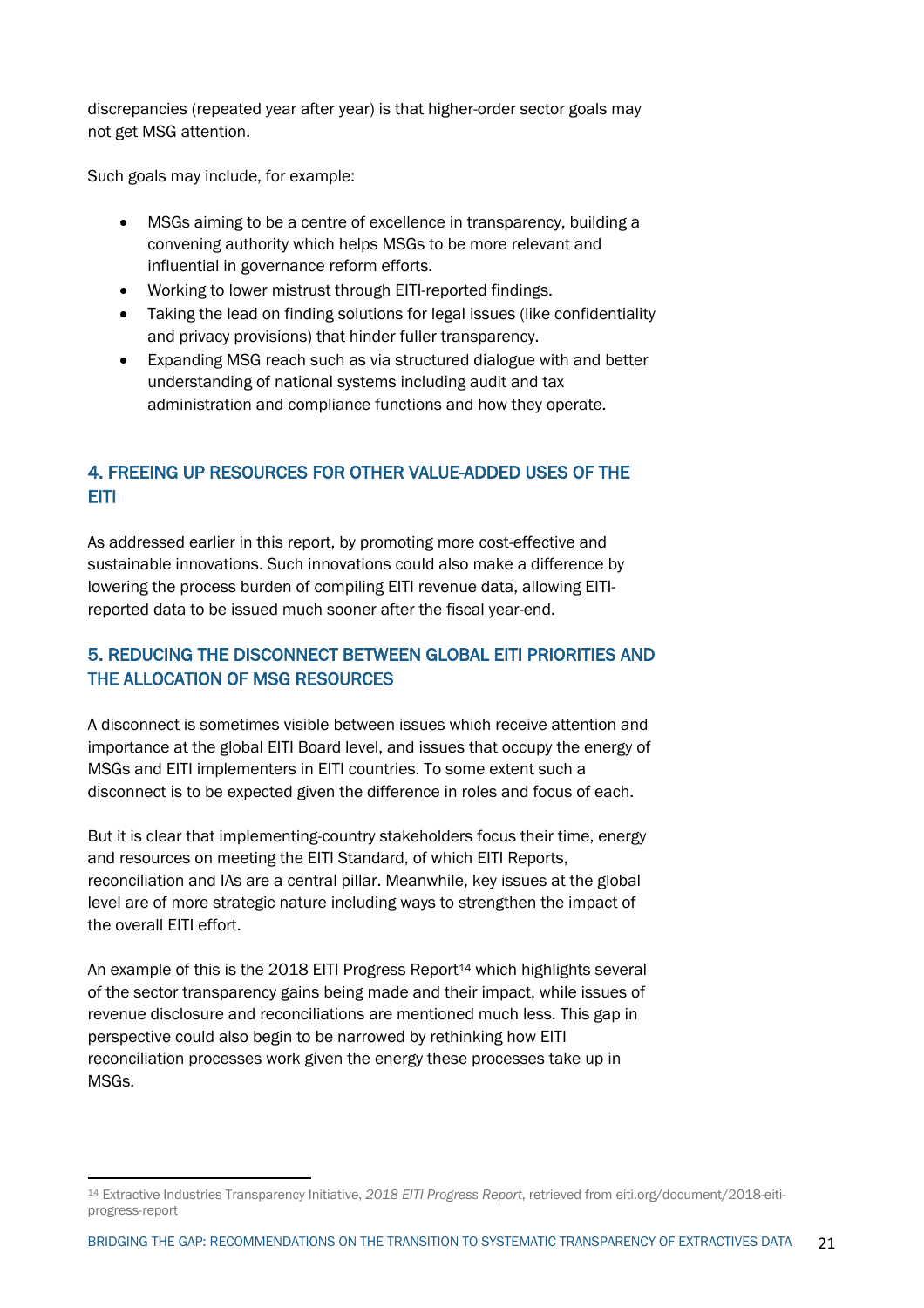#### IN SUM

EITI's initial purpose could be summarised as countering revenue secrecy in extractive sectors. As EITI evolves however, the issue ahead is to find ways to move beyond this initial purpose to achieve greater impact. Shaping EITI in a way that EITI also serves higher-end goals in sector transparency could help MSGs to be a more effective convening authority, shaping how extractives are managed and helping to promote and lower mistrust around the sector.

Greater space for innovation in EITI implementation and a refocused MSG role can help free up resources to enable just such a shift and impact.

*"Shaping EITI in a way that EITI also serves higher-end goals in sector transparency could help MSGs to be a more effective convening authority, shaping how extractives are managed and helping to promote and lower mistrust around the sector."*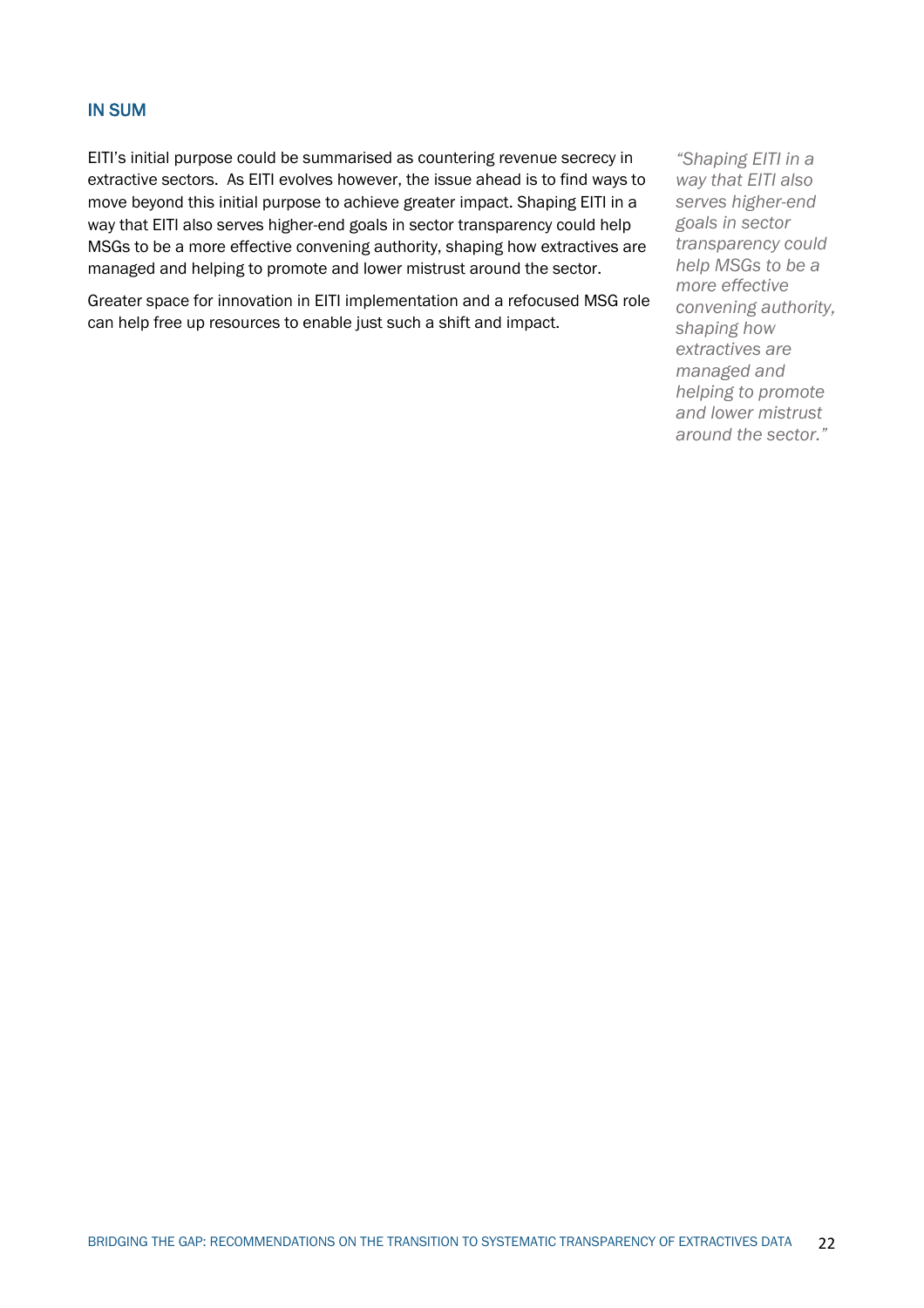# 6 Options for consideration in EITI implementation

Proposals for encouraging innovations on how EITI revenue data is compiled are suggested below for consideration by the EITI Implementation Committee.

#### 1. INNOVATIONS ON HOW EITI RECONCILIATIONS ARE UNDERTAKEN

Under the refinements proposed, EITI countries could apply for Board approval15 to innovate alternative approaches for EITI data collection and reporting which do not involve hiring external administrators. Such alternatives could include:

- National secretariats: compilations of government revenues and other disclosures undertaken by an internal entity, such as strengthened national EITI Secretariats<sup>16</sup> operating under supervisory oversight of the multistakeholder group; or
- Other state entity: compilation of government revenues and other disclosures by another national EITI reporting entity, operating under national law or mandated within government for this purpose.

In such a shift, EITI-reported data would be the result of a data compilation processes relying primarily on government-sourced data rather than on matching and reconciliation processes. Over time, such a step could be a prelude to systematic, online, real-time disclosure under a mainstreamed EITI.

<sup>15</sup> Such MSG applications could include detailed reasoning and rationale for innovating and adopting alternatives to external administrators for EITI data compilations; track record of EITI reporting process to date and nature and extent of discrepancies; understanding of how well national audit regulations operate; whether INTOSAI and other audit standards are followed; effectiveness of tax administration and collection. They could also document how these might impact the reliability of extractive financial data flows and the MSG expertise required to fulfil oversight roles effectively.

<sup>16</sup> Noting that in many countries, national secretariats already carry out extensive preparatory and data follow-up work as support to IA's reconciliation work, bringing efficiencies.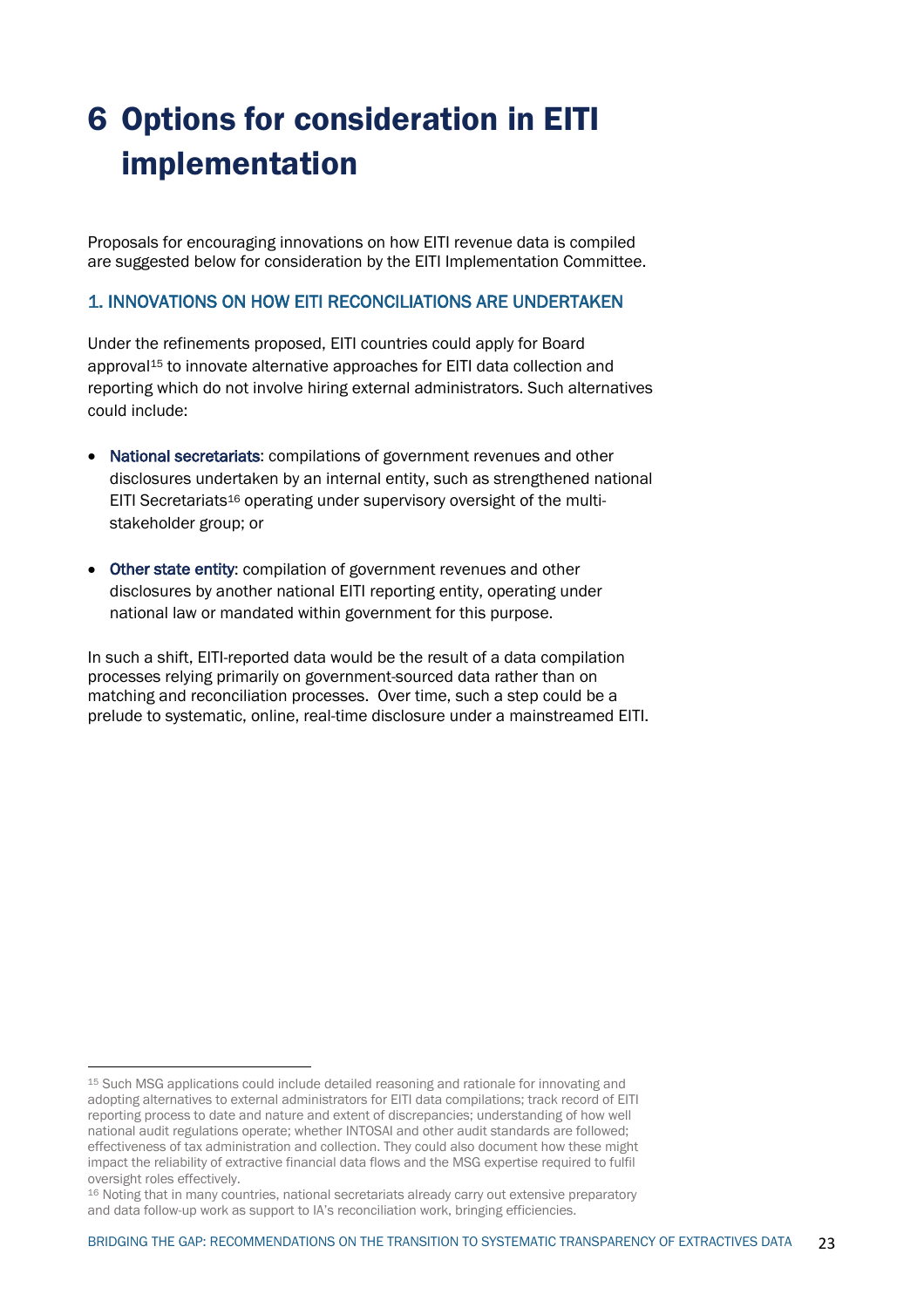#### Options for innovations in EITI reconciliation processes

- 1. Under reinforced MSG roles and functions, EITI countries can apply for EITI Board approval to:
	- Adopt compilation approaches for EITI-reported data (as opposed to reconciliation – see Box 2 below).
	- Commission national secretariats or other national entities to take responsibility for such compilations.
	- Rely fully on government-side disclosures as primary data source, with no matching.
	- Limit data from companies to information on social or infrastructure expenses – without matching.
	- Emphasise adequate assurance of EITI data reliability and place more focus on national systems.
- 2. At the level of EITI-reported data, innovations can include:
	- Sign-off by state Auditor-General office on revenue flows reported under EITI processes.
	- Additional spot checks if needed (based on risk or sampled due to unusual variances).
	- MSG review of corporate audited financial statements including on tax payments
- 3. At a high-level:
	- MSG judgments on effective functioning of private and public sector audit functions.
	- If feasible, MSG understanding of national tax administration/collection functions for extractives.
	- Where available, reliance on external peer review assessments (PEFA, OECD tax forum).

Additional measures might include:

- Supporting national secretariats and MSGs to boost respective technical capacity.
- MSGs to elevate use of external professional expertise for strategic advice – not ongoing reconciliations.

#### Where could such innovations be adopted?

The innovations proposed above could likely be most viable in (1) EITI countries which mandate EITI through legislation (such as Nigeria) which gives legal "standing" to MSGs and national secretariats to consider such options, assuming data reliability is assured; and/or (2) in EITI countries with a good track record of reliable EITI reporting with few discrepancies, supported by wellunderstood and well-functioning tax administration and collection functions and national audit frameworks (under INTOSAI standards for public sector and accepted international standards for the private sector).

Box 1. Options for innovations in EITI reconciliation processes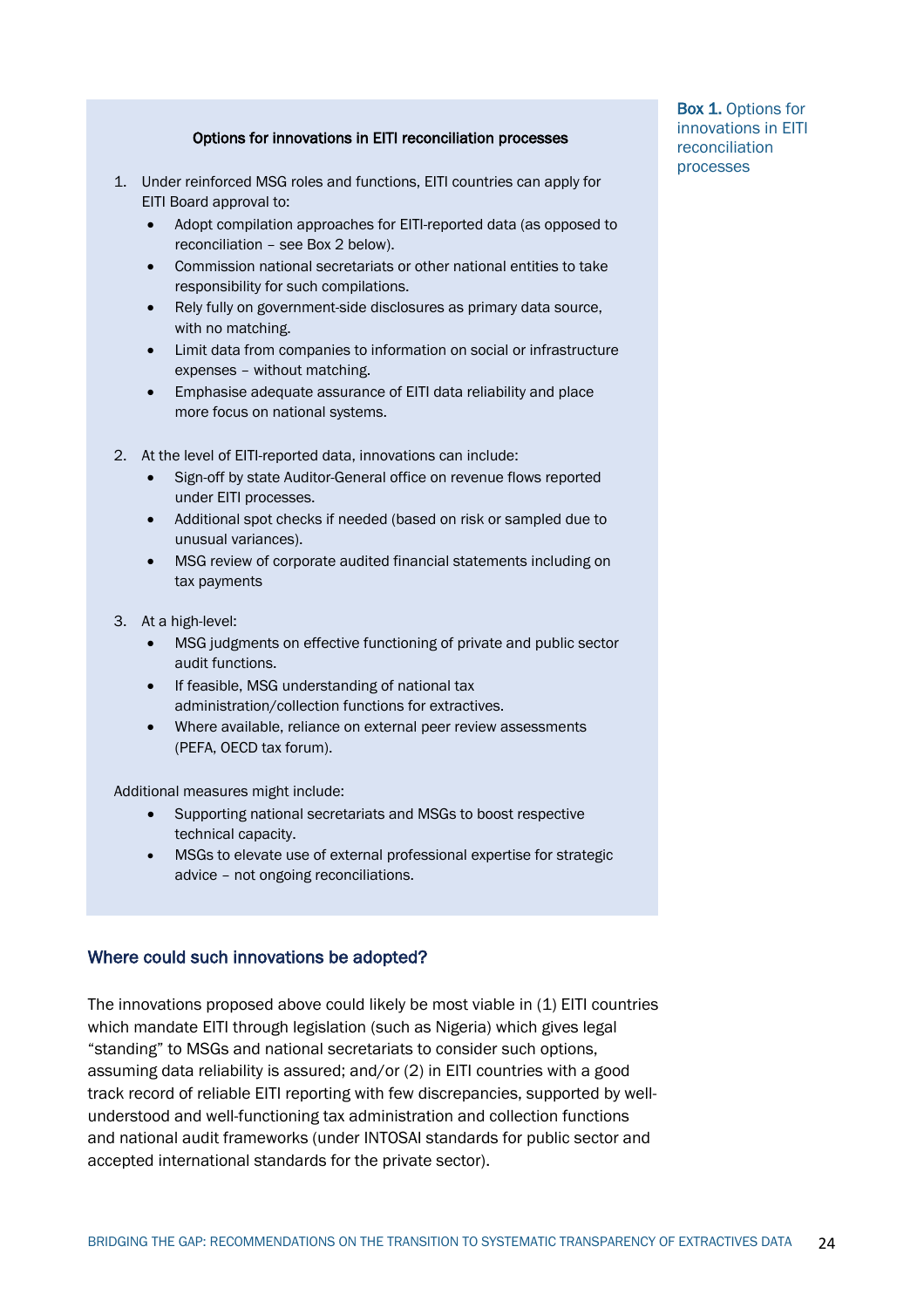Accordingly, the existing EITI requirement on reconciliation and data assurance would likely continue for MSGs in start-up EITI countries and in some existing EITI countries. This would allow these MSGs to establish a suitable EITI reporting format and create a baseline to be followed for gathering and presenting reliable sector and financial EITI data. Countries with weak institutions or systems would benefit from existing EITI reconciliation process which not only generate EITI-reports but also fill gaps of reliable data within governments.

#### Contrasting "compilations" and "reconciliations" under international auditing standards

The term "compilation" refers to assignments performed under international auditing standard ISRS 4410, "ENGAGEMENTS TO COMPILE FINANCIAL STATEMENTS" (formerly IAS 930). The objective of a compilation engagement under the Standard "is for the accountant to use accounting expertise, as opposed to auditing expertise, to collect, classify and summarise financial information" – a standard that could be abided equally as best practice by any entity that undertakes compilation work.

The Standard, which this report suggests could guide compilation work undertaken for EITI reporting purposes, states: "The procedures employed are not designed and do not enable the accountant to express any assurance on the financial information".

By contrast, the term "reconciliations" refers to ISRS 4400 (formerly ISA 920) "ENGAGEMENTS TO PERFORM AGREED-UPON PROCEDURES REGARDING FINANCIAL INFORMATION". As has been noted in this report, this is the Standard currently employed by IAs for virtually all EITI Reports.

The objective of an agreed-upon procedures engagement inter alia "is for the auditor to carry out procedures of an audit nature to which the auditor and the entity and any appropriate third parties have agreed and to report on factual findings". As the auditor simply provides a report of the factual findings of agreed-upon procedures, no assurance is expressed. Instead, users of the report assess for themselves the procedures and findings reported by the auditor and draw their own conclusions from the auditor's work.

# Reliance on national systems and government disclosures as the primary source of EITI-reported data

Where EITI Board approves MSGs to adopt the compilation model, the primary source of data of EITI data disclosures would be national systems, government entities and tax authorities, supported by assertions about data accuracy and completeness at senior level in government and tax administration entities.

Box 2. Contrasting compilations and reconciliations under international auditing standards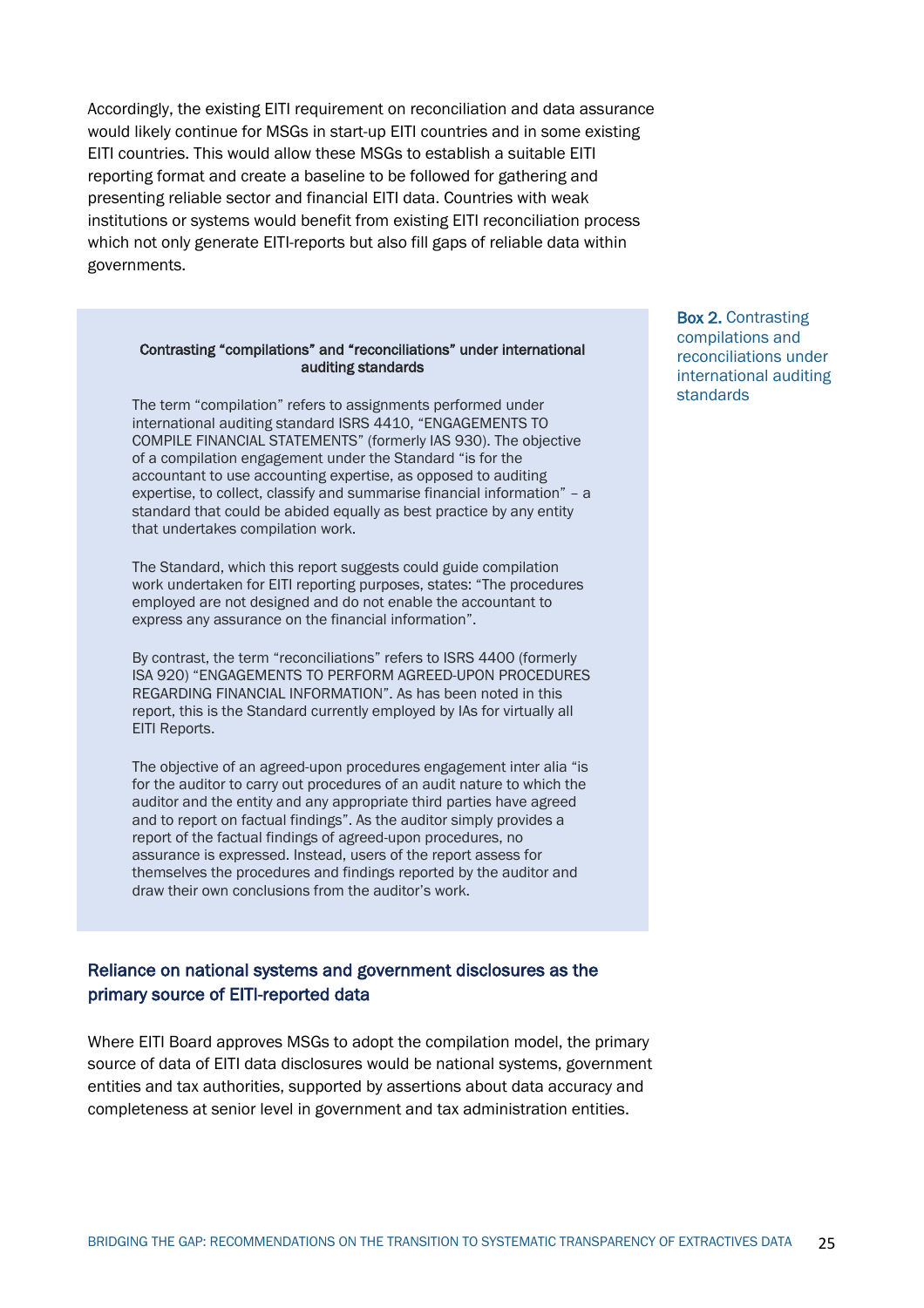Where these assertions are supported by sign-off by government Auditor-General's Office, government officials' sign-off would have greater weight.17

Across EITI countries and over time, this evolution towards reliance on reporting by government and tax administration entities could allow the annual EITI matching and reconciliation step to be reduced in importance (along with its assumed comfort on data assurance), creating flexibility for MSGs to innovate and handle reconciliations differently.

# Company financial data to be compiled and reported only for nonrevenue items

MSGs can agree for company data to be obtained and compiled for items such as corporate social responsibility expenses incurred by companies or local infrastructure expenditures or provision of community services. Such transactions can be compiled and disclosed without the current matching and reconciliation process (albeit recognising that such expenditures being normally tax-deductible do affect the actual taxes paid).

More broadly, industry bodies such as Chamber of Mines may have the opportunity (through the EITI process) to present their macro-level view of the collective contribution, both financial and non-financial, made by oil, gas and mining industry.

# 2. ASSESSMENT OF NATIONAL AND COMPANY AUDIT FRAMEWORKS

# Strengthening MSG understanding of macro-level audit frameworks for public sector and private sector

As further detailed in Annex 4, MSGs18 could consider direct involvement in achieving:

- Good understanding of (1) national-level statutes and regulations for audits of private and public sectors and (2) state tax administration and revenue collection capabilities;
- MSG assessments of (1) how well these statutory national audit statutes operate to assure financial data reliability across fiscal years, not just for specific EITI-reported data and (2) how tax administration and revenue collection capabilities operate (discussed further below); and
- Where needed, continued high-level advocacy by MSGs for improvements in audit coverage, scope, quality and timeliness for companies and government and tax administration entities.

<sup>17</sup> In systematic disclosure under mainstreamed EITI, such assertions by senior government and tax administration officials could relate to the ongoing adequacy of the national systems that generate EITI disclosures rather than individual data submissions.

<sup>18</sup> With MSG work boosted if needed by professional expertise in technical areas, where MSG composition lack these.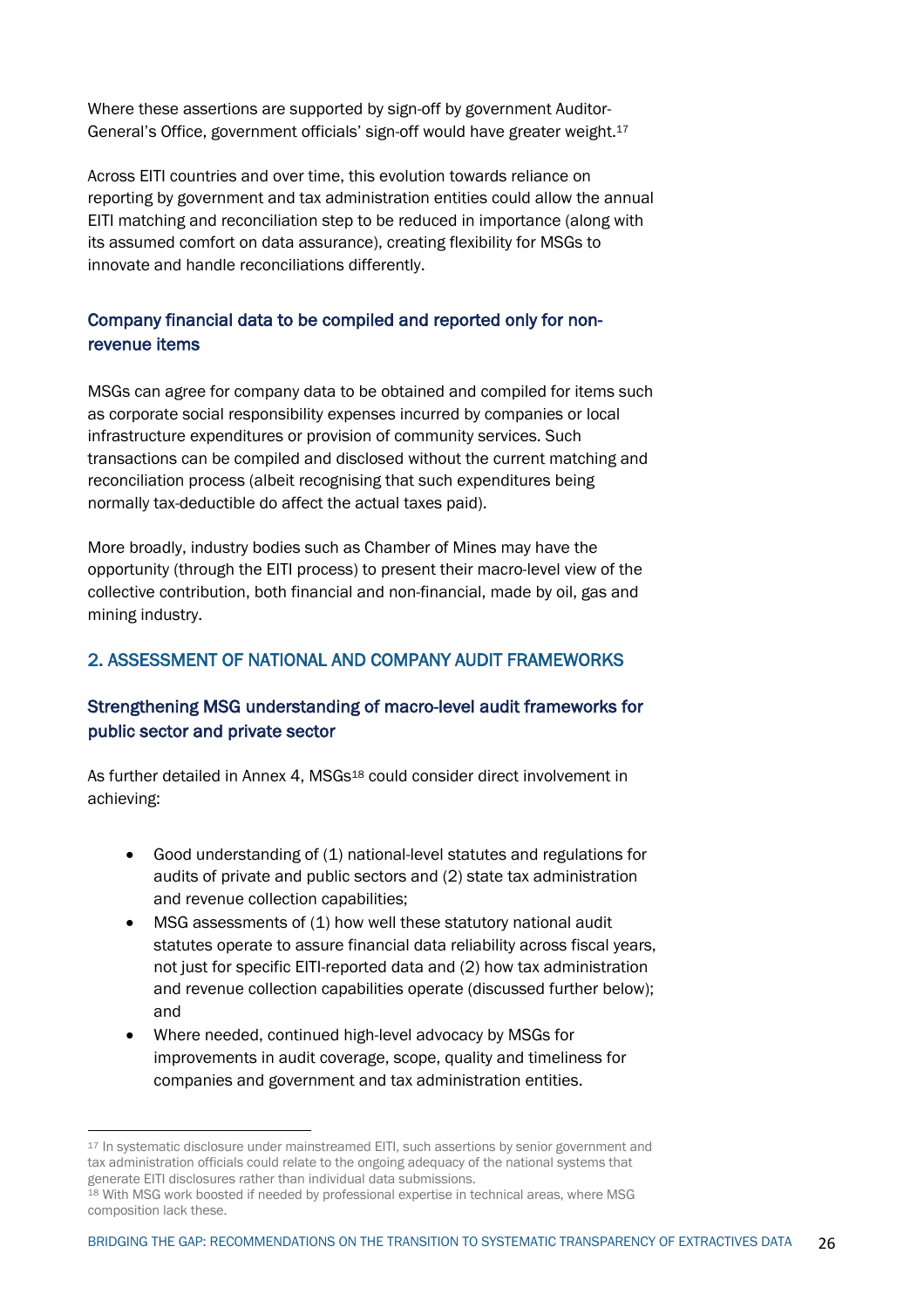Where needed for Government-reported and SOE-reported data (where handled by the Auditor General office), sign-offs from the Auditor Generals' offices could also be sought.

### Drawing on peer review results of PEFA and other international frameworks and standards

Many EITI implementing countries are also members of other related public finance standards and tax administration frameworks. The "PEFA" process for improved public financial management covers standards for and peer assessment of transparency of public finances, national budgeting and external scrutiny and public-sector audit processes. Peer review assessments and programs for reforms and continued improvements are publicly available. These PEFA peer assessments, where available, could be important data points for macro-level assurance about the national systems that generate EITIreported data.

Similarly, in the tax administration arena, the OECD Global Forum for Transparency and Exchange of Information for Tax Purposes now has 154 member countries globally, some of which are EITI implementing countries. This OECD Forum also operates by peer review processes and their public findings could also be important data points in MSG's overall macro-level assessments of national data assurance systems.

Additionally, EITI Board Paper 41-4-A, Annex C (October 2018) on State-Owned Enterprises (SOEs) and a consultant report "Governance Challenges and the Role of International Reporting Standards in Improving Performance" also highlight various other global reporting initiatives applicable mainly to SOEs but also broadly to corporate reporting.

Where available, assessments against these reporting guidelines (including those from NRGI, World Bank, IMF and the GRI Global Reporting Initiative), collectively provide valuable, externally-verified insights into corporate and SOE disclosures and help build MSGs' understanding of the overall reporting framework and adherence to best practice in the country, as it relates to EITI reporting.

#### MSGs right to probe into specifics of compilation work via spot checks

Further, MSGs could enforce the right for more intrusive scrutiny to assure accuracy or completeness of government-reported data for compilation. The trigger for such spot checks may arise from either risk-based assessment of the government entity concerned or by unexplained variances in reported data19, which point to the need for additional verification and seeking of explanations or reviewing a sample of transactions to verify.

<sup>&</sup>lt;sup>19</sup> To enable variance analysis and identifying items or changes that warrant deeper inquiry, all EITI Reports should consistently present comparative data for past 1-2 years at least for key financial disclosures (revenue by type and by paying company).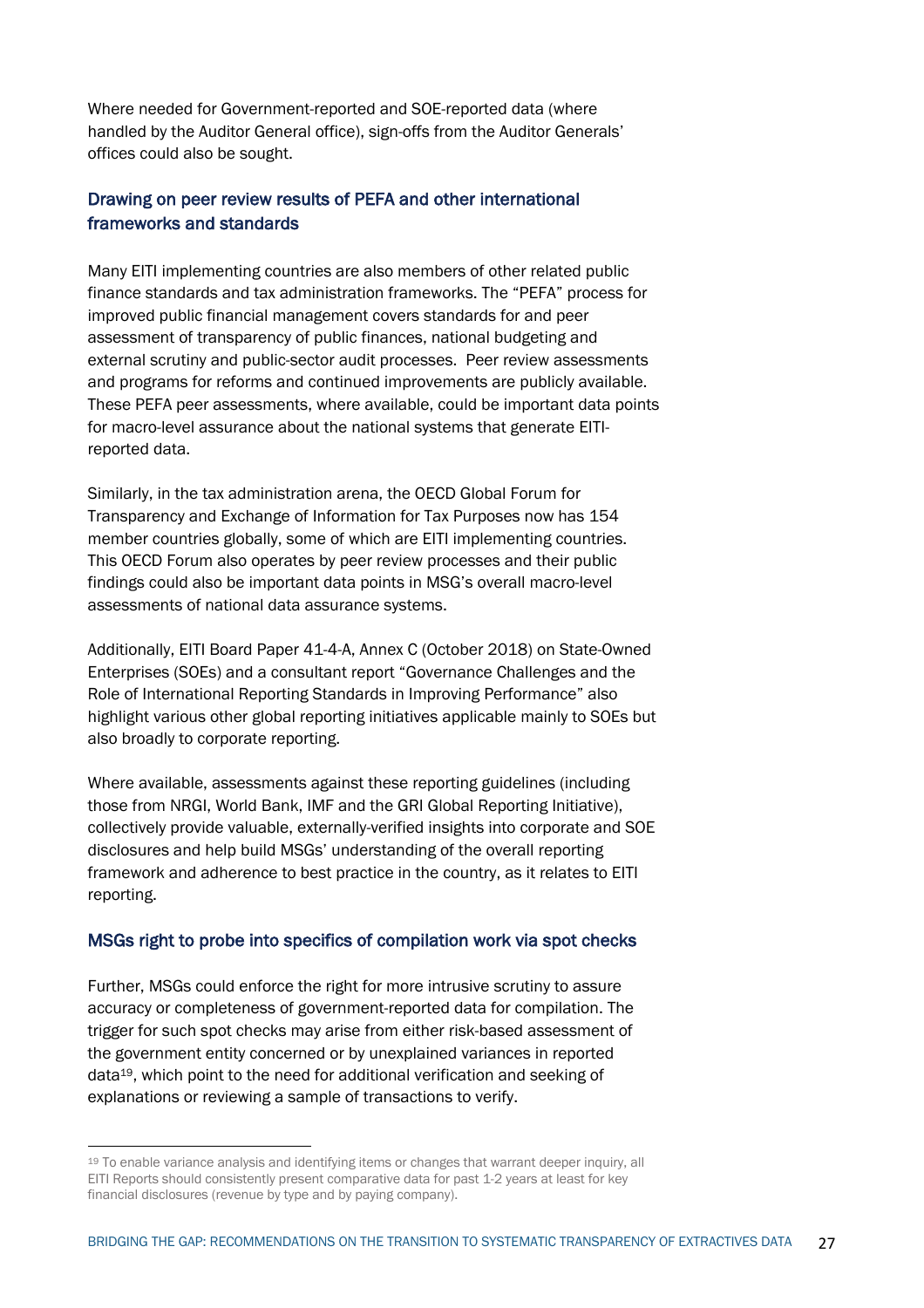#### Review of corporate Audited Financial Statements and disclosures

Finally, in the case of private companies and SOEs handled by private sector auditors, obtaining audited financial statements of these entities for MSGs to review. The review would cover the nature of their extraction operations and social and environmental considerations; financial disclosures including audit opinions received; details of profit and loss and tax payments to government and effective tax rate; and importantly, details of any contingent liabilities arising from income tax or royalty or production-sharing disputes with tax authorities or joint-venture partners.

# 3. MORE ACTIVE MSG ROLE IN ENGAGING WITH INDUSTRY AND TAX ADMINISTRATION FUNCTIONS

MSGs could consider increasing engagement on sector issues including through:

- For companies and SOEs: MSGs to consider formal visits to a select sample of reporting companies to meet management at senior level, promote EITI and understand company strategic goals and commitment to EITI; make inquiries on audits undergone by the company, and; identify follow-ups as needed to build assurance on data integrity of all company-reported tax payments and EITI data. The corporate dialogue20 could also be an opportunity for MSGs' to better understand corporate strategy, corporate views on sector policy and fiscal regimes as well as operations (labour, health and safety, community and environment) issues.
- For revenue data reported by tax administration authorities: Where feasible, MSGs may consider entering into structured dialogue with tax administration authorities at a senior-level, as is outlined below (recognising such engagement may not be feasible in all EITI countries).

# 4. GREATER ENGAGEMENT BY MSGS IN TAX ADMINISTRATION AND **COMPLIANCE**

An under-estimated aspect of reliability of EITI-reported data is the comfort that can be obtained within EITI process on how the tax administration and revenuecollection functions in governments are operating, especially in extractive sectors. Currently there is limited requirement for the EITI to engage in this subject, although through the very process of participation in EITI reporting, there are links between national EITI and tax administration functions.

<sup>20</sup> In principle, such formal visits and dialogue could be akin to how securities ratings agencies (or financial regulators in the case of banks) visit subject companies to discuss with senior management as part of their assessments. An important outcome for civil society members of MSGs in such outreach is exposure to and gaining of insights on high-level strategic issues in the corporate sector and in tax administration matters. Companies represented in MSGs may feel conflicted in joining such dialogue, and may recuse themselves or depute a collective industry body to represent them.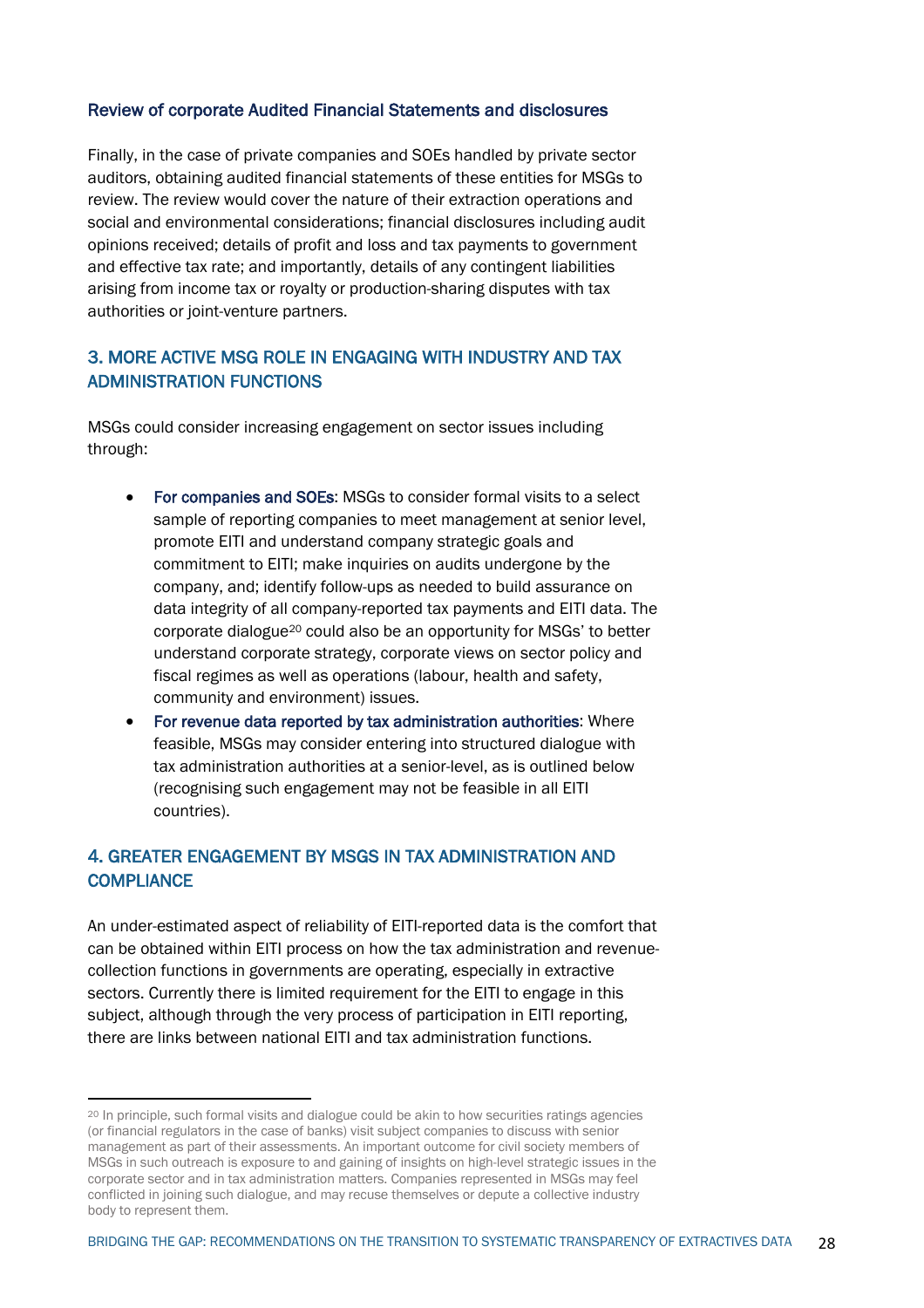However, wherever it is feasible, MSGs and EITI would benefit from structured strategic dialogue with tax administration officials. The aim would be for MSGs to have first-hand awareness<sup>21</sup> of tax administration issues at a macro-level as an integral part compiling and disclosing EITI data. The dialogue could encompass exchange of perspectives; understanding of tax administration strategic goals, capabilities and constraints; progress on e-government plans; how extractive sectors or large tax-payers are handled; revenue forecasting capabilities to monitor actual receipts; integration of revenue functions with compliance functions in government over oil, gas and mining operations; tax audit and enforcement and tax collection performance metrics; etc. See Annex 5.

# 5. BOOSTING CAPACITY OF NATIONAL SECRETARIATS AND MSGs TO INNOVATE

### As a pre-requisite, national EITI Secretariats would need help to boost technical capacity

For national secretariats to be able assume responsibility for compiling EITI data and EITI Reports, their skills mix may need boosting. The key goal is to increase both technical and analytical capability so that there is greater ability to flag problems and help MSGs in identifying red flags and risk areas. Experience in or knowledge of tax administration and collection systems or of fiscal flows in government would be great assets to national secretariats.

The resources for such skills upgrading may occur from reassignment of expertise within government or by redeploying EGPS or external donor funds no longer used for using IAs (as much as now). In individual EITI countries, such strengthened capacity would also help smooth the pathway to systematic disclosure under mainstreamed EITI systems.

#### Equipping MSGs for an expanded role

For the innovation proposals above to be meaningful, MSGs need sufficient financial or business skills and some familiarity with national audit statutes and processes. Where needed, technical expertise in these areas may be able to be co-opted or hired-in to boost MSG expertise. In this regard the potential use of professional firms in strategic advisory roles to MSGs is discussed below. Also regarding understanding tax administration and collection functions, MSGs as a group could leverage technical assistance and education programs such as from the OECD Tax Forum.22

<sup>&</sup>lt;sup>21</sup> It is impractical and likely beyond the authority of EITI MSGs to go beyond this goal, and attempt say to say assess how national tax administration and collections are functioning to draw conclusions on efficacy of tax collections and their impact on EITI.

<sup>22</sup> There may be the possibility for OECD Tax Forum or regional Tax Administrator Fora to share expertise at EITI learning or knowledge-sharing events or EITI global conferences, to provide a high-level introduction to tax administration and issues.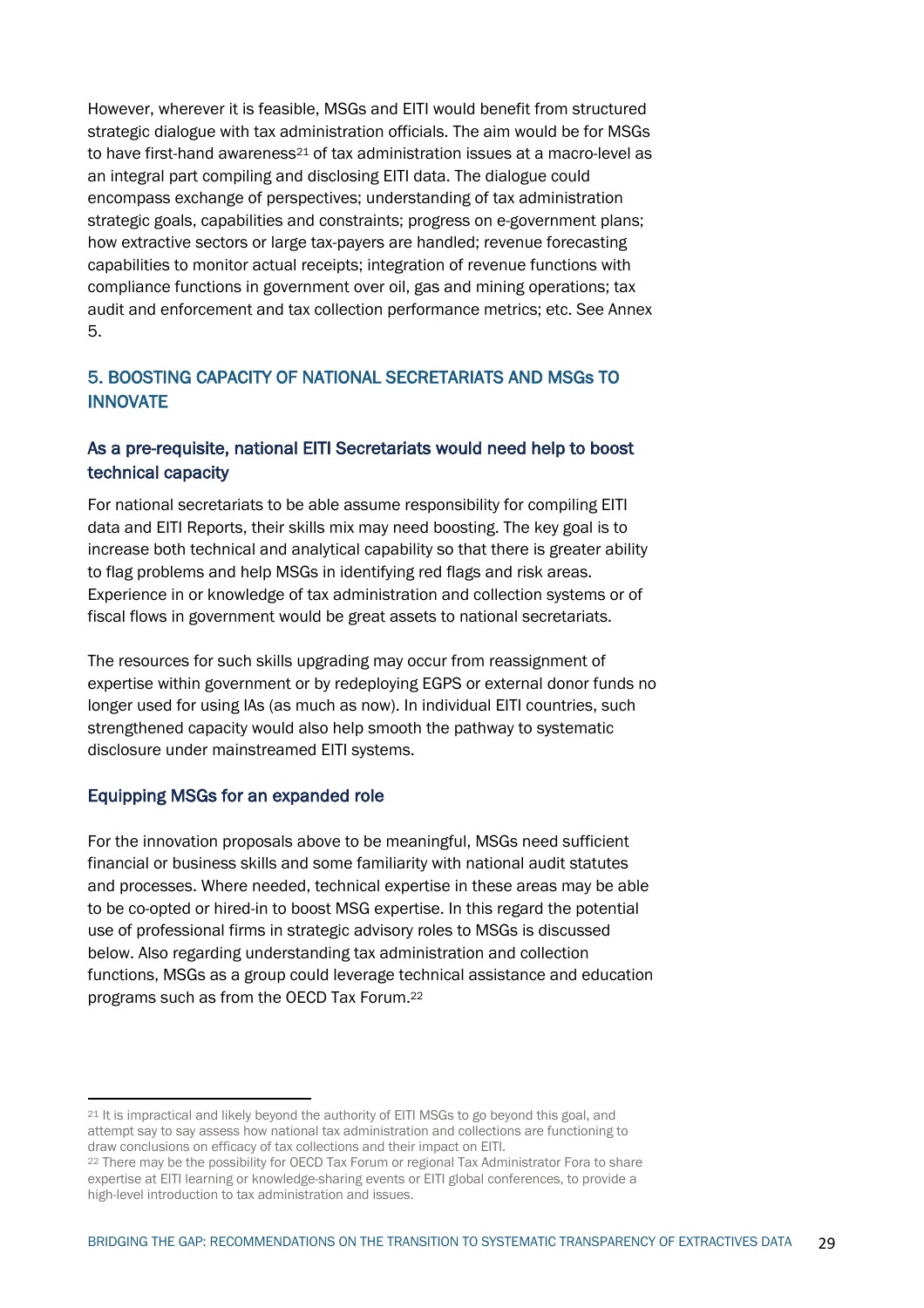# 6. CAPABILITIES IN MSGs AND NATIONAL SECRETARIATS TO ABSORB NEW ROLES

Successful adoption of the above proposals do rely to a large extent on both national MSGs and national secretariats being equipped with capacity and resources (and needed institutional mandates) to adopt and adjust to the heightened responsibilities suggested. This is a significant constraint and needs considered, sustained action to address as the next section below highlights.

### 7. USE OF SPECIALIST PROFESSIONAL FIRMS

Encouraging MSGs to re-focus their role away from procurement of reconcilers, data collection and compilation towards more strategic advice to MSGs on ensuring that national EITI processes are setting and meeting appropriate goals and are producing reliable disclosures. In this, ongoing professional advice (e.g. from public accounting and audit firms; legal practitioners or mining and oil and gas technical consulting firms) could be helpful in understanding national audit frameworks and how they operate and in structuring any formal dialogue with extractive companies and tax administration authorities as noted. See Annex 3.

### 8. ALIGNMENT IN THE WORDING OF EITI REQUIREMENTS AND **GUIDANCE**

Should the proposals for innovations in this report be adopted, wording suggestions are made in the Annexes to align key EITI literature with the proposals. Annex 2 sets out illustrative wording changes to EITI Requirement 4.9, while Annexes 6 and 7 contains illustrative changes to the related Standard ToR for Independent Administrators. The illustrative wording changes also help reframe the standard ToR guidance as "Standard terms of reference for EITI disclosures", regardless of whether EITI reporting is done via reconciliations or via compilations.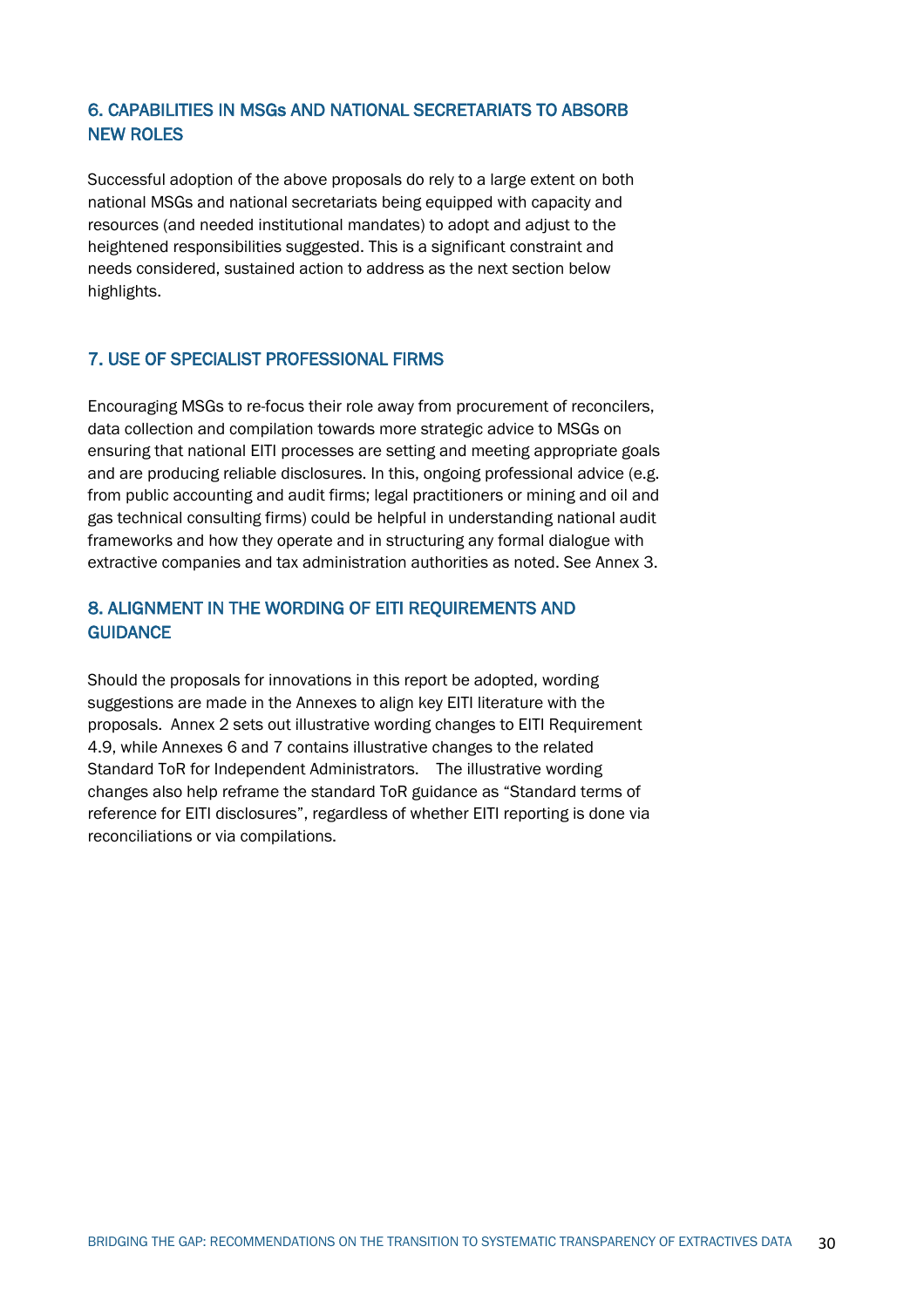# 7 Addressing stakeholder concerns and managing potential transition issues

Any refinement in the EITI processes generates debate, and proposals for innovations may not be universally welcome if stakeholders perceive a shift in EITI's well-established track record or its standards. Such stakeholders' concerns and their mitigations may include:

#### MISPERCEPTIONS THAT DATA ASSURANCE MAY BE AFFECTED

Perception gaps about what IAs reconciliations actually convey are discussed earlier in this report. Sustained efforts to educate stakeholders will help, especially allowing that alternative options for the reconciliation process need not mean reduced data assurance.

# PRIMACY AND BOOSTED CAPACITY OF MSGs

A concern may arise among some MSG stakeholders – especially civil society members – of a diminished role in hands-on oversight of reconciliations. Such a view would be to misread the proposals, which in fact aim to strengthen the role of MSGs. The key outcome sought is for MSGs to be able to make greater contribution to extractive sector reforms and decision making, leveraging EITI findings and sector and financial data transparency. Where needed, MSG capabilities may need boosting, such as by co-opting technical expertise on a short-term basis.

#### NATIONAL SECRETARIATS' TECHNICAL CAPACITY

Some national secretariats and stakeholders may have valid concerns about assuming direct responsibility for compiling EITI data, with reduced or no use of professional firms to undertake reconciliations. In addressing such concerns, development partners and the World Bank EGPS trust fund may be able to identify redeployment options from allocations no longer devoted to IA costs. But national governments may also have to take action by redeploying human or financial resources to boost national secretariats' capacity<sup>23</sup> to fulfil EITI Report compilation roles.

<sup>23</sup> Where systematic EITI disclosure is adopted, similar investment will also be needed in building systems for integrated EITI reporting under mainstreamed EITI, handled by national secretariats or other national entities.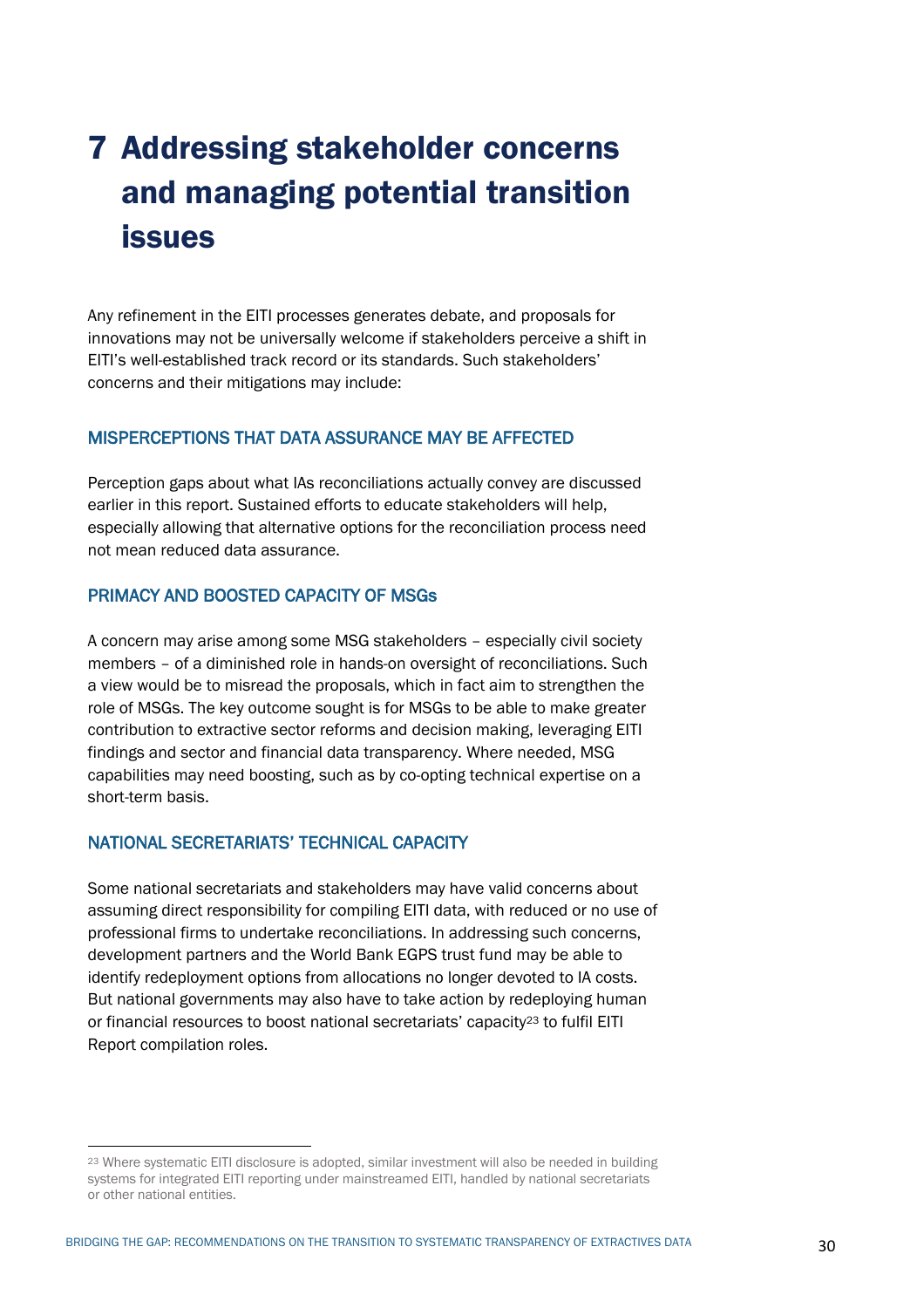#### EMPHASISING INDEPENDENCE OF MSGs AND NATIONAL SECRETARIATS

An important point to note is that MSGs and national secretariats retain their independent role as guardians of national EITI processes. This is also true where the proposals outlined lead to closer integration of national secretariats with government entities and tax authorities, as a logical progression in the EITI policy.

# REFOCUSED USE OF EXTERNAL PROFESSIONAL FIRMS AS STRATEGIC ADVISERS

A potential mitigation where MSG country moves towards EITI Report compilations is that MSGs continue to rely on external professional firms, but in a strategic advisory role, rather than in EITI report-production modes. Such an advisory role would have a cost but at a lower recurrent level than now.

Annex 3 sets out ways in which MSGs could be served with such expert advice in their EITI oversight role.

#### RISK OF BIFURCATION OF EITI COUNTRIES

As the compilation model gets to be adopted by more EITI countries, globally the EITI may be seen to be divided into two groups. One group would be the countries which continue to use IAs for EITI Reports (lacking the capacity to adopt alternative options proposed), while another group – often the more developed EITI countries – would have the capacity and systems to adopt alternative, more efficient approaches to compiling EITI information.

### ADEQUATE TIMELINE TO ADAPT EITI INTERNATIONAL SECRETARIAT SUPPORT

Finally, EITI stakeholders are currently handling many pressing issues including on implementation of beneficial ownership disclosures, moving towards systematic disclosures and in addressing corrective actions identified in Validations. Thus, if the EITI Implementation Committee elects to proceed on some or all of innovations proposed in this report, an adequate timeline will be needed for EITI countries to adequately plan and prepare. Additionally, the draft proposals would initially mean higher responsibility and workload for the EITI International Secretariat and partners to help countries manage such a transition.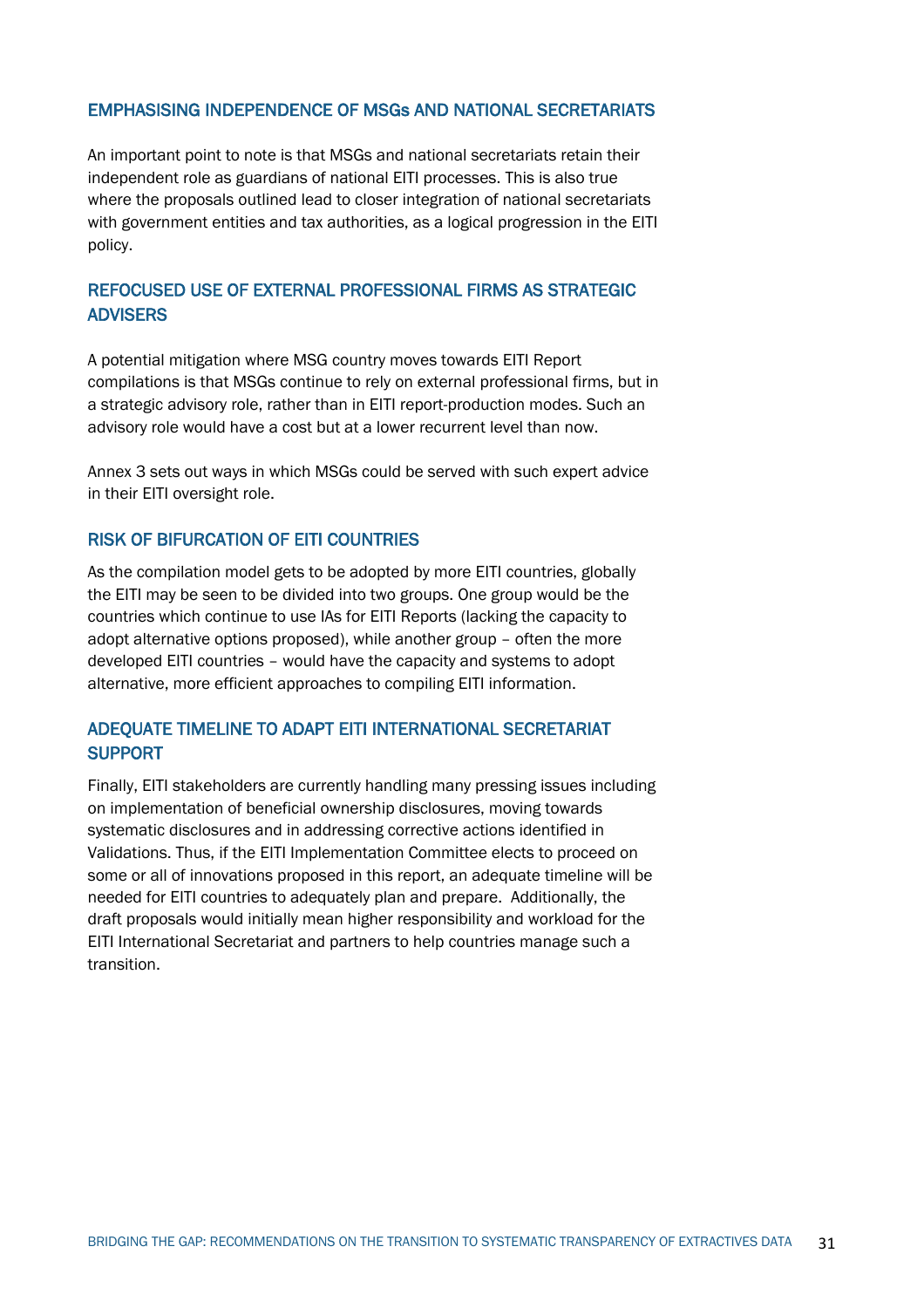# 8 Conclusion

In sum, this report recognises that the proposals for innovations outlined imply a shift in mindset on key EITI principles.

#### AMONG GLOBAL EITI STAKEHOLDERS

Among global EITI stakeholders, the issues raised in this report would require a fresh look at the universal reconciliation requirement and whether alternative approaches for compilations and data assurance could be as effective in the right situations. The shift towards reliance on national systems and disclosures by government entities and tax authorities is equally important. Data sought from companies for EITI reporting could then be limited, e.g. to local infrastructure spending or the provision of community services.

### WITHIN EITI IMPLEMENTING COUNTRIES

Within EITI implementing countries, the key shifts may be in building capabilities and emphasising the role of MSGs and national secretariats in moving to compilations as the basis for EITI Reports.

The concept that EITI compilations, when supplemented by other data assurance steps, could generate just as reliable data as EITI-reconciled is assumed to produce still needs to take hold. Innovations to be embraced include MSG-led engagement with national systems, audit frameworks and tax administration issues, as the basis for systemic advocacy for sector reforms which helps build well-governed extractive sectors.

*"Innovations to be embraced include MSG-led engagement with national systems, audit frameworks and tax administration issues, as the basis for systemic advocacy for sector reforms which helps build well-governed extractive sectors."*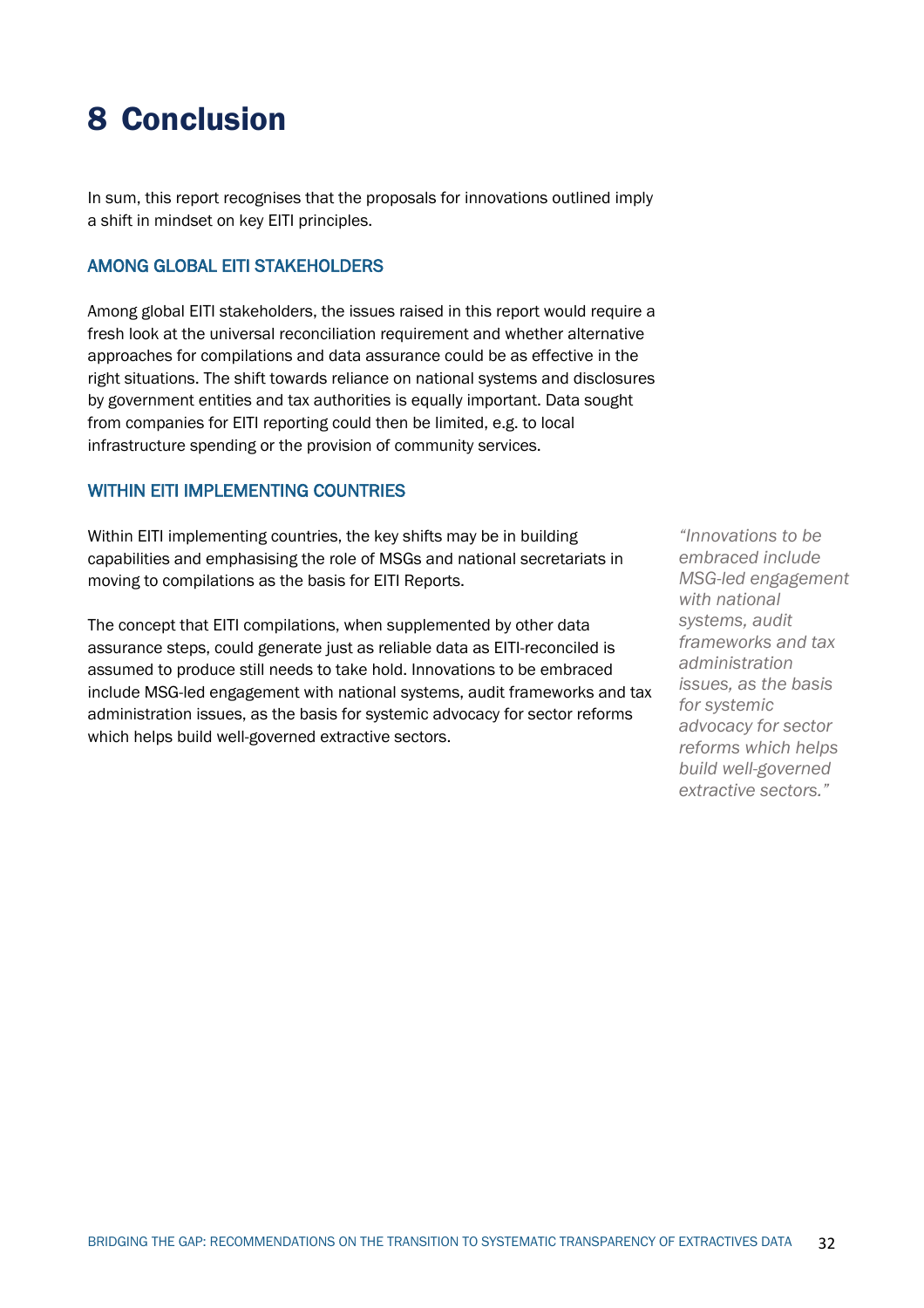# INDICATIVE SCHEMATIC ON INNOVATION OPTIONS

#### CURRENT STATE

Existing matching and reconciliation process



#### RECOMMENDATION: DATA COMPILATION

Innovative EITI compilation process by national secretariats under MSG oversight



#### RECOMMENDATION: TOWARDS SYSTEMATIC DISCLOSURE

Possible implementation sequence for systematic EITI disclosures under a mainstreamed EITI process

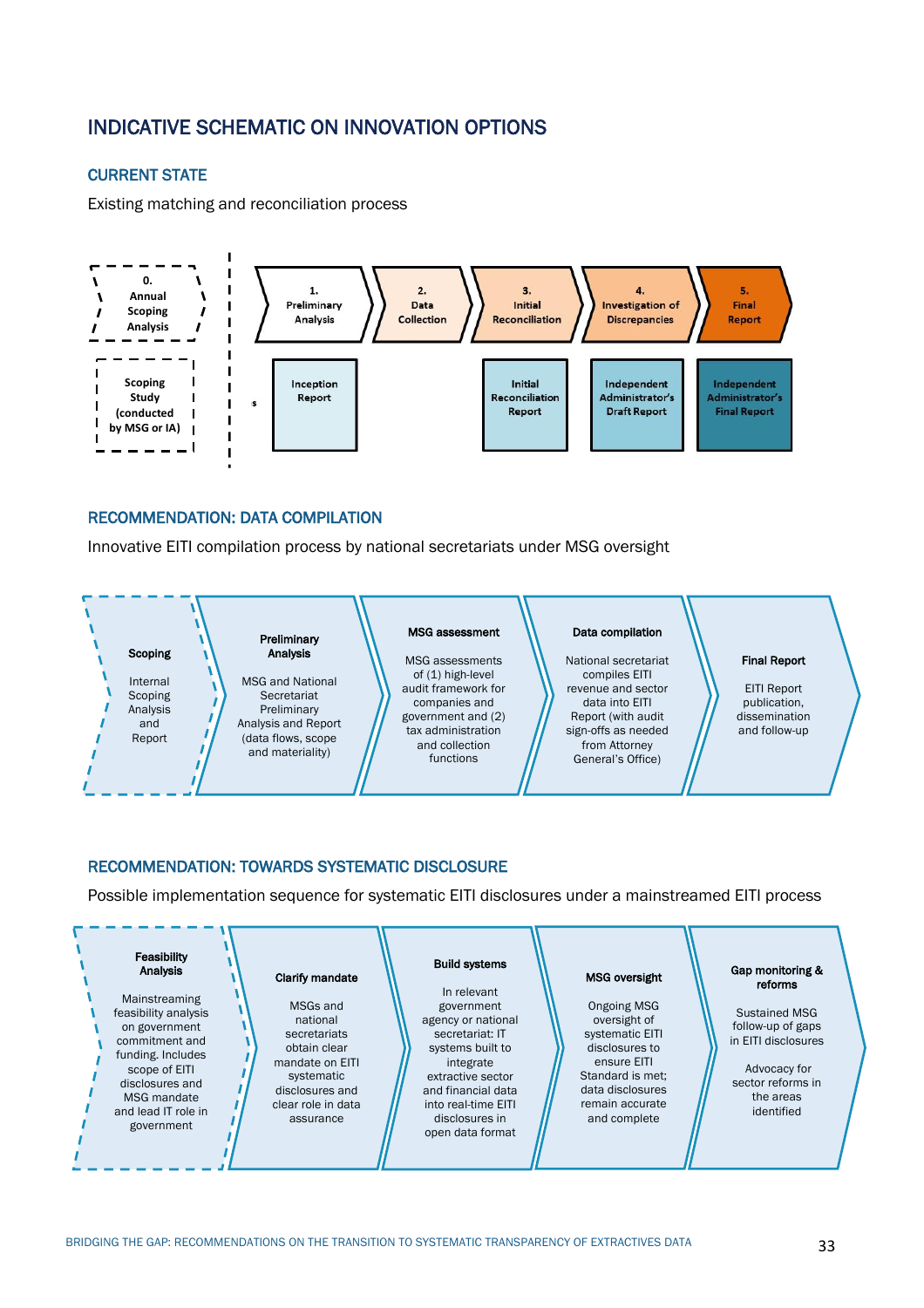#### STRENGTHENING MSG OVERSIGHT

Finally, and independent of the proposals for innovations made in this report, this section sets out certain recommendations regarding the existing EITI standard ToR for IAs, to help achieve more consistently application of the ToR.24 The goal is to help MSGs and national secretariats to improve overall outcomes and completeness of EITI Reports.

#### Specifics of MSG contracts with IAs

- Greater use of joint ventures with locally-based, national audit firms. This may lead both to lowered average hourly rates for the work, but more importantly play an important role in boosting local capacity and knowledge of the extractive sector. Such possibilities for joint work could conceivably even include joint reconciliation with state Auditor-General office.
- More substantive role for national secretariats in reconciliation. Many national secretariats already handle work load on significant parts of the EITI reporting cycle including obtaining completed reporting templates and doing initial matching to identify discrepancies, thereby lowering the volume of work for IAs. To increase efficiencies, this division of work could be expanded so that secretariat staff or consultants take on more of the workload.
- Setting appropriate thresholds for EITI reporting and IA work. As has also been reported elsewhere (EITI Board Paper 41-A-2, October 2018), overlylow materiality limits and excessive reconciliation work on minor financial flows may not be optimal use of funds expended on reconciliations. Materiality can be reconsidered to increase overall efficiency.
- Focus also on higher-level audit assurance. IAs could consider emphasising not just reliability of point-in-time EITI-reported data, but giving equal attention to the macro-level audit frameworks underlying all EITI-reported data. This would enable MSGs to make judgments on audit systems (and data reliability) across fiscal years on an ongoing basis.

# PRESENTING PRIOR-YEAR COMPARATIVES FOR FINANCIAL DATA REPORTED

While some EITI Reports already do so, more consistent presentation of prioryear data in columnar form for key data elements like revenue by type or revenue by company paying would be very helpful. This would allow analysis for unusual variances and help target areas where further explanations are needed or additional follow-up or spot checks warranted.

BRIDGING THE GAP: RECOMMENDATIONS ON THE TRANSITION TO SYSTEMATIC TRANSPARENCY OF EXTRACTIVES DATA 34

<sup>24</sup> Ihid  $\Delta$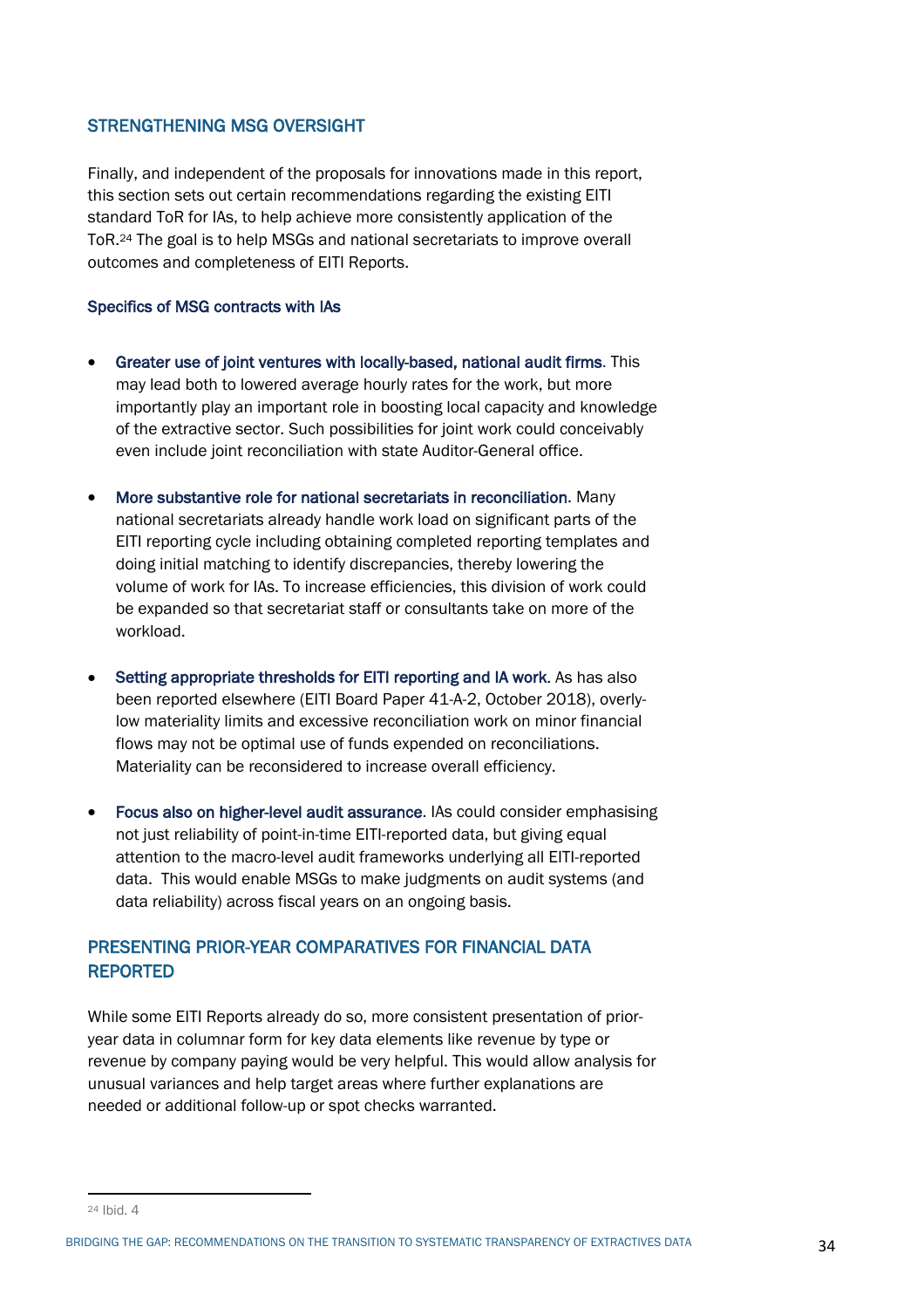# POSITIVE CONFIRMATION THAT ALL ASPECTS OF THE STANDARD ToR HAVE BEEN FOLLOWED

Some IAs provide a tabular-format, step-by-step confirmation of work completed (or not), so that MSGs and the Validation process have an accurate means to assess if the standard ToR and contract ToR was properly completed or not. This should be a consistent practice which MSGs should ensure are specified in their contract with IAs. In addition, MSGs could be further encouraged to insist on adequate mid-term progress discussion with IAs, to get early alerts on the direction and progress of the work, and whether MSG intervention is needed.

### FINALLY, STRONGER MSG CAPABILITIES TO MANAGE IA WORK

Equally important for quality of delivery of service by IAs is for MSGs to ensure adequate technical capabilities within their membership to adequately supervise and manage the work of IAs. This includes in particular whether the reconciliation work as completed met the agreed contract and fulfils the applicable EITI requirements for Validation.

Where such expertise is lacking, EITI guidance to MSGs could be considered which suggests co-opting or use of external expertise on a short-term, retainer basis specifically to strengthen MSGs oversight of IAs' work and outputs delivered to MSGs.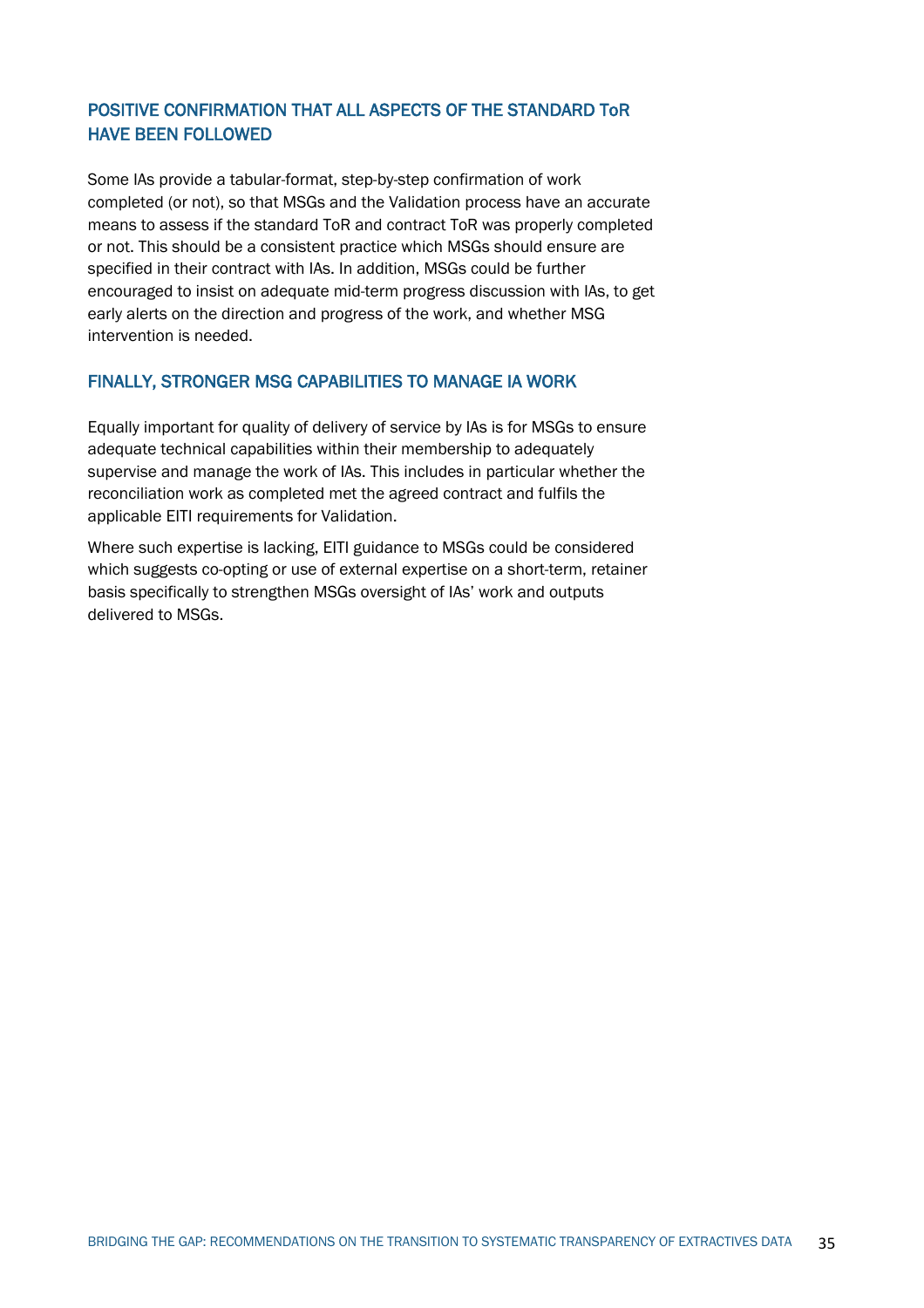## Annexes

| Annex 1            | Excerpt of EITI Requirements - EITI Requirement 4.9 on reconciliations<br>and data assurance               | 36 |
|--------------------|------------------------------------------------------------------------------------------------------------|----|
| Annex 2            | Illustrative refinements to EITI Requirement 4.9 on reconciliations and<br>data assurance                  | 37 |
| Annex <sub>3</sub> | Illustrative Professional Advisory Services to MSGs to help fulfil MSG<br>oversight role                   | 39 |
| Annex 4            | Illustrative areas for MSG understanding of national statutory audit<br>requirements                       | 41 |
| Annex <sub>5</sub> | Illustrative areas for MSG understanding of tax administration and<br>collection functions                 | 43 |
| Annex 6            | Illustrative refinements to Standard Terms of Reference for "EITI"<br>Administrators"                      | 45 |
| <b>Annex 7</b>     | Illustrative task descriptions for EITI compilations (where undertaken by<br><b>National Secretariats)</b> | 61 |

Note: Author's suggestions are shown in red and notes are highlighted.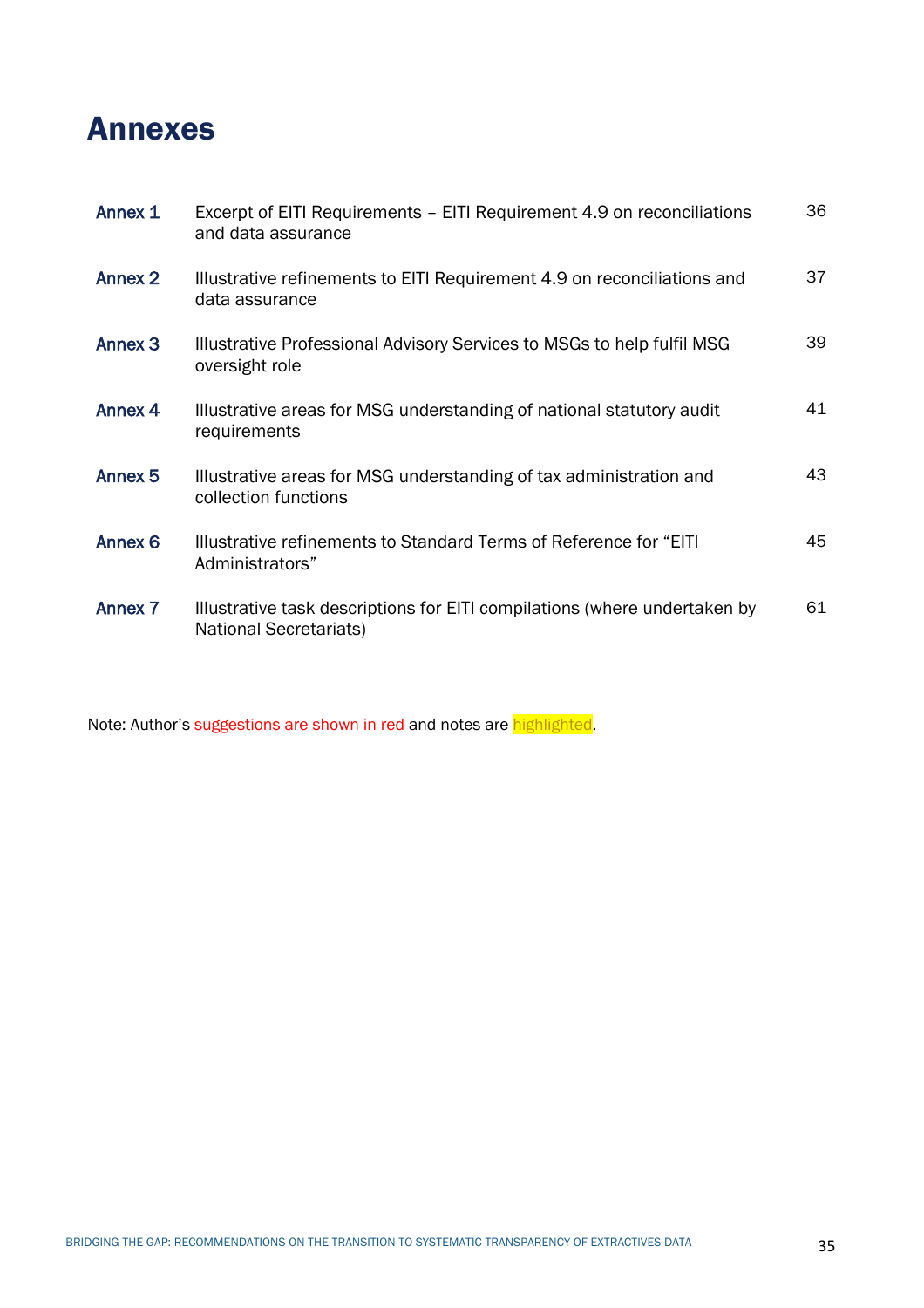# Annex 1: Excerpt from existing EITI Standard - EITI Requirement 4.9

4.9 Data quality and assurance.

a) The EITI requires an assessment of whether the payments and revenues are subject to credible, independent audit, applying international auditing standards.

b) It is a requirement that payments and revenues are reconciled by a credible, Independent Administrator, applying international auditing standards, and with publication of the administrator's opinion regarding that reconciliation including discrepancies, should any be identified.

i. The reconciliation of company payments and government revenues must be undertaken by an Independent Administrator applying international professional standards.

ii. The Independent Administrator must be perceived by the multi-stakeholder group to be credible, trustworthy and technically competent. The multi- stakeholder group should endorse the appointment of the Independent Administrator.

iii. The multi-stakeholder group and the Independent Administrator are required to agree a Terms of Reference for the EITI Report based on the standard Terms of Reference and the 'agreed upon procedure for EITI Reports' endorsed by the EITI Board. Should the multi-stakeholder group wish to adapt or deviate from these agreed upon procedures, approval from the EITI Board must be sought in advance (Requirement 8.1).

c) Where the assessment in 4.9(a) concludes that there is (i) routine disclosure of the data required by the EITI Standard in requisite detail, and (ii) that the financial data is subject to credible, independent audit, applying international standards, the multi-stakeholder group may seek Board approval to mainstream EITI implementation in accordance with the 'Agreed upon procedure for mainstreamed disclosures'. Without such prior approval, adherence to 4.9.b is required.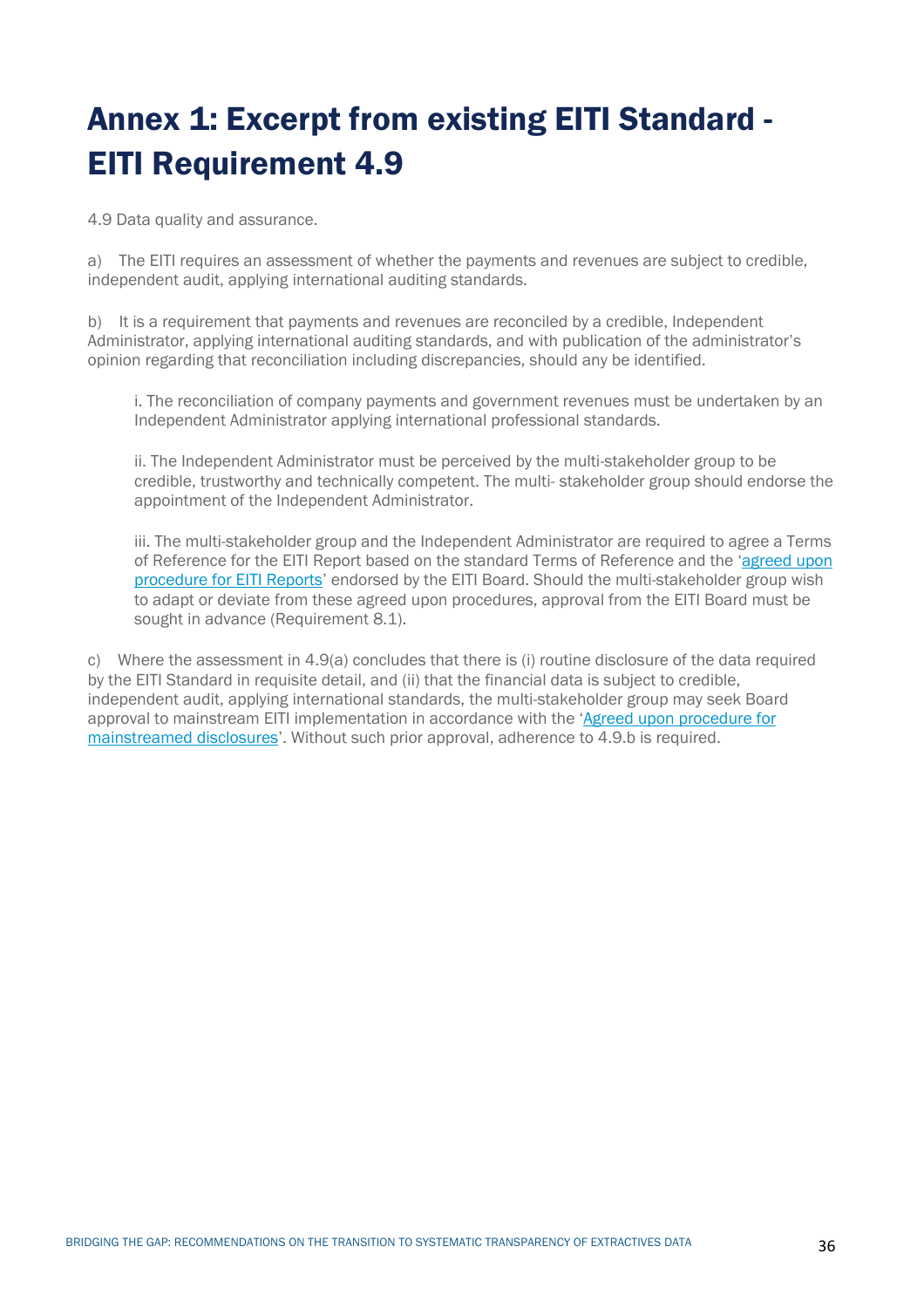## Annex 2: Illustrative refinements to EITI Requirements 4.9 on reconciliations and data assurance

(Author's suggestions are shown in red)

#### 4.9 Compilation1 of payments and revenues – and Data quality and assurance

a) The EITI requires an understanding of prevailing statutory audit requirements, regulations and standards for corporate and government entities, and an assessment of whether the entities and their underlying payments and revenues are subject to credible, independent audit, applying international auditing standards. [or: "applying international professional standards" for consistency within 4.9]

OR AN ALTERNATIVE APPROACH for 4.9(a) – which puts onus on MSGs + includes tax admin)

a) The EITI requires an understanding of (i) prevailing statutory audit regulations and standards for corporate and government entities, and (ii) of government tax administration and compliance functions, together with a judgment by multi-stakeholder groups on whether prevailing audit statutes are adequately adhered to by EITI-reporting entities to assure reliable data.

b) It is a requirement that **EITI-reported** payments and revenues are reconciled or compiled by a credible entity ("EITI Independent Administrator"), applying international auditing standards, and ,with publication of an EITI Administrator's report opinion regarding that reconciliation or compilation with adequate detail including identifying any discrepancies,  $\frac{1}{2}$ , should any be identified, and explaining how assurance of reporting entities and/or of underlying EITI data is achieved; and recommendations for action.

i. The reconciliation of company payments and government revenues or compilation of EITI reported data must be undertaken by a credible entity ("EITI Administrator"). This entity could comprise a national EITI Secretariat operating under the direct supervisory oversight of the multi-stakeholder group or; a national EITI reporting entity operating under national laws or mandated within government for this purpose or; an external professional firm Independent Administrator, applying international professional standards.

ii. The "EITI Independent Administrator" must be perceived by the multi-stakeholder group to be credible, trustworthy and technically competent. The multi- stakeholder group should endorse the appointment of and oversee the work of the "EITI Independent Administrator".

<sup>1</sup> The term "compilation" refers to assignments performed under international assurance and audit standard ISRS 4410, "ENGAGEMENTS TO COMPILE FINANCIAL STATEMENTS" (formerly IAS 930). The objective of a compilation engagement under the Standard "is for the accountant to use accounting expertise, as opposed to auditing expertise, to collect, classify and summarize financial information". The Standard, which could guide compilation work undertaken for EITI reporting purposes, states inter alia "The procedures employed are not designed and do not enable the accountant to express any assurance on the financial information".

By contrast, the term "reconciliations" refers to ISRS 4400 (formerly ISA 920) "ENGAGEMENTS TO PERFORM AGREED-UPON PROCEDURES REGARDING FINANCIAL INFORMATION". This is the Standard currently employed by independent administrators for virtually all EITI Reports. The objective of an agreed-upon procedures engagement inter alia "is for the auditor to carry out procedures of an audit nature to which the auditor and the entity and any appropriate third parties have agreed and to report on factual findings. As the auditor simply provides a report of the factual findings of agreed-upon procedures, [but] no assurance is expressed. Instead, users of the report assess for themselves the procedures and findings reported by the auditor and draw their own conclusions from the auditor's work.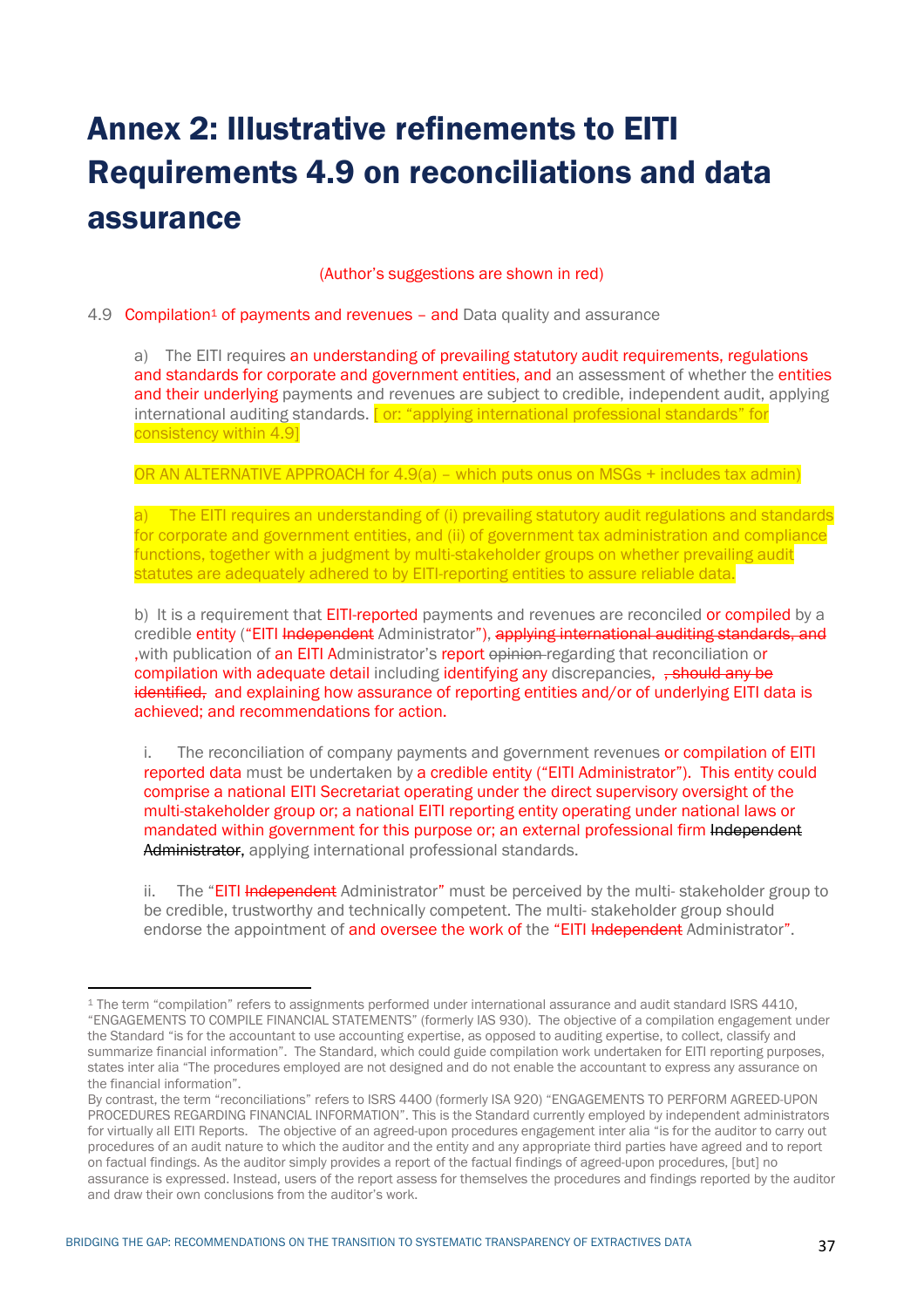iii. The multi-stakeholder group and the "EITI Independent Administrator" are required to agree a Terms of Reference for the EITI-compiled and reported payments and revenues based on the standard Terms of Reference and the 'agreed upon procedure for EITI Reports' endorsed by the EITI Board. Should the multi-stakeholder group wish to adapt or deviate from these agreed upon procedures, approval from the EITI Board must be sought in advance (Requirement 8.1).

c) EITI-implementing countries must justify to and seek approval from EITI Board for innovations and specific arrangements proposed for the "EITI Administrator" role, which detail how the latter's work will be overseen and supervised by the multi-stakeholder group. The arrangements selected may include reliance by multi-stakeholder groups on external professional advisers for more strategic-level advice the compilation or reconciliation approach selected 2/.

d) Where the assessment in 4.9(a) concludes that there is (i) routine disclosure of the data required by the EITI Standard in requisite detail, and (ii) that the reporting entities and/or underlying financial data are is subject to credible, independent audit, applying international professional standards, the multi-stakeholder group may seek Board approval to mainstream EITI implementation in accordance with the 'Agreed upon procedure for mainstreamed disclosures'. Without such prior approval, adherence to 4.9.b is required.

Note – if the alternate wording of (a) including tax administration is adopted, this tax points also needs to be brought into para d) above

<sup>2</sup> For instance, professional advice to MSGs on issues of understanding sector financial flows; MSG decision making on scope of EITI disclosures; on audit assurance of underlying data; whether MSG decisions on EITI reporting scope have been followed and advice on EITI follow-up on sector reforms opportunities identified in EITI disclosures and Reports.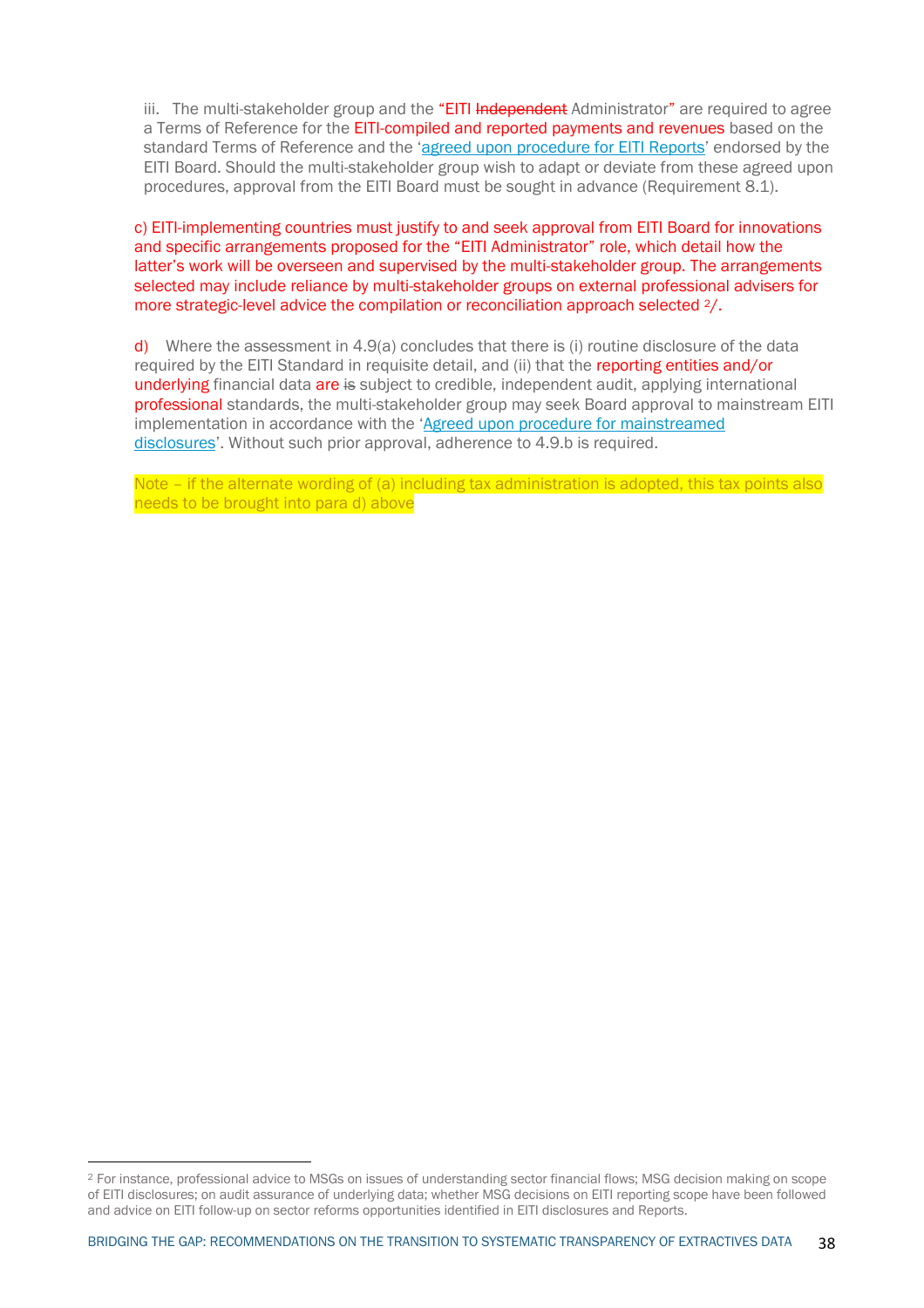## Annex 3: Illustrative Professional Advisory Services to MSGs to help fulfil MSG oversight role

## **Context**

The central role and responsibilities of national EITI multi-stakeholder groups (MSGs) is well-established in international EITI literature and in practice in EITI-implementing countries.

If an individual country elects to move a compilation model for EITI payments and revenues not using external administrators, i.e. relying instead on national EITI Secretariats or other national EITI reporting entities as mandated within Government or under national laws, MSGs may opt to use external professional firms in another role instead, that of advisers to MSGs in their oversight role.

#### Indicative range of such advisory services

The nature, coverage, depth and scope of such Advisory Services, and whether these services are recurring or one-off, would be decisions made by MSGs concerned according to their country circumstances, MSG expertise and comfort level of their oversight capacity and resources.

But as an indication, the scope of such Advisory Services to MSGs could include all or part of the following, as a way for MSGs to be supported in their discharge of oversight responsibility for EITI compilations where this is undertaken in-house by EITI Secretariats rather than external administrators.

#### Scoping or background information for EITI disclosures and Reports

- Helping MSG in fully understanding the oil, gas and sector landscape and its financial flows
- Helping MSGs to identify material revenue streams and material reporting entities
- Helping MSGs to fully understand prevailing national-level audit frameworks
- Helping MSGs to draw conclusions on assurance of underlying data from reporting entities
- Helping MSGs in any dialogue with tax administration and collection authorities and to form judgments on the progress of latter's strategies and performance for extractive sector.
- Advice to MSGs on efficient ways to web-enable "static" sector disclosures of information required under EITI

#### Set-up of MSG agreements with EITI Administrators

- Helping MSGs to enter into proper Memoranda of Understanding or contracts with EITI Administrators ensuring clear ToR deliverables and clear division of roles and responsibilities.
- Advising MSGs to identify and address capacity or resource gaps in the EITI Administrator or in the compilation process.

#### MSG oversight of EITI compilations undertaken by EITI Administrators

• Helping MSGs to oversee the EITI Administrator's work, especially that MSG decisions on EITI reporting scope have been followed,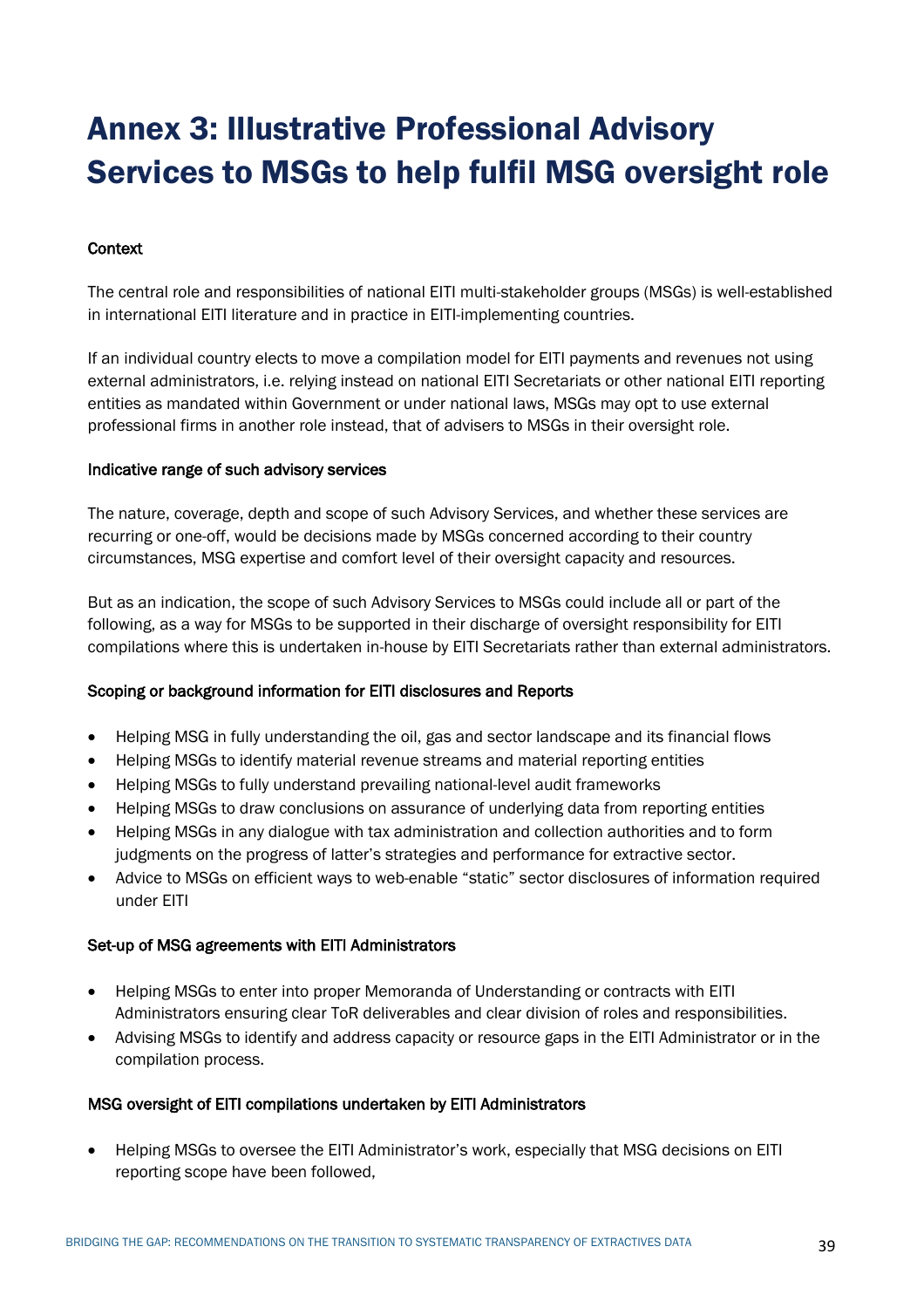- Helping MSGs to assess that the agreed Memoranda of Understanding or contract deliverables have been satisfactorily delivered.
- Helping MSGs to assess performance of the EITI Administrators and quality of their work
- Helping MSGs to assess significance of discrepancies reported in draft EITI disclosures and Reports submitted for MSG review and approval.

#### MSG follow-up on EITI disclosures and reports – and sector findings

- Advice to MSGs on advocating for corrective actions on systemic weaknesses identified in EITI disclosures and Reports, such as on financial flows or audit assurance of underlying data.
- Advice on MSGs advice on follow-up and initiate action on sector reforms opportunities identified in EITI disclosures and Reports.
- Helping MSGs to assess the feasibility of deepening or extending the scope of EITI disclosures and reporting beyond the minimum requirements in line with MSG-agreed EITI workplans.

#### Strategic advice to MSGs on advances in national EITI

• Advice to MSGs on making EITI sustainable and embedded into national financial management and extractive sector processes, such as integrated and systematic EITI disclosure approaches.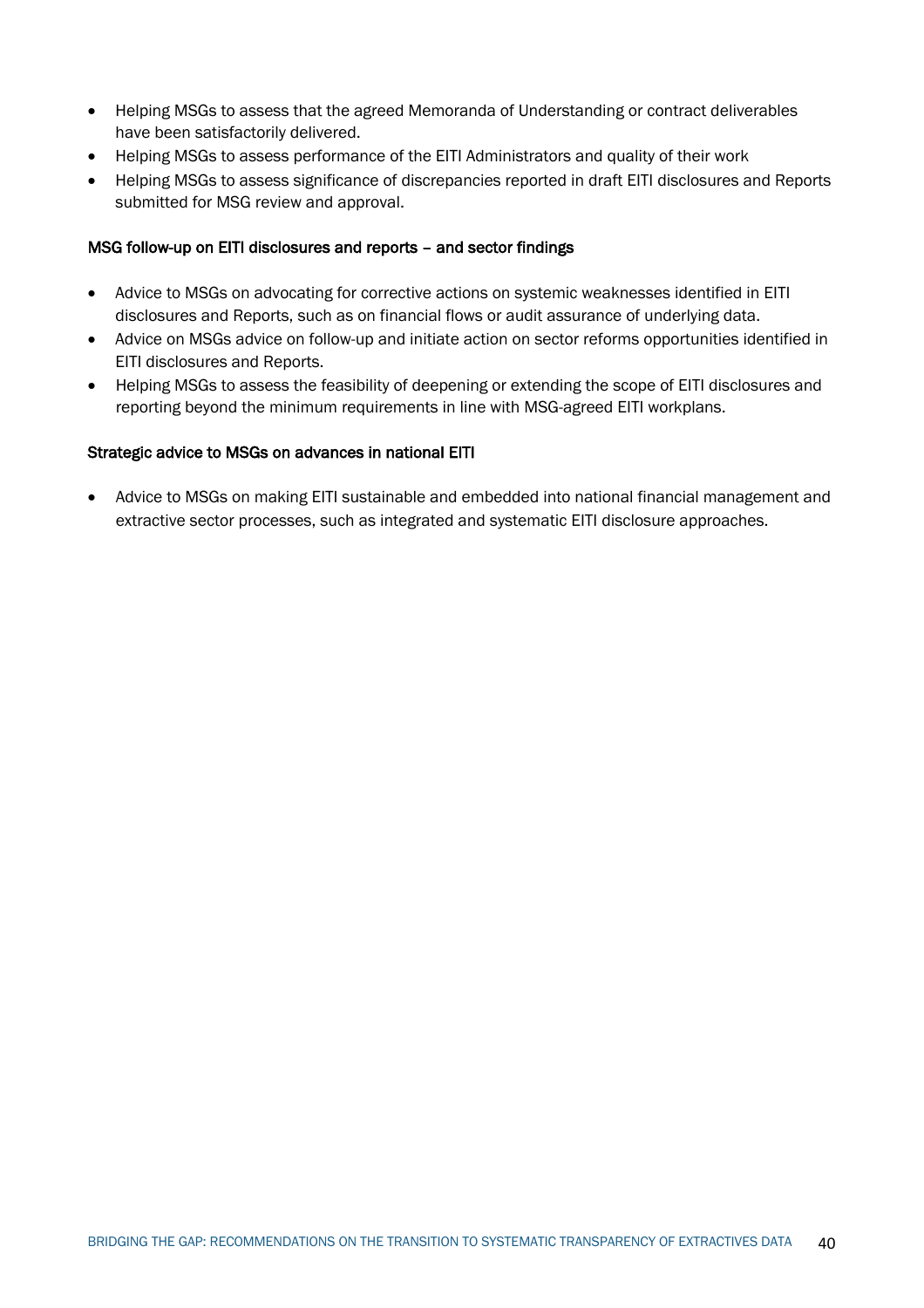# Annex 4: Illustrative areas for MSG understanding of national statutory audit requirements

The proposals for innovative approaches set out in this Paper include that of MSGs to play a more active role in understanding the statutory external audit requirements for corporations and the public sector - and drawing conclusions therefrom.

Illustrative topics to be covered in such MSG outreach may include:

## 1. For public sector entities – audits and reports by Office of Auditor-General (OAG)

#### Institutional arrangements, resources and capabilities

- OAG has the key role ensuring accountability and transparency in the use of public funds
- OAG has adequate statutory backing to be an independent agency and reports to Legislature
- OAG has adequate access to inspect financial records and right to receive explanations
- OAG has adequate methods for follow-up or to enforce/report upon corrective actions
- OAG has adequate resources, expertise, and systems to fulfil its mandate effectively

#### Work program coverage and professional standards

- OAG work follow INTOSAI or IFAC international professional audit standards
- OAG standards are comprehensive including OAG structure, strategies, and work programs
- OAG has risk assessment and planning methods for good coverage of audit population
- OAG work extends beyond financial statements where applicable e.g. performance audits
- OAG completes regular external audits and reports on a timely basis, according to statutes

#### Audit reports and follow-up

- OAG Reports are addressed to Legislatures/authorities who review on timely basis
- Effective mechanisms for follow-up of OAG findings and report-back by Ministries
- OAG audit reports give recommendations on improvements to control systems and risks
- OAG audit reports give recommendations on financial accounting systems and timeliness
- Reporting on OAG office performance metrics and key findings to the public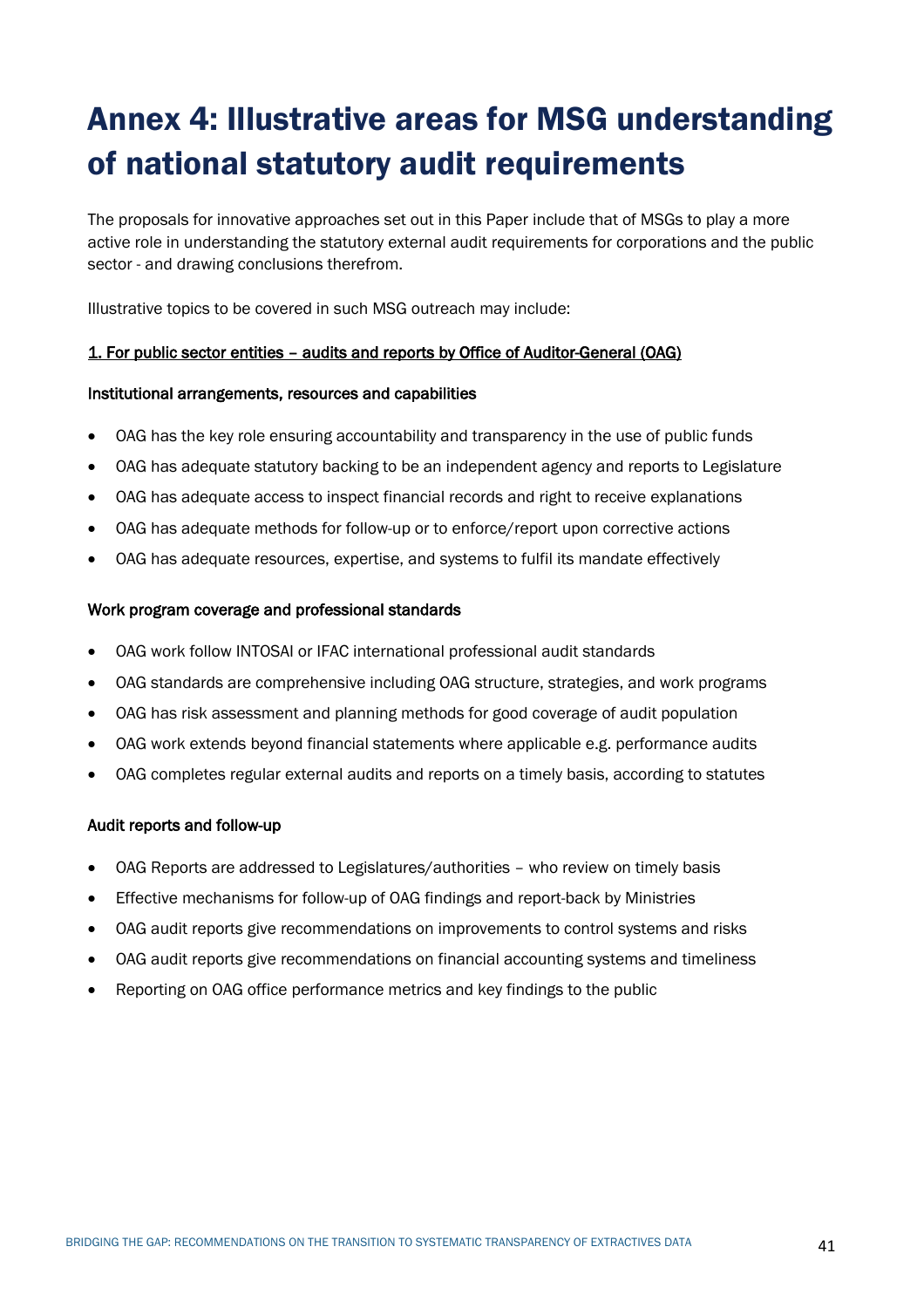## 2. For private-sector corporations and entities

## Company Law have adequate provisions for external audits of financial statements and/or Securities legislation requirements for companies listed on stock exchanges

- Company law sets out clear thresholds for audit requirement (size of company etc.)
- For listed companies, supplemental Securities law audit requirements e.g. quarterly filings
- Relevant laws set out adequate regulations for qualifications of who can serve as auditor
- Relevant laws set out additional professional audit and accounting standards to be followed
- Relevant laws set out adequate rights for auditors to inspect financial records, explanations

#### Enforcement mechanisms for compliance with Company and Securities laws and regulations

- Audit reports are lodged with Registrar and publicly disclosed (where applicable)
- Company or Securities regulators can step in and require corrective action where needed
- Company or Securities regulators have adequate methods to enforce corrective actions

## Enforcement mechanism for audit quality, ethics and application of professional standards

- Existence of Professional body or Registration body for qualified or registered auditors
- Professional or legal requirement for IFAC international audit and accounting standards
- Else, equivalent national professional standards are in place and followed
- Effective mechanisms to assure international/ national professional standards are applied
- Effective mechanisms for assessing and ensuring audit quality and auditors work
- Effective mechanisms for investigation of and penalties for breach of ethics or standards

#### Audit Reports and Financial Statements

- Audit reports and Financial Statements are publicly available (where applicable)
- Audit Reports and Financial Statements disclose tax payments, effective tax rate on profits
- Audit reports and Financial Statements disclose major tax litigation pending
- Audit reports and Financial Statements give comments on functioning of internal controls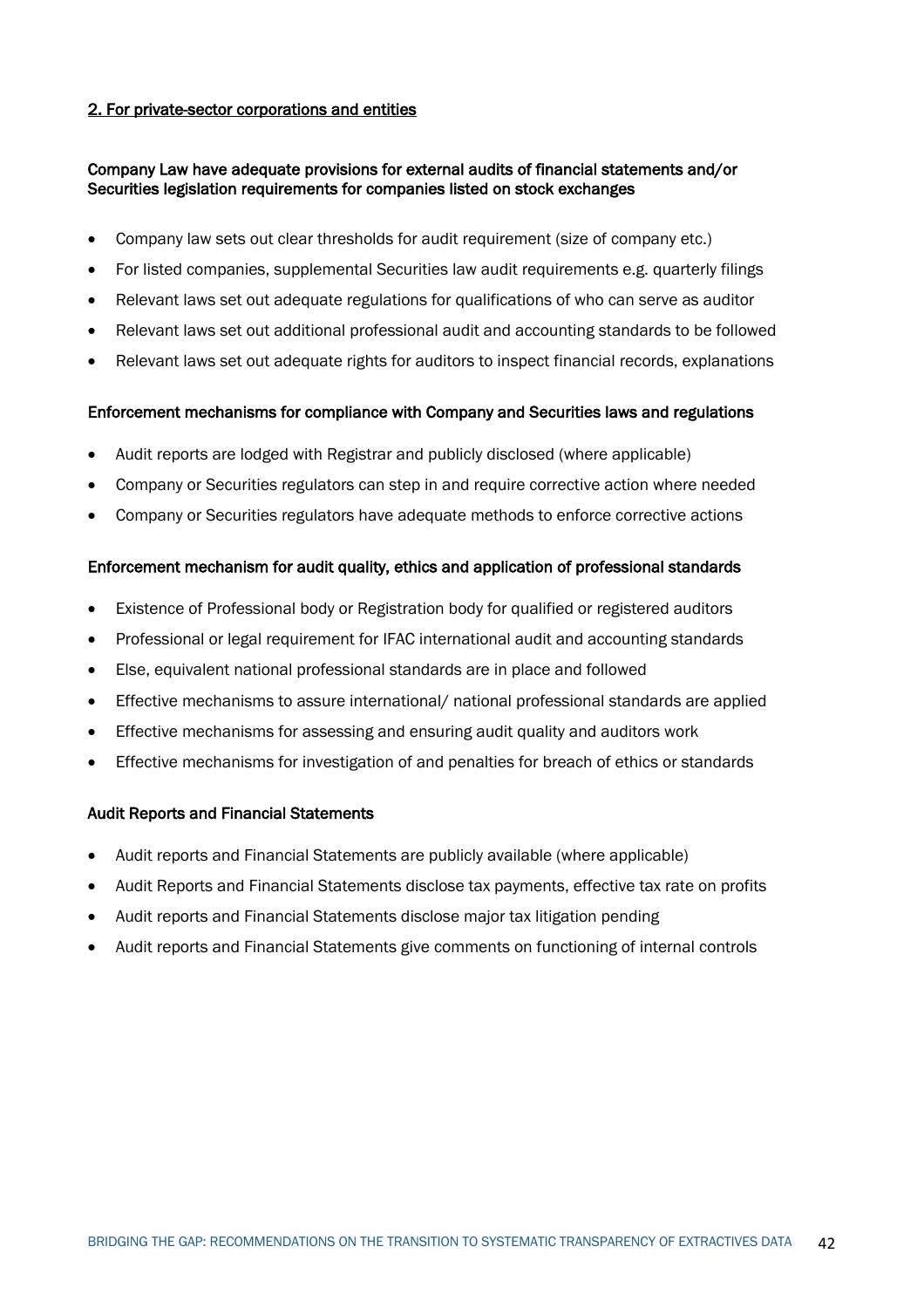# Annex 5: Illustrative areas for MSG understanding of tax administration and collection functions

The proposals in this Paper also include a suggestion for greater role by MSGs in engagement with and understanding of tax administration and collection functions1.

Illustrative topics to be covered in such MSG engagement 2/ with tax administration and collection authorities (TAC) may include:

## Understanding institutional arrangements and linkages within Government

- Understanding the legal and institutional set-up of the TAC whether as an integral part of the line finance ministry or as an independent or autonomous revenue-collection agency
- Extent if any decentralised tax administration and collection to lower levels of Government
- Understanding the key features of taxation legal regimes of oil, gas and mining sectors
- TAC has effective information sharing links with energy or mines ministries
- TAC provides key inputs on double-taxation or investment agreements with tax impacts
- TAC is well-connected to global tax for a like OECD tax Forum and regional tax fora

## Understanding tax administrator strategies for extractive sector

- Understanding the TAC strategy and approach towards taxation of oil, gas, mining sector
- Tax administration has effective public communication about TAC / tax collection outcomes
- TAC has a unit devoted to taxation of extractive companies to simplify tax administration
- TAC pays specific attention to risks of tax avoidance and transfer pricing
- TAC has adequate resources, expertise, and systems to fulfil its mandate in extractives
- TAC possesses adequate modelling tools to forecast tax revenue to compare to actual taxes
- Links to sector-specific data like production volumes, customs export declarations, etc

#### Understanding tax administrator resources and capabilities

- TAC is well-resourced and faces few constraints skills, capabilities and IT resources
- TAC has adequate program for continuous learning and skills upgrading for teams
- TAC uses and is judged by performance metrics on tax administration, collections etc
- Adequate analytical and tax revenue modelling capabilities for macro-level reviews

<sup>1</sup> For a detailed discussion of this subject, see: Guj, P.; Boucoum B.; Limerick J.; and Maybee, B How to Improve Mining Tax Administration and Collection Frameworks: A Sourcebook, World Bank and Centre for Exploration Targeting 2013 <sup>2</sup> Note the suggestion is not for MSGs to assess how tax administration and collection are functioning, but rather to deepen high-level contact with tax administration agencies and gain a better understanding of their direction, work and constraints especially regarding taxpayers in the oil, gas and mining sectors.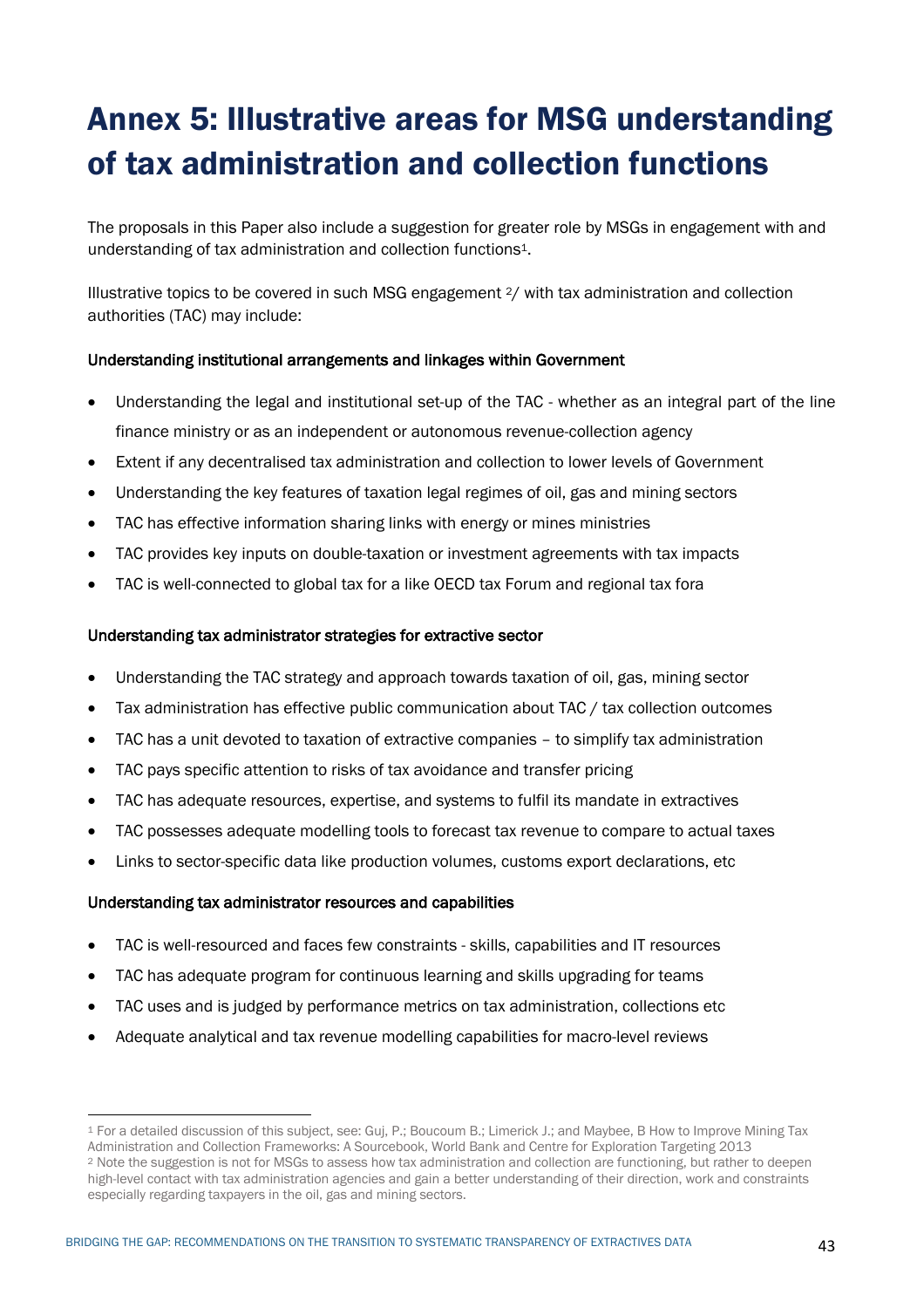#### Approaches to tax return assessment and reviews

- Tax administration for extractive companies is handled by a separate, specialized unit
- For EI companies, parent-company and related-party transactions are given close scrutiny
- Other data-points used to cross-check tax returns (audited financials, VAT/export returns, etc.)
- Cross-reference to international sources (e.g. SGS) to assess fair pricing of imported inputs

#### Tax compliance reviews and audits

- Risk-based or percentage-based identification of tax returns for further scrutiny
- Sector-based identification of recurrent tax issues for scrutiny (input prices, fees to HQ)
- Sector capabilities available to support in-depth tax compliance reviews of tax returns
- TAC is able to form cross-ministry tax review teams to incorporate specialist sector skills
- Tax compliance reviews and audits are planned and completed on a timely basis
- TAC feeds systematic compliance or tax issues arising to tax policy functions in Gov't

#### Follow-up of tax compliance audits

- TAC has adequate means to enforce tax review findings and levy penalties as applicable
- TAC has effective mechanisms for follow-up and ensuring revised tax collection amounts
- TAC has access to legal backing to initiate litigation where needed on tax returns submitted

#### General tax administration oversight and collection considerations

- TAC has open outreach policy to taxpayers, give advice to tax payers etc.
- TAC has effective mechanisms to collect overdue or unpaid taxes
- TAC is satisfied with internal controls over benefits to taxpayers like VAT refunds, rebates
- TAC has adequate internal mitigation / controls to minimize internal corruption/tax fraud
- TAC uses and is judged by performance metrics on tax administration, tax collections etc.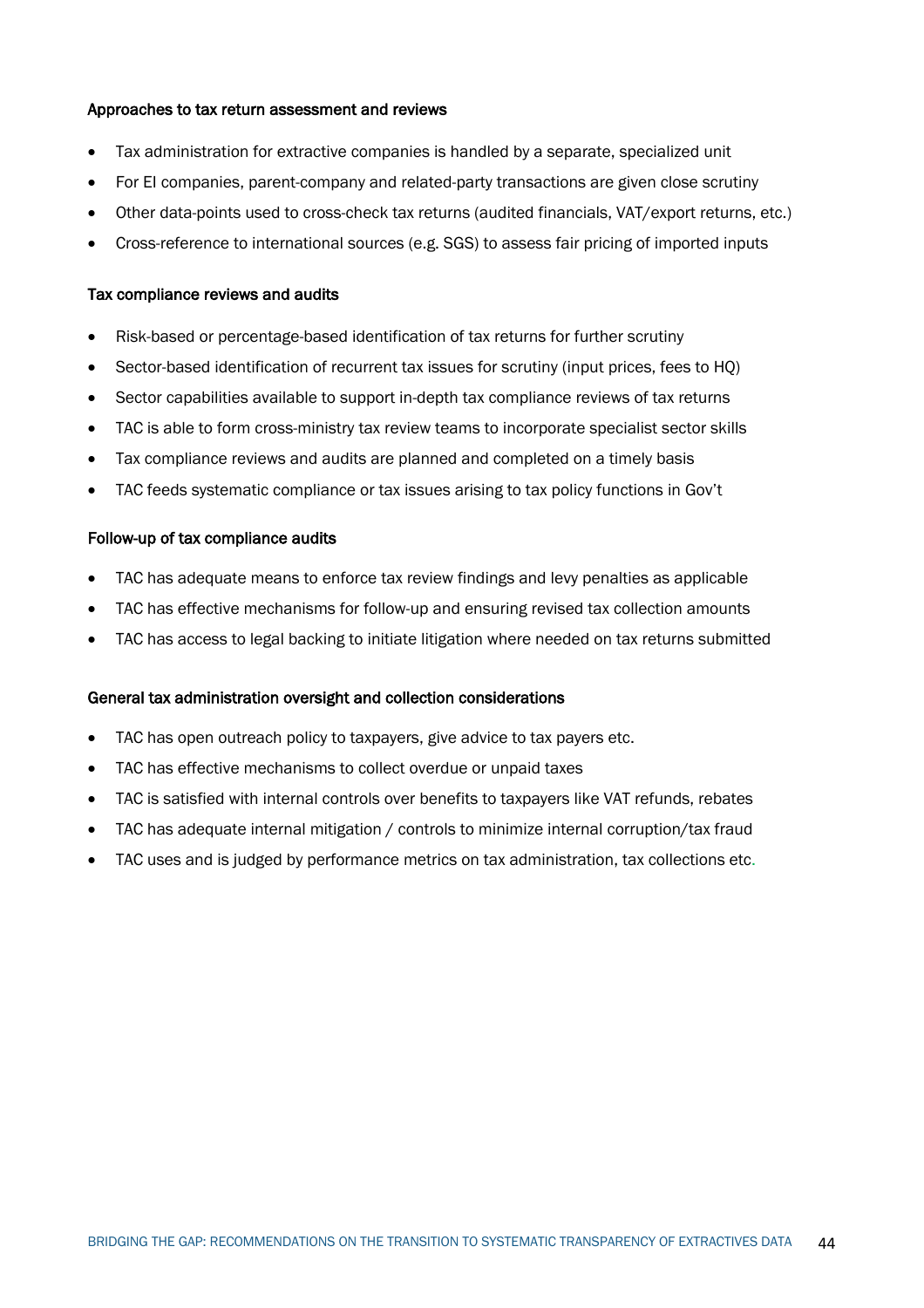# Annex 6: Illustrative refinements to Standard Terms of Reference for "Independent Administrators"

### (Author's suggestions shown in red)

Author's note: Depending on refinements made to the EITI Standard, the format of this Standard ToR could be broken into discrete sections, to be adapted and tailored by the MSG to their own circumstances, for example where reconciliation or compilation work is divided between work done by National Secretariat and work done by or assistance provided by external professional firms.

Standard Terms of Reference for "EITI Administrators" (formerly referred to as "Independent Administrators")

This document is a standard Terms of Reference (ToR) for EITI Administrator functions for services for EITI disclosures and Reports in accordance with the EITI Standard, endorsed by the EITI Board on 15 February 2016, as modified.

The ToR sets out the work determined by the MSG to be undertaken by the EITI Independent Administrator as part of the process by which payments and revenue information is compiled and reported, along with other required oil, gas and mining sector information. EITI information is hired to produce the EITI Report. It is typically attached to the contract between the Independent Administrator and the government.

The MSG is required to use or draw on this standard ToR when appointing or seeking the services of hiring an EITI Independent Administrator (Requirement 4.9.b.iii). Should the MSG wish to deviate from the procedures set out in this ToR, the International Secretariat should be consulted as advance approval from the EITI Board might be required (Requirement  $4.9$  c) and d) and 8.a). The ToR includes sections [bracketed and highlighted in blue] that should be completed by the multi-stakeholder group (MSG) in order to adapt the ToR to the specific circumstances in the country. The ToR includes comment boxes to guide the MSG in completing each section. It is a requirement that the MSG approve the ToR (Requirement 4.9.b.iii).

The ToR is addressed to the EITI Independent Administrator. A guidance note on MSG oversight of the EITI reporting cycle<sup>1</sup> is also available to guide MSGs and national secretariats on the issues that need to be addressed in advance of completing this ToR, and key issues to consider in overseeing the reporting process to ensure compliance with the EITI Standard. Utilisation of the ToR does not guarantee compliance. The MSG needs to ensure that the EITI reconciliation or compilation, data assurance and reporting process is rigorous, comprehensive and reliable.

The Board will review the procedures and the template on a regular basis. Comments on the template should be directed to the EITI International Secretariat (contact: sbartlett@eiti.org).

<sup>1</sup> https://eiti.org/document/guidance-notes-implementing-countries#GN8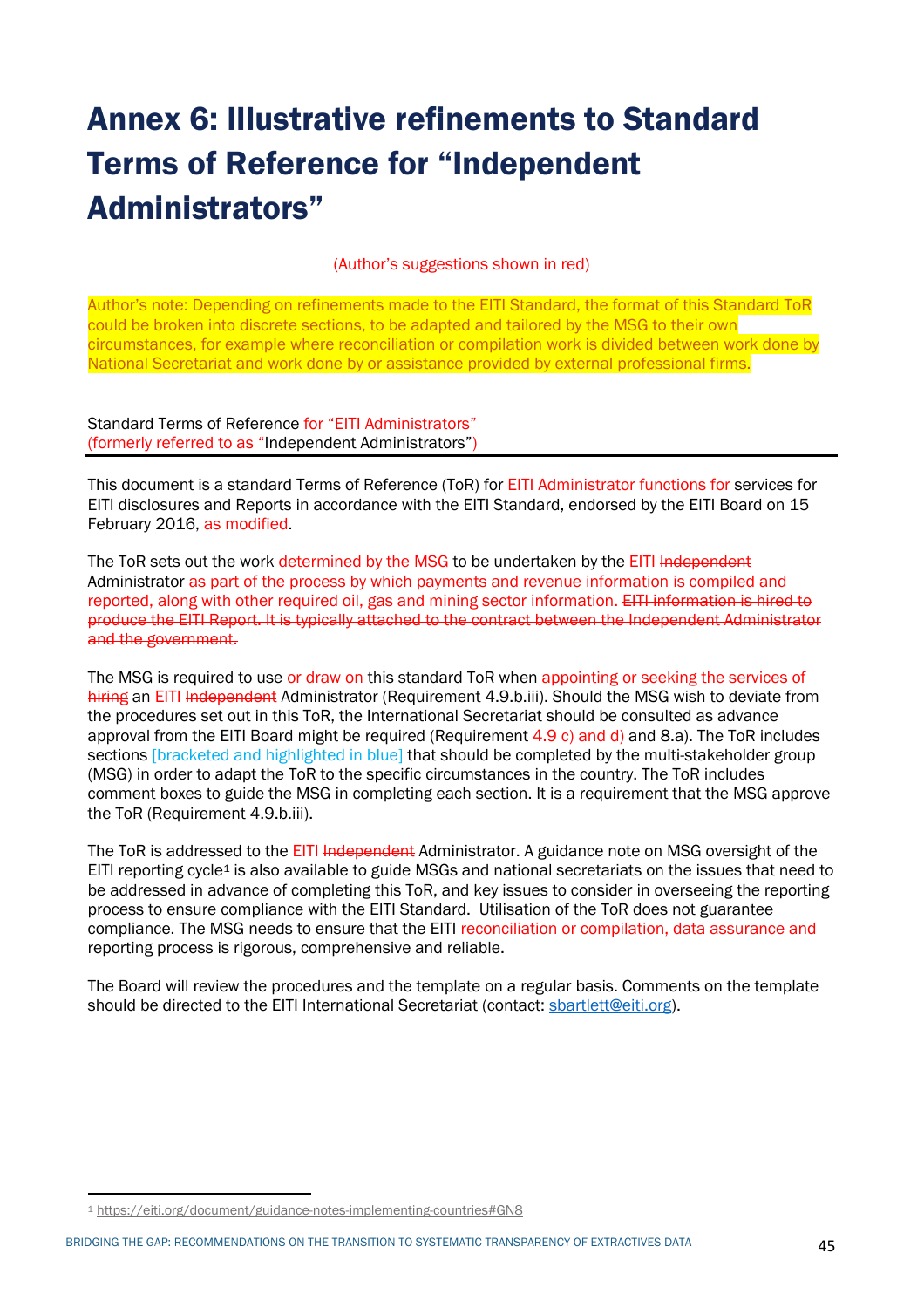## Terms of Reference

EITI Independent Administrator for the [year] EITI Disclosures and Report, [country]

Approved by the [MSG] on [date]

## **Background**

The Extractive Industries Transparency Initiative (EITI) is a global standard for improving transparency and accountability in the oil, gas and mining sectors.

EITI implementation has two core components:

- Transparent disclosures: oil, gas and mining companies disclose information about their operations, including payments to the government, and the government discloses its receipts and other relevant information on the industry. The figures are compiled or reconciled by an EITI Independent Administrator, and published annually alongside other information about the extractive industries in accordance with the EITI Standard.
- Accountability: a multi-stakeholder group (MSG) with representatives from government, companies and civil society is established to oversee the process and communicate the findings of the EITI reporting, and promote the integration of EITI into broader transparency and sector reform efforts in that country.

The EITI Standard encourages MSGs to explore innovative approaches to extending EITI implementation to increase the comprehensiveness of EITI reporting and public understanding of revenues and encourage high standards of transparency and accountability in public life, government operations and in business. The requirements for implementing countries are set out in the EITI Standard<sup>2</sup>. Additional information is available via www.eiti.org .

It is a requirement that the MSG approves the terms of reference for the EITI Independent Administrator (requirement 4.9.iii), drawing on the objectives and agreed scope of the EITI as set out in the MSG's workplan. The MSG's deliberations on these matters should be in accordance with the MSG's internal governance rules and procedures (see requirement 1.4.b). The EITI requires an inclusive tri-partite decision making process throughout implementation, with each constituency being treated as an equal partner.

It is a requirement that the EITI Independent Administrator be perceived by the MSG to be credible, trustworthy and technically competent (Requirement 4.9.b.ii). The MSG and EITI Independent Administrator should address any concerns regarding conflicts of interest. The EITI Report prepared by the EITI Independent Administrator on behalf of the MSG will be submitted to the MSG for approval and made publicly available in accordance with Requirement 7.1.

These terms of reference may include illustrative "agreed-upon procedures" for EITI reporting (see section 4) in accordance with EITI Requirement 4.9.b.iii. The international EITI Board has developed these procedures to promote greater consistency and reliability in EITI reporting. The EITI process should be used to complement, assess, and improve existing reporting and auditing systems. The Board recommends that the process understand and rely as much as possible on existing procedures and institutions, including tax administration functions so that the EITI process draws on, complements and critically evaluates existing data collection and auditing systems, and tax collection systems. In this way, the EITI process has the potential to generate important recommendations to strengthen other oversight systems.

EITI Implementation in [country]

<sup>2</sup> http://eiti.org/document/standard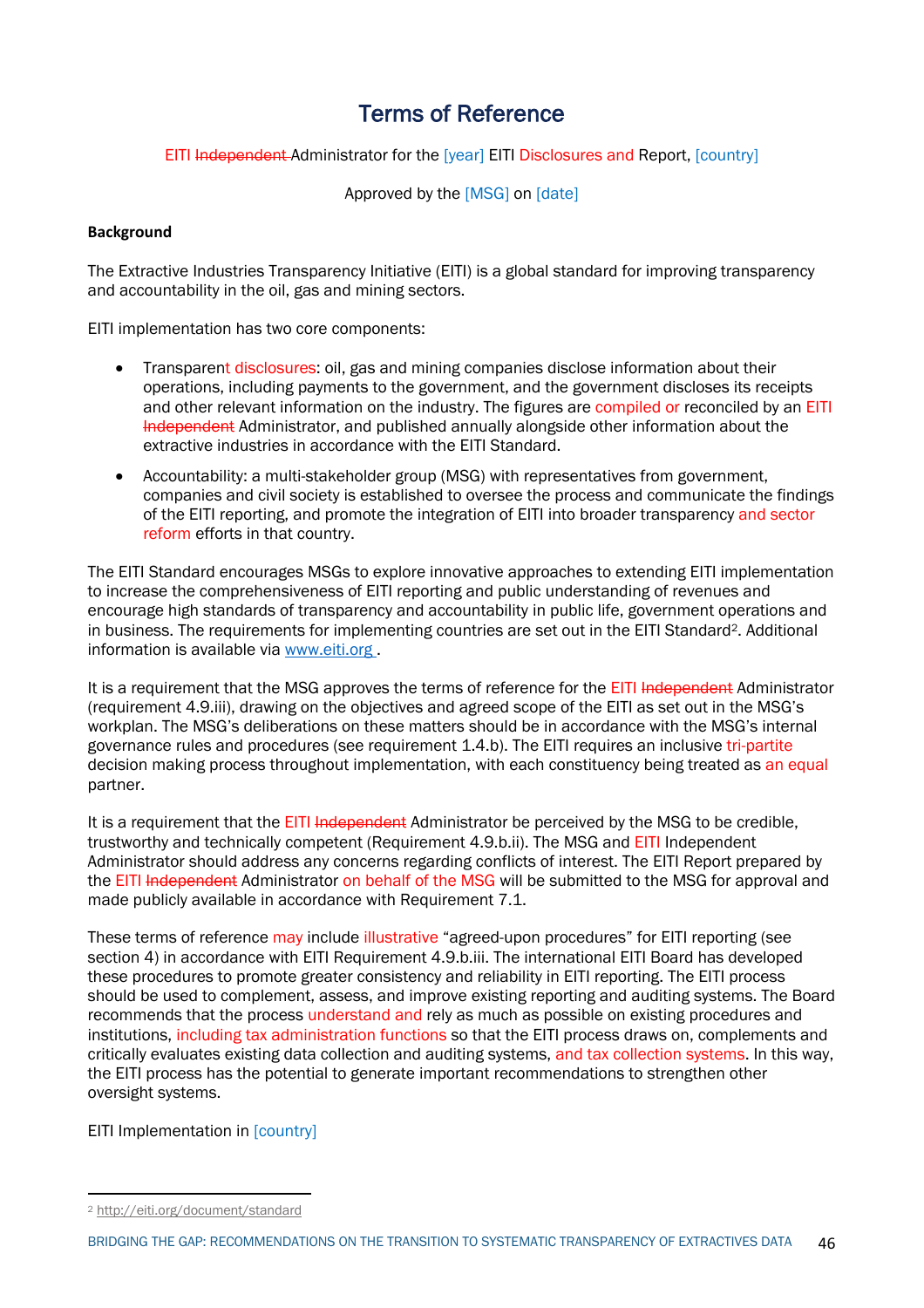## […].

## **Objectives of the assignment**

On behalf of the government of [country] and [MSG], the [contracting party] seeks a competent and credible entity or firm, free from conflicts of interest, to provide EITI Independent Administrator services in accordance with the EITI Standard. The objective of the assigned responsibility or professional assignment is to:

[-To update or produce a scoping study to inform the MSG's decision on the scope of the [year/s] EITI Report.]

[- Compile or reconcile revenue and payments information and other required sector disclosures to Produce an EITI Report for [year/s] in accordance with the EITI Standard and section 3, below.

OR Contribute to an EITI Report for [year/s] in accordance with the EITI Standard and section 3, below].

[- Summarise any additional objectives and work to be undertaken by the EITI Independent Administrator].

#### **Scope of services, tasks and expected deliverables**

The work of the EITI Independent Administrator has five conceptual phases (see figure 1). These phases may overlap and there may also be some iteration between the phases. EITI compilation/reconciliation and reporting is generally preceded by scoping work which is sometimes undertaken by the EITI Independent Administrator (phase 0 in the figure 1), and sometimes undertaken by the MSG or other advisers or consultants.

The EITI Independent Administrator's responsibilities in each phase are elaborated below.

Figure 1 – Overview of the EITI Reporting process and deliverables



\*\*\* Author's note– key changes to make in boxes above:

1. "Scoping" box to specify that is annual exercise, whether by MSG, Nat. Secretariat or IA

- 2. Data Collection should read "Sourcing EITI-reportable revenues and payments information"

Also, box underneath should state: "Underlying EITI data subject to audit at source"

- 3. Initial reconciliation" should read: "Compilation or reconciliation of EITI data"

Also, box underneath should state: "initial EITI-compiled or Reconciled information"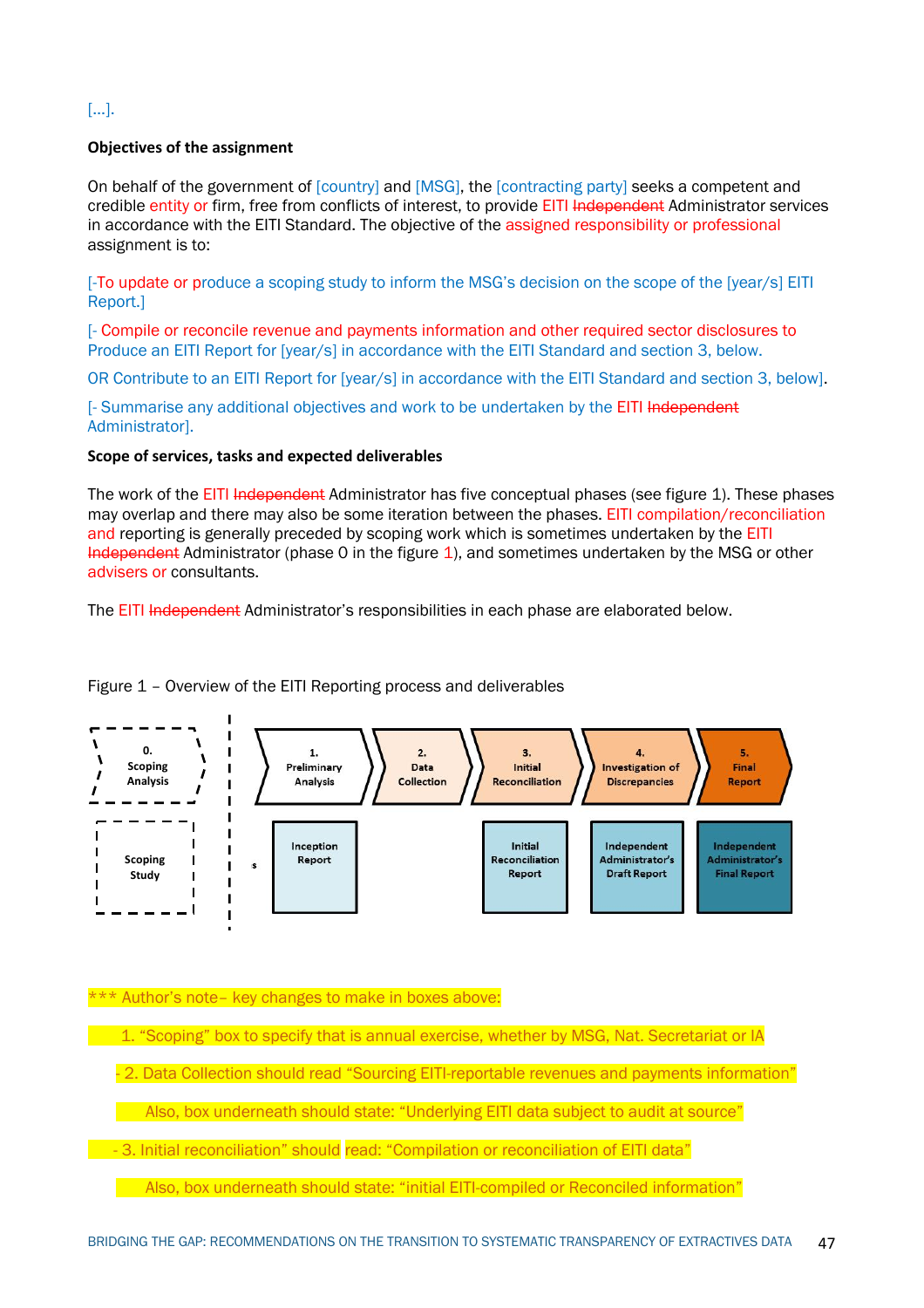- $-$  4. Should read: "EITI Administrator's Report accompanying the EITI data"
- 5. EITI Administrator's final report addressed to MSG

#### Phase 0 - Scoping and scoping study

Objective: Scoping work aims to identify what the EITI disclosures and Report should cover in order to meet the requirements of the EITI Standard. Scoping sets the basis for producing a timely, comprehensive, reliable and comprehensible EITI disclosures and Report. It commonly involves looking at issues such as the fiscal period to be reported, the sector contextual information that should be disclosed or be part of the EITI Report, reviewing the types of audit assurances that are present or needed for ensuring that the data submitted by reporting entities is credible, determining which revenue streams from oil, gas and mining are significant, and consequently which companies and government entities should be required to report. It is also an opportunity for the multi-stakeholder group to consider the feasibility of extending the scope of EITI reporting beyond the minimum requirements in order to address the objectives outlined in the EITI workplan. Scoping may also investigate likely gaps or issues that may be particularly challenging to include in the EITI Report with a view to identify options, solutions, and recommendations for an appropriate reporting methodology for consideration by the multi-stakeholder group. As a preliminary step to judgments on the environment for data assurance, the scoping study would also reflect an understanding of prevailing statutes and regulations for audits of private sector companies and public sector entities and how they operate and if feasible, an understanding of tax administration and collection functions.

The EITI Independent Administrator is expected to undertake the following tasks during the scoping phase:

- …
- …]

## Phase 1 – Preliminary analysis and inception report

Objective: The purpose of the inception phase is to confirm that the scope of the EITI reporting process has been clearly defined, including the compilation or reconciliation process selected, reporting templates (or data submission modalities in systematic disclosures), data collection procedures, and the schedule for publishing the EITI disclosures and Report. In cases where the "EITI Independent Administrator" is involved in scoping work, the inception phase will not be extensive. Where the Independent Administrator is not involved in scoping work, some work is required by the Independent Administrator to review prior scoping decisions and considerations taken by the MSG (1.1-1.2 below). The inception report thus ensures that there is a mutual understanding between the MSG and the "EITI Independent Administrator" of the scope of the EITI disclosures and Report, the sources of those data flows and the work to be carried out.

The MSG's proposal for the scope of the EITI Report, to be revised and confirmed with the "EITI Independent Administrator" during the inception period, is set out in annex Attachment 1.

The "EITI Independent Administrator" is expected to undertake the following tasks during the inception phase:

and social / other payments disclosed by companies

1.1 Review the relevant background information, including the governance arrangements and tax policies and tax administration and collection arrangements in the extractive industries, the findings from any preliminary scoping work, and the conclusions and recommendations from previous EITI Reports and Validations. (A list of relevant documentation is provided as Annex Attachment 2).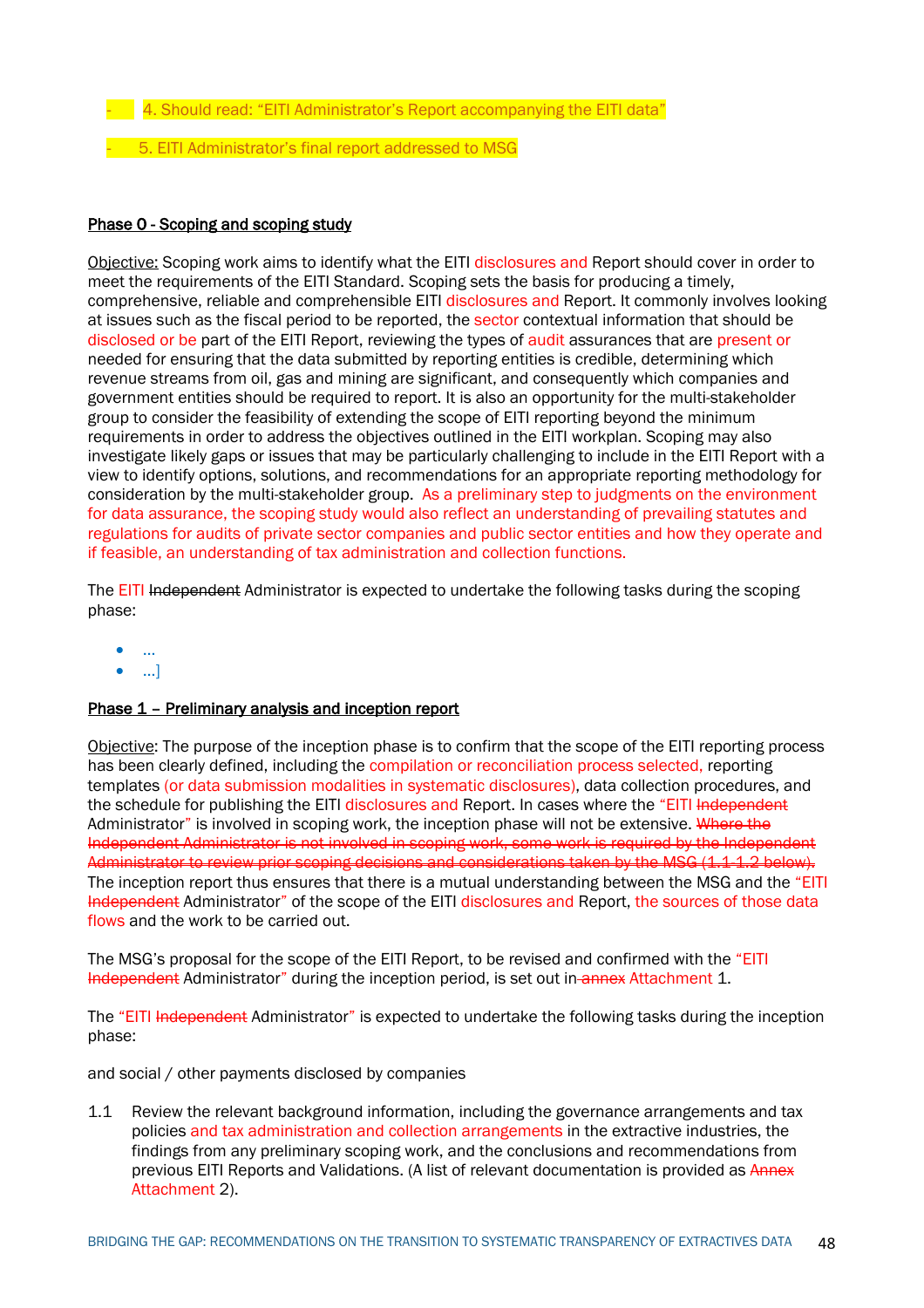- 1.2 The "EITI" Independent Administrator" should review the scope proposed by the MSG in annex Attachment 1 in order to get a full understanding with a particular focus on the following:
	- 1.2.1 Reviewing the comprehensiveness of the social and other payments disclosed by companies and government revenues to be covered in the EITI Report as proposed by the MSG in Annex 1 and in accordance with EITI Requirement 4.
	- 1.2.2 Reviewing the comprehensiveness of the companies and government entities that are required to report as defined by the MSG in Annex 1 and in accordance with EITI Requirement 4.1
	- 1.2.3 Providing expert advice to MSGs on efficient yet effective ways to ensure a large proportion of revenues can be reconciled or compiled by identifying scope of reporting that captures a narrower set of reporting entities and revenues types, but will cover a substantial share of their total populations
	- 1.2.4 Paying particular attention to operating State-Owned Enterprises and the totality of the revenues and payments flows and linkages and ensuring both their participation and that their financial and sector reporting is comprehensive and reliable
	- 1.2.5 Supporting the MSG with understanding and drawing conclusions from examining the audit and assurance procedures in companies and government entities participating in the EITI reporting process. This includes examining the relevant laws and regulations, any reforms that are planned or underway, and whether these procedures are in line with international standards. It is recommended that the EITI Report includes a summary of the findings concerning national systems and how they impact on judgments made about data reliability, otherwise the MSG should make the results of the review of audit and assurance practices publicly available elsewhere. Where feasible, the understanding and conclusions could also be extended to tax administration and collection functions to strengthen overall judgments on national systems.
	- 1.2.6 Discussing with and providing advice to the MSG on the reporting templates based on the agreed benefit streams to be reported and the reporting entities (1.1.1 – 1.1.2) above). Sample templates are available from the International Secretariat. It is recommended that the templates include a provision requiring companies to report "any other material payments to government entities" above an agreed threshold. [Where the MSG decides to task the "EITI Independent Administrator" to draft reporting templates for consideration and approval by the MSG, this should be indicated here.]
- 1.3 On the basis of 1.1 and 1.2 as applicable, produce an inception report that records the key understandings of the assignment:
	- 1.3.1 Includes a statement of materiality (annex Attachment 1) confirming the MSG's decisions on the payments and revenues to be covered in the EITI Report, including:
		- The definition of materiality and thresholds, and the resulting revenue streams to be included in accordance with Requirement 4.1(b).
		- Explicit consideration of the cost-benefit of reporting thresholds or materiality limits where these are very low and where the time and effort cost of such inclusion greatly exceeds the benefit
		- The sale of the state's share of production or other revenues collected in-kind in accordance with Requirement 4.2.
		- The coverage of infrastructure provisions and barter arrangements in accordance with Requirement 4.3.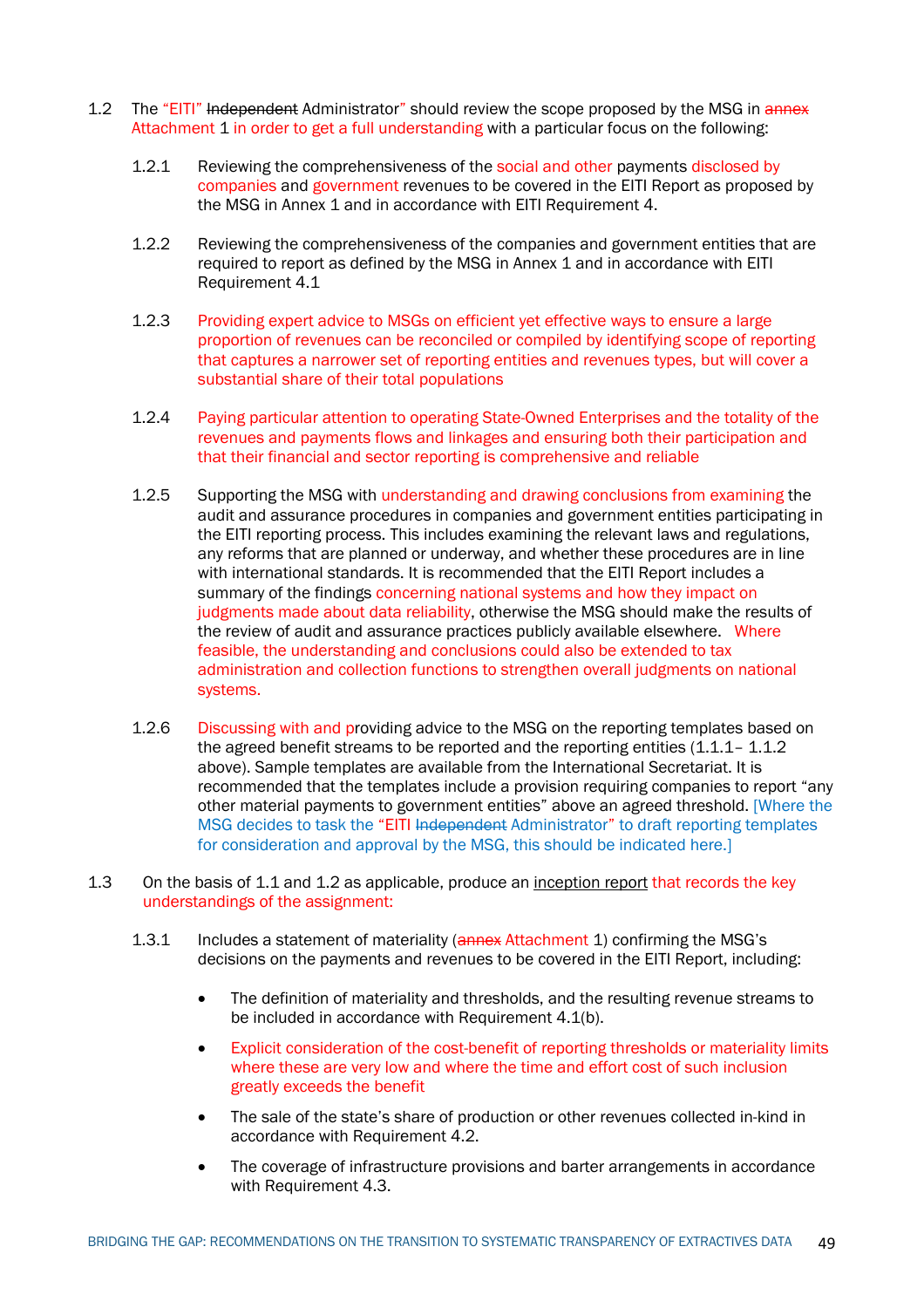- The coverage of social expenditure in accordance with Requirement 6.1.
- The coverage of transportation revenues in accordance with Requirement 4.4.
- Disclosure and reconciliation of payments to and from state owned enterprises in accordance with Requirement 4.6.
- The materiality and inclusion of direct sub-national payments in accordance with Requirement 4.5.
- The materiality and inclusion of sub-national transfers in accordance with Requirement 5.2.
- The level and type of disaggregation of the EITI disclosures and Report in accordance with Requirement 4.7.
- [Any other aspects as agreed by the MSG].
- 1.3.2 Includes a statement of materiality (**annex** Attachment 1) confirming the MSG's decisions on the companies and government entities that are required to report, including:
	- The companies, including SOEs, that make material payments to the state and will be required to report in accordance with Requirement 4.1(c).
	- The government entities, including any SOEs and sub-national government entities, that receive material payments and will be required to report in accordance with Requirement 4.1(c-d), 4.5 and 4.6.
	- Any barriers to full government disclosure of total revenues received from each of the benefit streams agreed in the scope of the EITI report, including revenues that fall below agreed materiality thresholds (Requirement 4.1(d)).
	- Explicit consideration of the cost-benefit of reporting thresholds where these are very low and where the time and effort cost of such inclusion greatly exceeds the benefit.
- 1.3.3 Based on the understanding gained examination of the audit and assurance procedures in companies and government entities participating in the EITI reporting process (1.2.3 above), confirms what information participating companies and government entities are required to provide to the "EITI Independent Administrator" in order to assure the credibility of the data in accordance with Requirement 4.9.

The "EITI Independent Administrator" should exercise judgement and in the case of external professional firms selected as EITI Administrators, apply appropriate international professional standards<sup>3</sup> in developing a procedure that provide a sufficient basis for a comprehensive and reliable EITI disclosures and Report. Where EITI Administrators are not external professional firms subject to these professional standards, the guidance therein should still inform and guide the Administrator's work, especially IAS 4410 relating to compilation work 4. The "EITI Independent Administrator" should employ their best his /her professional judgement to determine the extent to which reliance can be placed on the existing controls and audit frameworks of, and applicable to, the companies and governments. Where deemed necessary by the "EITI Independent Administrator" and the multi-stakeholder group, such assurances may include:

<sup>3</sup> As issued by the International Assurance and Audit Standards Board (IAASB) under the auspices of the global International Federation of Accounts (IFAC). For example, ISA 505 relative to external confirmations; ISA 530 relative to audit sampling; ISA 500 relative to audit evidence; ISRS 4400 relative to the engagement to perform agreed-upon procedures regarding financial information and ISRS 4410 relative to compilation engagements.

<sup>4</sup> Under ISRS 4410, "the objective of a compilation engagement is for the accountant to use accounting expertise, as opposed to auditing expertise, to collect, classify and summarize financial information", which could inform compilation work for EITI.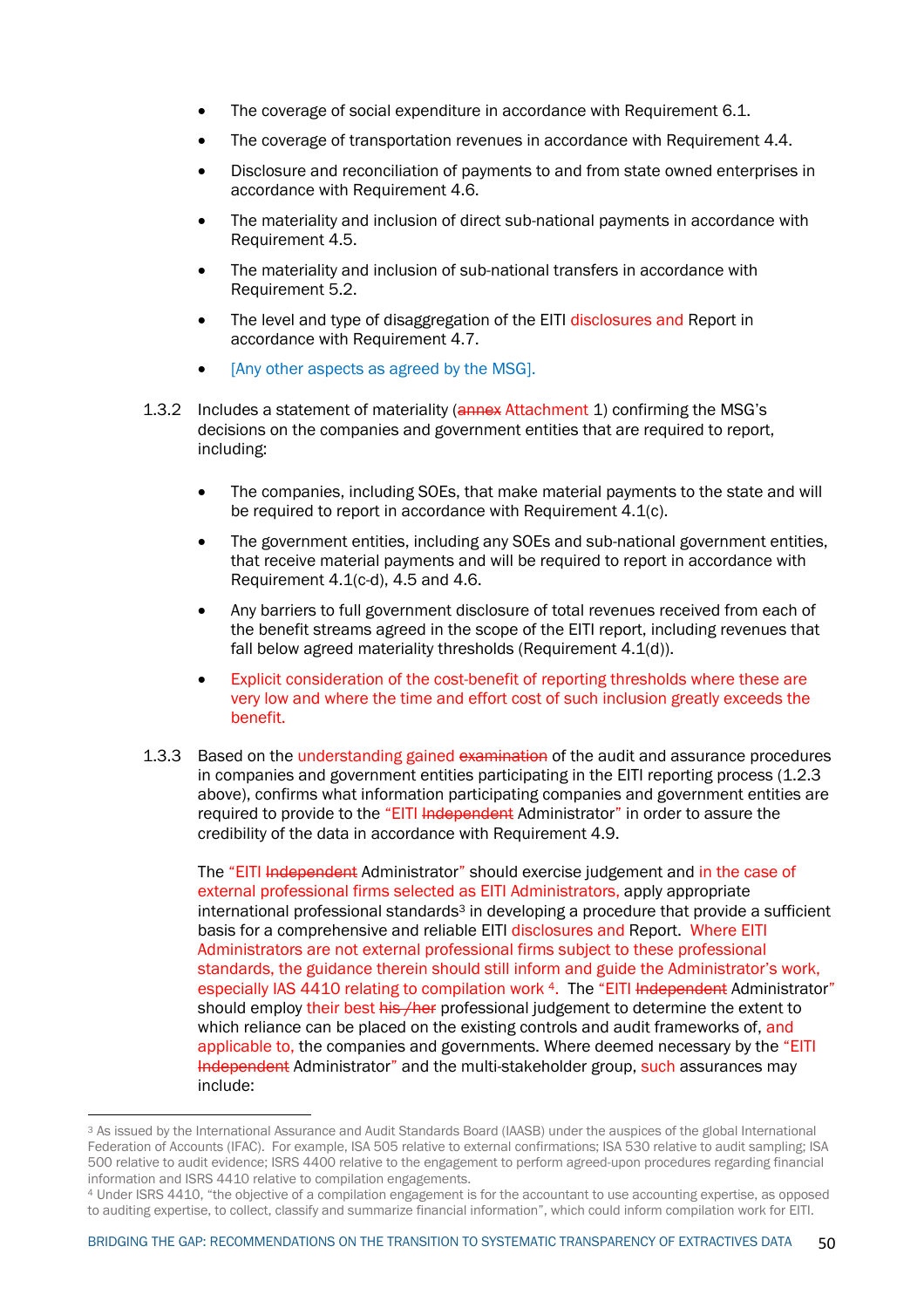- Requesting sign-off from a senior company or government official from each reporting entity attesting that the completed reporting form is a complete and accurate record.
- Requesting a confirmation letter from the companies' external auditor that confirms that the information they have submitted is comprehensive and consistent with their audited financial statements, or submissions by those companies of their audited financial statements for review by the EITI Administrator for details of tax payments, effective tax rate in relation to stated profits, type of audit report etc. The MSG may decide to phase in any such procedure so that the confirmation letter may be integrated into the usual work programme of the company's auditor. Where some companies are not required by law to have an external auditor and therefore cannot provide such assurance, this should be clearly identified, and any reforms that are planned or underway should be noted.
- Where relevant and practicable, requesting that government reporting entities obtain a certification of the accuracy of the government's disclosures from their external auditor or equivalent.
- To gain assurance and make judgments on data reliability across fiscal years, EITI administrators could consider obtaining of confirmation from reporting companies and government entities themselves about external audits they have undergone of their financial statements and underlying records (and by extension the data submitted for EITI reports).
- Recap of understanding of tax administration and collection functions.

The inception report should document the options considered and the rationale for the assurances to be provided. Further it is important that the final reconciliation or compilation report should adequately explain the judgments by which, based on the sum of the macro-level and individual day assurance steps, conclusions are drawn on the adequacy or absence of data reliability.

1.3.4 Confirms the procedures for integrating and analysing non-revenue information included in the EITI disclosures and Report compiled or reconciled by the EITI Administrator". The inception report should incorporate table 1 below, confirming the division of labour between the "EITI Independent Administrator", the MSG or other actors in compiling this data, and how the information should be sourced and attributed.

| Table 1 - Non-revenue information to be provided in the EITI disclosures and Report |  |
|-------------------------------------------------------------------------------------|--|
|                                                                                     |  |

| Non-revenue information to be<br>provided in the EITI Report                                                                                 | Work to be undertaken by the "EITI"<br>Independent Administrator" | Work to be undertaken by the<br>MSG/others |
|----------------------------------------------------------------------------------------------------------------------------------------------|-------------------------------------------------------------------|--------------------------------------------|
| Legal framework and fiscal regime<br>in accordance with EITI<br>Requirement 2.1.                                                             | $\cdots$                                                          | $\cdots$                                   |
| An overview of the extractive<br>industries, including any significant<br>exploration activities in accordance<br>with EITI Requirement 3.1. | $\cdots$                                                          |                                            |
| Information about the contribution<br>of the extractive industries to the                                                                    | $\cdots$                                                          |                                            |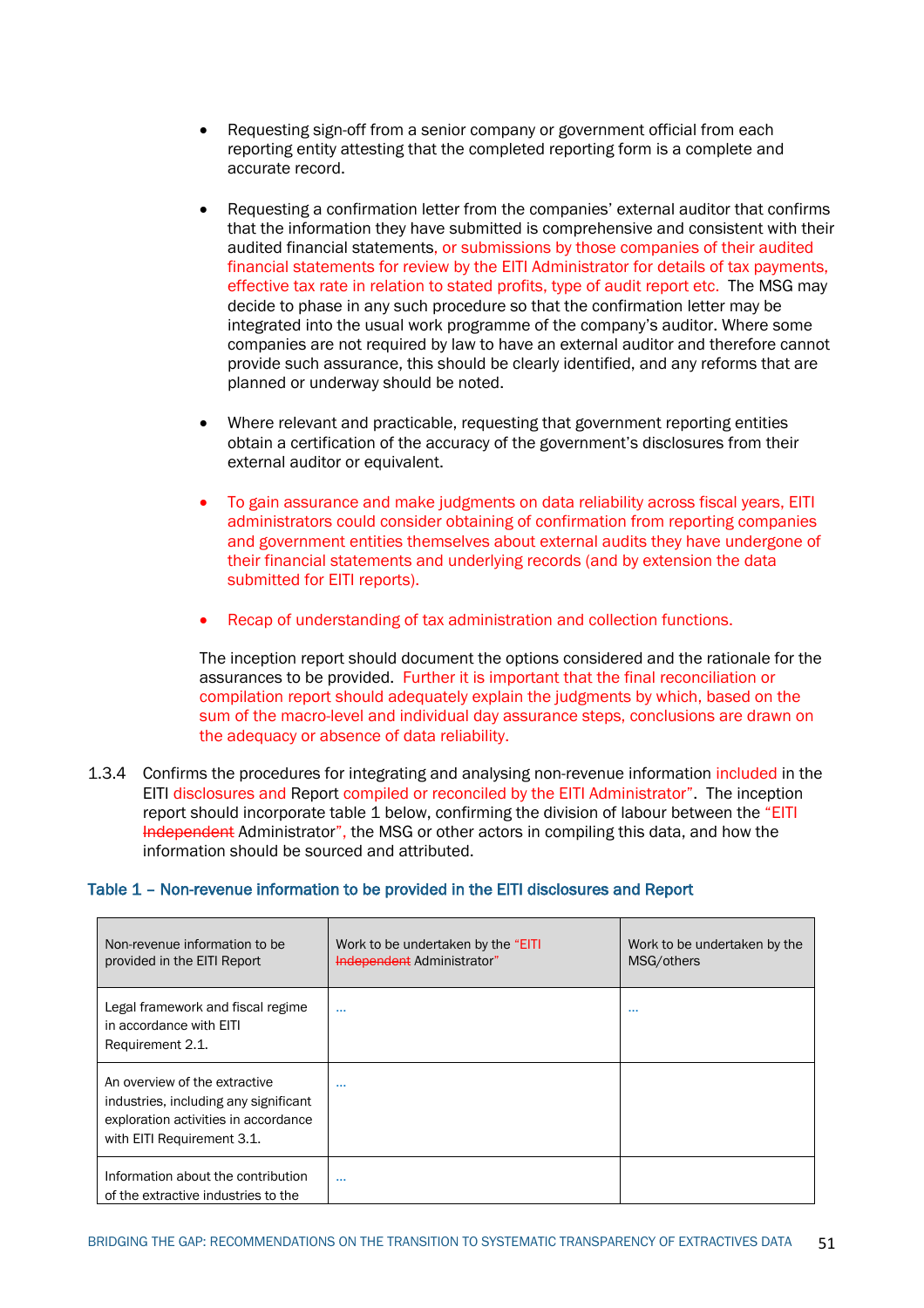| economy in accordance with EITI<br>Requirement 6.3.                                                                                                                          |           |  |
|------------------------------------------------------------------------------------------------------------------------------------------------------------------------------|-----------|--|
| Production and export data in<br>accordance with EITI Requirement<br>3.2 and 3.3                                                                                             |           |  |
| Information regarding state<br>participation in the extractive<br>industries in accordance with EITI<br>Requirement 2.6 and 6.2. <sup>5</sup>                                |           |  |
| Information about the distribution of<br>revenues from the extractive<br>industries in accordance with EITI<br>Requirement 5.1.                                              | $\ddotsc$ |  |
| Any further information further<br>information requested by the MSG<br>on revenue management and<br>expenditures in accordance with<br>EITI Requirement 5.3.                 |           |  |
| Information about license holders in<br>accordance with EITI Requirement<br>2.3 <sup>6,</sup> and the allocation of licenses<br>in accordance with EITI<br>Requirement 2.2.7 |           |  |
| Any information requested by the<br>MSG on beneficial ownership in<br>accordance with EITI Requirement<br>2.5 <sup>8</sup>                                                   |           |  |
| Any information requested by the<br>MSG on contracts in accordance<br>with EITI Requirement 2.4 9                                                                            |           |  |
| [Add any other contextual<br>information that the MSG has<br>agreed to include in the EITI Report]                                                                           |           |  |

1.2.6 Confirms the reporting templates (or data submission modalities under systematic disclosure), as well as any procedures or provisions relating to safeguarding confidential information. [The "EITI Independent Administrator" should also develop guidance to the reporting entities on how to complete the reporting templates, and provide training to reporting entities].

#### Phase 2 – Data collection

Objective: The purpose of the second phase of work is to collect the data for the EITI Report in accordance with the scope confirmed in the Inception Report. The MSG and national secretariat will provide contact details for the reporting entities and where the EITI Administrator is an external

<sup>5</sup> Guidance Note 18: SOE participation in EITI Reporting, https://eiti.org/files/GN/Guidance\_note\_18\_SOEs\_EN.pdf

<sup>6</sup> Guidance Note 3: Licence Registers, https://eiti.org/guidance-notes-and-standard-terms-reference#GN3

<sup>7</sup> Guidance Note 4: Licence Allocations, https://eiti.org/guidance-notes-and-standard-terms-reference#GN4

<sup>8</sup> Template beneficial ownership declaration, https://eiti.org/files/Template-beneficial-ownership-declaration-form.doc

<sup>9</sup> Guidance Note 7: Contract Transparency, https://eiti.org/guidance-notes-and-standard-terms-reference#GN7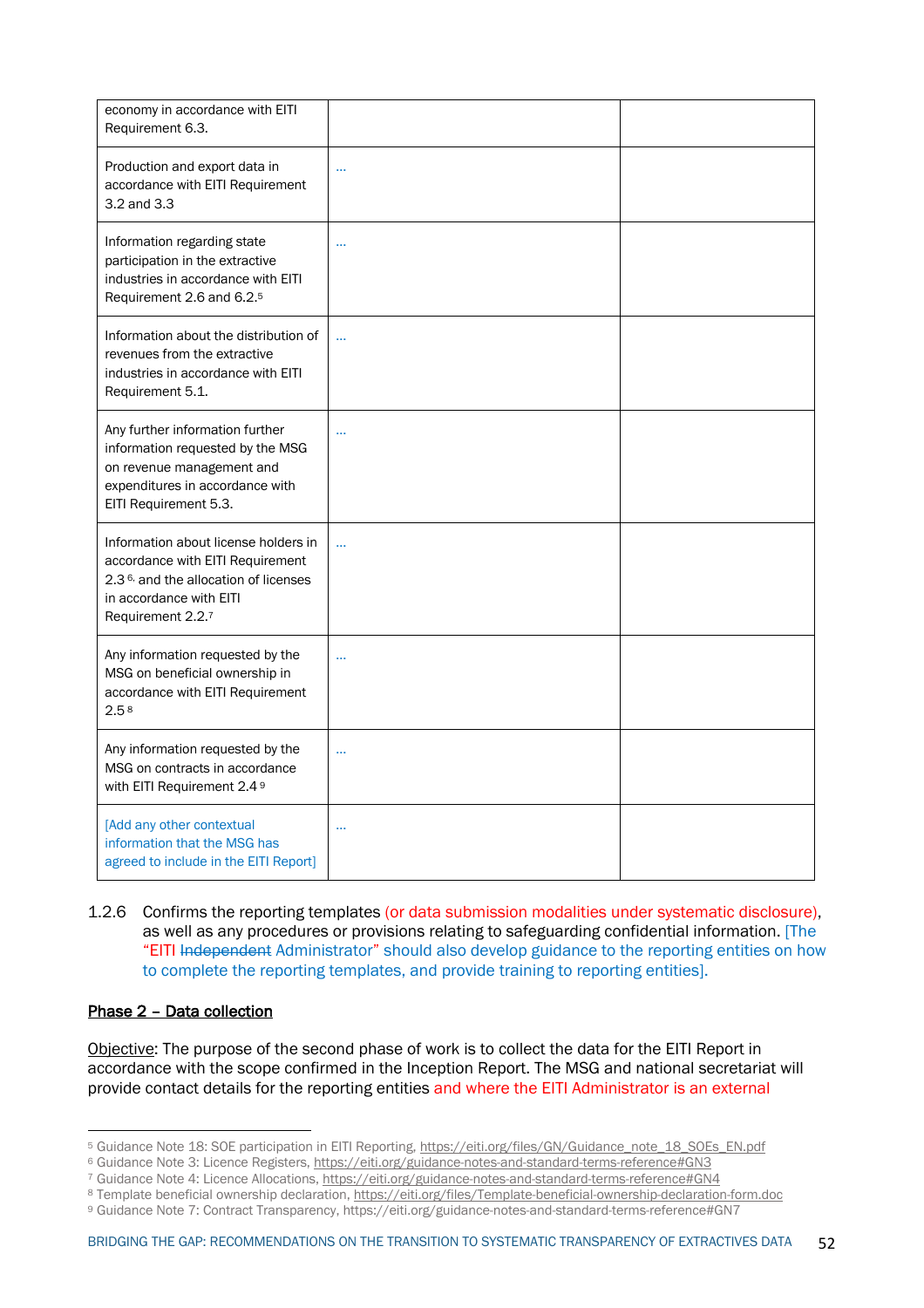professional firm, assist the Independent that Administrator in ensuring that all reporting entities participate fully and provide data as agreed.

The "EITI Independent Administrator" is expected to undertake the following tasks during the data collection phase:

- 2.1 Distribute the reporting templates (or initiate the data submission modality under systematic disclosure) and collect the completed forms and associated supporting documentation directly from the participating reporting entities, as well as any contextual or other information that the MSG has tasked the "EITI Independent Administrator" to collect in accordance with 1.3.4 above. [Where an alternative approach to compilation or reconciliation is proposed - e.g. where the national EITI secretariat is tasked with this responsibility including assists with data collection. or where the data is collected through an existing reporting mechanism, there should be close oversight by the MSG consultations with the Independent Administrator to ensure the integrity of the information transmitted to the "EITI Independent Administrator" and of the overall compilation process].
- 2.2 Contact the reporting entities directly to clarify any information gaps or discrepancies.

#### Phase 3 – initial compilation or reconciliation

Objective: The purpose of this phase is to complete an initial compilation and reconciliation of the contextual information and revenue data with a view to identify any gaps or discrepancies to be further investigated.

- 3.1 The "EITI Independent Administrator" should compile a database with the payment and revenue data provided by the reporting entities.
- 3.2 The "EITI Independent Administrator" should comprehensively compile or reconcile the information disclosed by the reporting entities, identifying any discrepancies (including offsetting discrepancies) in accordance with the agreed scope and any other gaps in the information provided (e.g. audit assurances).
- 3.3 [The "EITI Independent Administrator" should identify any discrepancies above the agreed margin of error established in agreement with the MSG]

#### Phase 4 – investigation of discrepancies and spot checks on - and draft EITI disclosures and Report

Objective: The purpose of this phase is to investigate any discrepancies identified in the initial compilation or reconciliation, and to produce a draft EITI disclosures and Report that compiles the contextual information, reconciles or compiles financial data and explains any discrepancies above the margin of error determined by the MSG, where applicable.

- 4.1 The "EITI Independent Administrator" should contact the reporting entities to clarify the causes of any significant discrepancies or other gaps in the reported data, and to collect additional data from the reporting entities concerned. Such follow-up could be based on risk analysis of reporting entities or by analysis of unusual variances in year-on-year EITI-reported data.
- 4.2 This means the format of the EITI Report should present also comparative data of past 1-2 years in columnar form, for key financial elements like revenue by type and revenue collections by paying entity. This would allow identification of unusual variances and selection for further scrutiny including spot checks and obtaining explanations.
- 4.3 The "EITI Independent Administrator" should submit a draft EITI disclosures and Report to the MSG for comment that comprehensively reconciles or compiles the information disclosed by the reporting entities, identifying any discrepancies, and reports on contextual and other information requested by the MSG. The financial data should be disaggregated to the level of detail agreed by the MSG and in accordance with requirement 4.7. The draft EITI disclosures and Report should: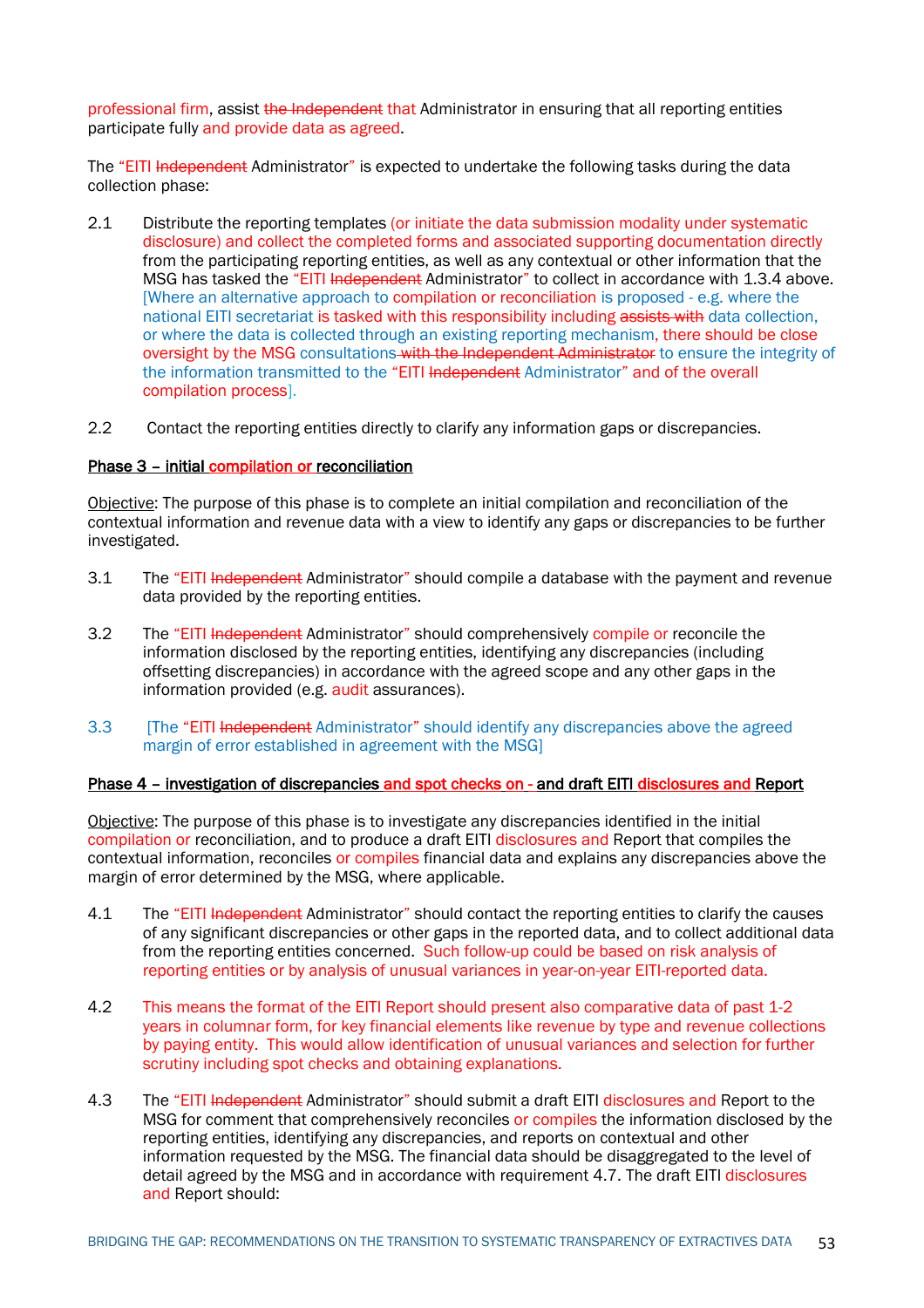- a) describe the methodology adopted for the compilation or reconciliation of company payments and government revenues, and in the case of external professional firms, demonstrate the application of international professional standards.
- b) include a description of all revenue streams, related materiality definitions and thresholds (Requirement 4.1).
- c) include an assessment from the "EITI Independent Administrator" on the comprehensiveness and reliability of the (financial) data presented, including an informative summary of the work performed by the "EITI Independent Administrator" and the limitations of the overall assessment provided.
- d) indicate the coverage of the reconciliation or compilation exercise, based on the government's disclosure of total revenues as per Requirement 4.1(d).
- e) include an assessment of whether all companies as applicable and government entities within the agreed scope of the EITI reporting process provided the requested information. Any gaps or weaknesses in reporting to the "EITI Independent Administrator" must be disclosed in the EITI disclosures and Report, including naming any entities that failed to comply with the agreed procedures, and an assessment of whether this is likely to have had material impact on the comprehensiveness of the report.
- f) document whether the participating companies as applicable and government entities had their financial statements audited in the financial year(s) covered by the EITI disclosures and Report. Any gaps or weaknesses must be disclosed. Where audited financial statements are publicly available, it is recommended that the EITI disclosures and Report advises readers on how to access this information.
- g) include non-revenue information as per Requirement 2,3,5 and 6 and other information requested by the MSG. The contextual information should be clearly sourced in accordance with the procedures agreed by the "EITI Independent Administrator" and the MSG.
- 4.4 Where previous EITI disclosures and Reports have recommended corrective actions and reforms, the "EITI Independent Administrator" should comment on the progress in implementing those measures. [The "EITI Independent Administrator" should make recommendations for strengthening the reporting process in the future, including any recommendations regarding audit practices and reforms needed to bring them in line with international standards, and where appropriate, recommendations for other extractive sector reforms related to strengthening the impact of implementation of the EITI on natural resource governance. The "EITI Independent Administrator" is encouraged to discuss and collaborate with the MSG in formulating such recommendations.]
- 4.5 The "EITI Independent-Administrator" is encouraged to make recommendations on strengthening these template Terms of Reference for "EITI Independent Administrator" services in accordance with the EITI Standard for the attention of the EITI Board.

## Phase 5 – final EITI Report

Objective: The purpose of this phase is to ensure that any comments by the MSG on the draft report have been considered and incorporated in the final EITI disclosures and Report.

- 5.1 The "EITI Independent Administrator" will submit the EITI disclosures and Report upon approval to the MSG. The MSG will endorse the report prior to its publication and will oversee its publication. Where stakeholders other than the "EITI Independent Administrator" decide to include additional comments in, or opinions on, the EITI Report, the authorship should be clearly indicated.
- 5.2 [The final EITI Report must be translated to the following languages: ...]
- 5.3 The EITI Independent Administrator should produce primary and any supplemental electronic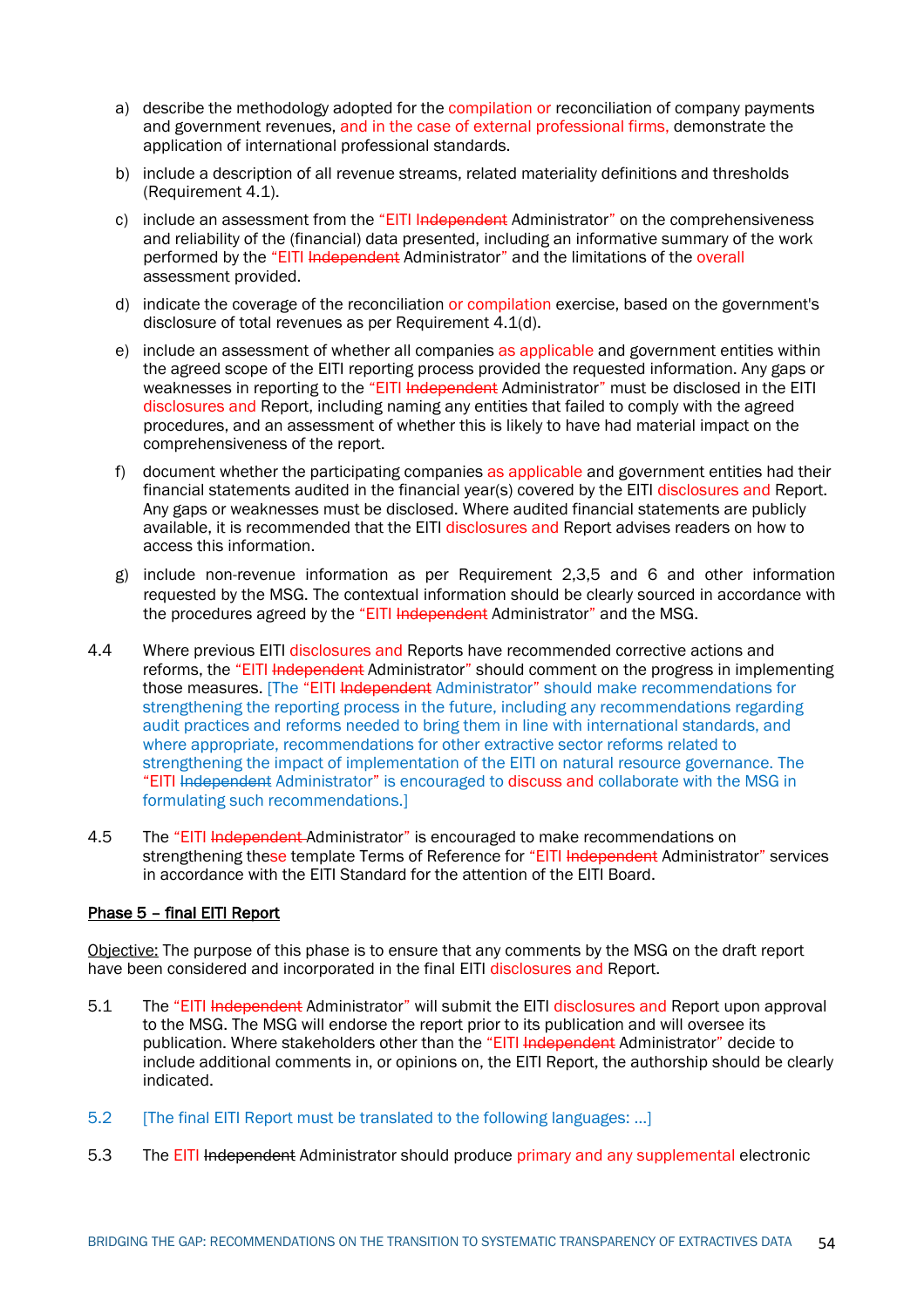data files<sup>10</sup> that can be published together with the final **EITI** disclosures and Report.

- 5.4 Following approval by the MSG, the "EITI Independent Administrator" is mandated to submit summary data from the EITI Report electronically to the International Secretariat according to the standardised reporting format available from the International Secretariat $11$ .
- 5.5 [The "EITI Independent Administrator" shall take appropriate measures to ensure that the EITI disclosures and Report is comprehensible. This includes ensuring that the disclosures and Report has high levels of readability, legibility and usability, especially if issued on on-line formats. The MSG may wish to request that the report be edited by a professional copy-editor and/or be designed by a professional graphical designer.]
- 5.6 [The MSG may request that the "EITI Independent Administrator", if an external professional firm, to submit to the national EITI secretariat all data gathered during reconciliation available, including the contact information of all institutions contacted during the reporting process.]

#### **Qualification requirements for "EITI Independent Administrators"**

The compilation or reconciliation of company payments and government revenues must be undertaken by an "EITI Independent Administrator", overseen by and reporting to multi-stakeholder group and in the case of an external professional firm, also applying international professional standards (requirement 4.9). It is a requirement that the "EITI Independent Administrator" is perceived by the MSG to be credible, trustworthy and technically competent (ibid). Where applicable, Bidders must follow (and show how they will apply) the appropriate professional standards for the reconciliation / agreed-uponprocedures work in preparing their report.

The "EITI Independent Administrator" will need to demonstrate:

- Expertise and experience in the oil, gas and mining sectors in [country].
- Expertise in accounting, auditing and financial analysis and ideally, knowledge of tax administration and collection processes and government fiscal flows generally.
- A track record in similar work. Previous experience in EITI reporting is not required, but would be advantageous.
- [Add information about any other skills and competencies required].

In order to ensure the quality and independence of the exercise, "EITI Independent Administrators" are required, in their proposal or in discussions with the multi-stakeholder groups, to disclose any actual or potential conflicts of interest, together with commentary on how any such conflict can be avoided.

#### **Reporting requirements and time schedule for deliverables**

The assignment is expected to commence on [date], culminating in the finalisation of the EITI disclosures and Report by [date]. The proposed schedule is set out below:

| Signing of contract, if external professional firm                                   | [date]           |
|--------------------------------------------------------------------------------------|------------------|
| Signing of Memorandum of Agreement or<br>contract, if not external professional firm | [date]           |
| (If relevant) Phase 0: Scoping studies                                               | $[date] -[date]$ |

<sup>10</sup> The files can be in CSV or Excel format and should contain the tables and figures from the print report. In accordance with requirement 7.1.c, the multi-stakeholder group is required to make the EITI Report available in an open data format (xlsx or csv) online.

<sup>11</sup> The latest version of the summary data template can be found at: https://eiti.org/document/eiti-summary-data-template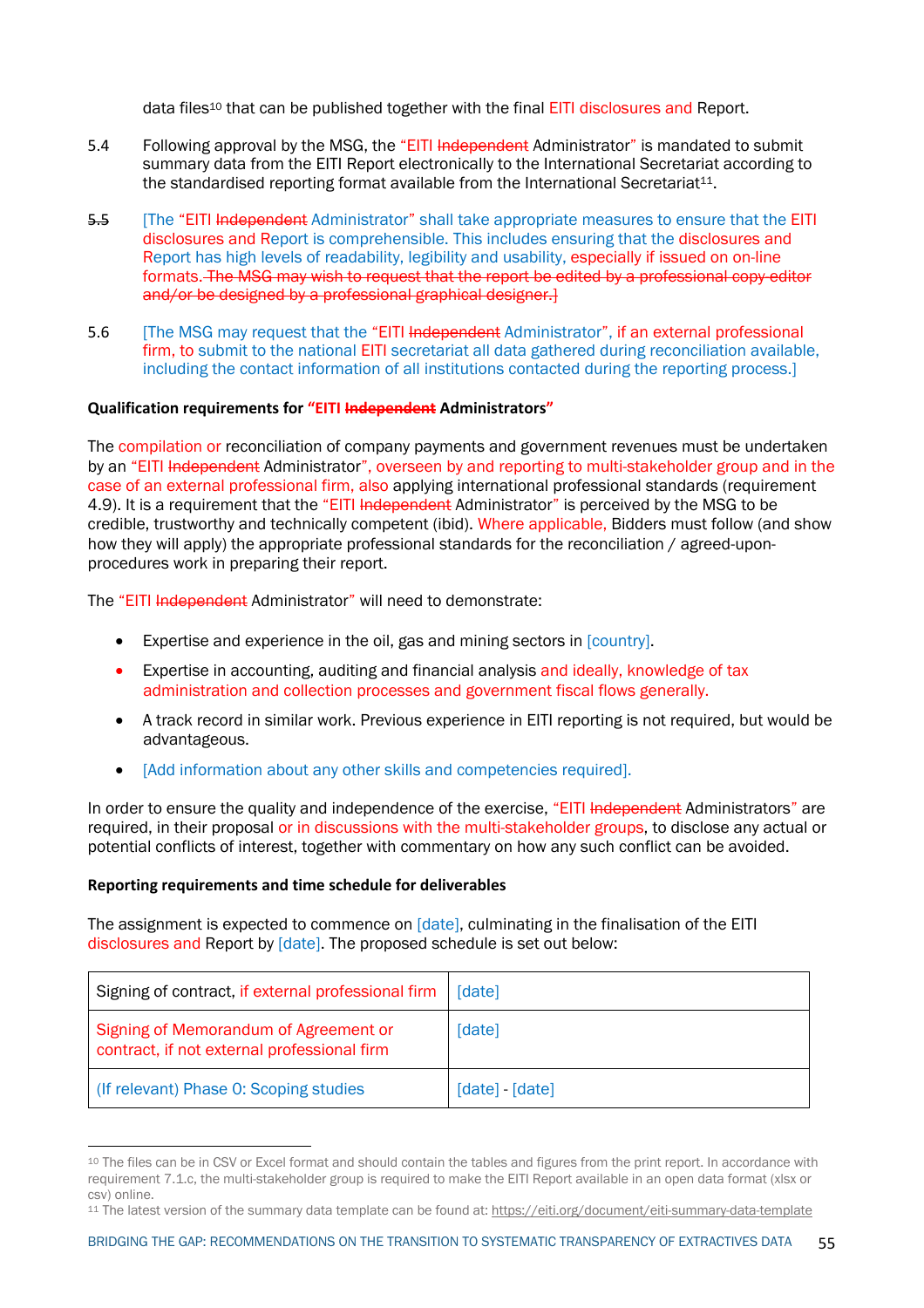| => Scoping Study                        | [date]          |
|-----------------------------------------|-----------------|
| Phase 1: Preliminary analysis           | [date] - [date] |
| $\Rightarrow$ Inception report          | [date]          |
| Phase 2: Data collection                | [date] - [date] |
| Phase 3: Initial reconciliation         | [date] - [date] |
| Phase 4: Investigation of discrepancies | [date] - [date] |
| => Draft disclosures and Report         | [date]          |
| Phase 5: Final disclosures and Report   | [date] - [date] |
| => Final EITI disclosures and Report    | [date]          |

[Add any additional information regarding other deliverables requested by the MSG, including translations, trainings and whether the "EITI Independent Administrator" should also be tasked with delivering a Summary report]

In the case of the EITI Administrator being an external professional firm, the schedule of payments shall be as follows:

[<x%> following contract signing

<x%> following delivery of the inception report

<x%> following delivery of the draft EITI disclosures ad report

<x%> following MSG approval and publication of the EITI report]

In the case of the EITI Administrator not being an external professional firm, the roles and responsibilities, capacity support or reimbursement or logistical arrangements between the MSG and the EITI Administrator will be specified in the Memorandum of Understanding or contract agreed into between the two parties.

#### **MSG client's oversight, input and counterpart personnel**

[Add information about reporting lines, oversight of and support to the "EITI Independent Administrator" during the assignment, other logistical and administrative arrangements.]

[Other comments]

[The MSG may include additional commentary on the assignment not addressed above especially in the case where the EITI Administrator appointed is the national EITI Secretariat operating under MSG oversight or other national EITI reporting entity mandated within government for this purpose or operating under national laws]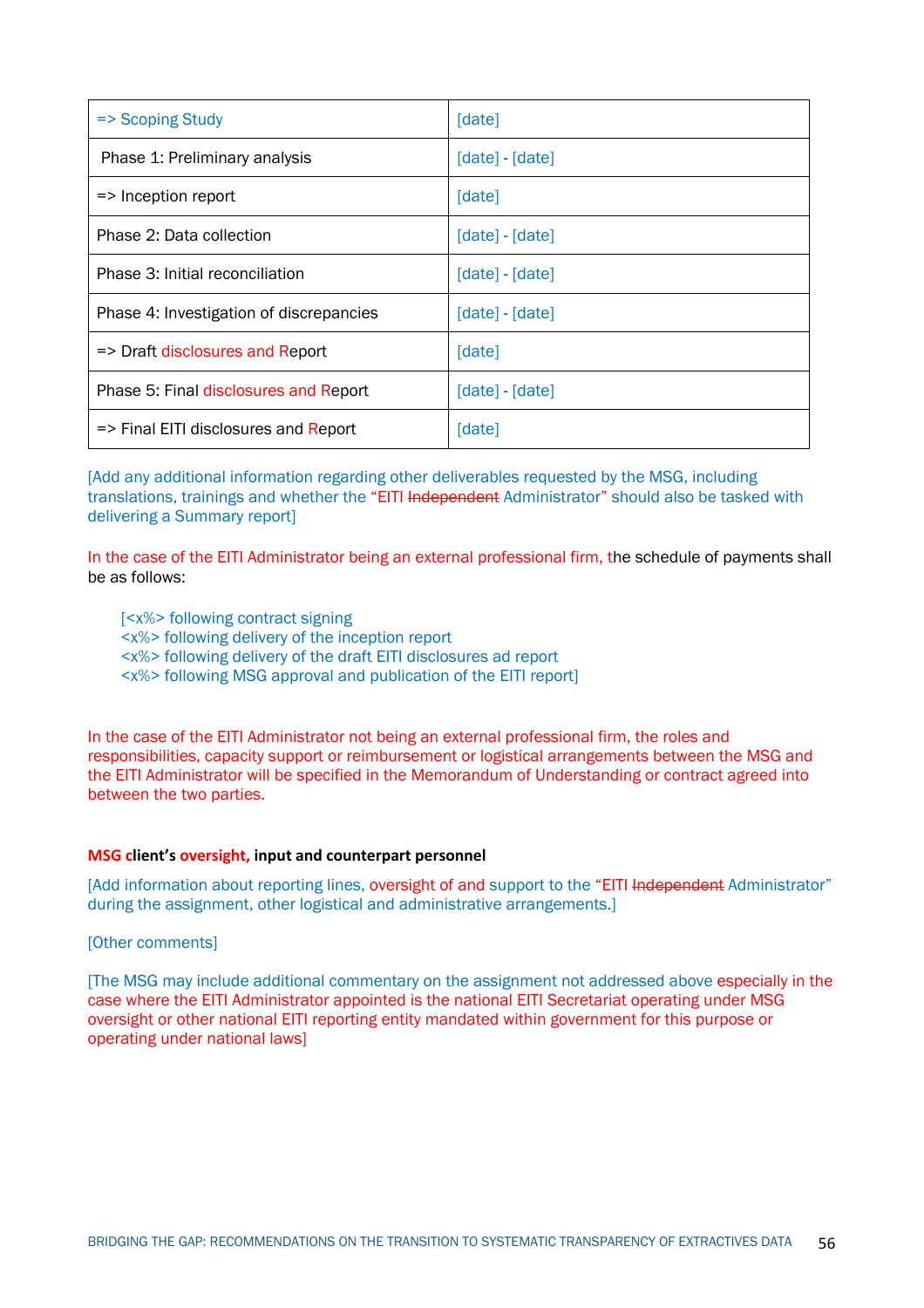## Attachment Annex 1 – Statement of materiality

The purpose of this statement of materiality is for the "EITI Independent Administrator" to understand the scoping work and associated decisions that have already been carried out by the multi-stakeholder group or by other consultants. The "EITI Independent Administrator" confirms the joint understanding of the scope of the services in the inception report. Annex Attachment 2 lists relevant attachments, including any scoping studies undertaken in the past.

## 1. Taxes and revenues to be covered in the EITI disclosures and Report (Requirement  $4.1$ )<sup>1</sup>

With regards to the revenue streams set out in Requirements 4.1-4.2, the multi-stakeholder group has agreed that the following revenue streams from the extractive sector are material and should be compiled or reconciled in the EITI disclosures and Report:

| Revenue stream                                                                                                                              | <b>Estimated value</b><br>and share of total<br>extractive<br>industry revenue | Government recipient | Additional commentary on<br>work to be undertaken by the<br>"EITI Independent<br>Administrator" as necessary. |
|---------------------------------------------------------------------------------------------------------------------------------------------|--------------------------------------------------------------------------------|----------------------|---------------------------------------------------------------------------------------------------------------|
| <list of="" revenue<br="">streams, taking into<br/>account common<br/>revenue streams set<br/>out in Requirement<br/>4.1 &gt;</list>        | $<$ value $>$<br>( <percentage>)</percentage>                                  |                      |                                                                                                               |
| The materiality and<br>inclusion of the<br>state's share of<br>production collected<br>in-kind (Requirement<br>$4.22$ , where<br>applicable |                                                                                |                      |                                                                                                               |

#### Table 1 – Material revenues to be reconciled

The multi-stakeholder group has agreed that the revenue streams from the extractive sector listed in Table 2 should be unilaterally disclosed by the government in the EITI Report rather than compiled with or reconciled with company figures. The reasons for unilateral disclosure rather than compilation or reconciliation should be documented by the MSG.

#### Table 2 – Material revenues to be unilaterally disclosed by the government

| Revenue stream | Estimated value and<br>share of total<br>extractive industry<br>revenue | Government recipient | Additional commentary on data<br>sources and work to be undertaken<br>by the "EITH Independent<br>Administrator" as necessary. |
|----------------|-------------------------------------------------------------------------|----------------------|--------------------------------------------------------------------------------------------------------------------------------|
| $\cdots$       | $<$ value $>$<br>( <percentage>)</percentage>                           | $\cdots$             | $\sim$ $\sim$ $\sim$                                                                                                           |

<sup>1</sup> Guidance Note 13: on defining materiality, reporting thresholds and reporting entities,

https://eiti.org/files/Guidance%20note%20on%20defining%20materiality\_0.pdf

<sup>&</sup>lt;sup>2</sup> Guidance Note 18: SOE participation in EITI Reporting, https://eiti.org/files/GN/Guidance\_note\_18\_SOEs\_EN.pdf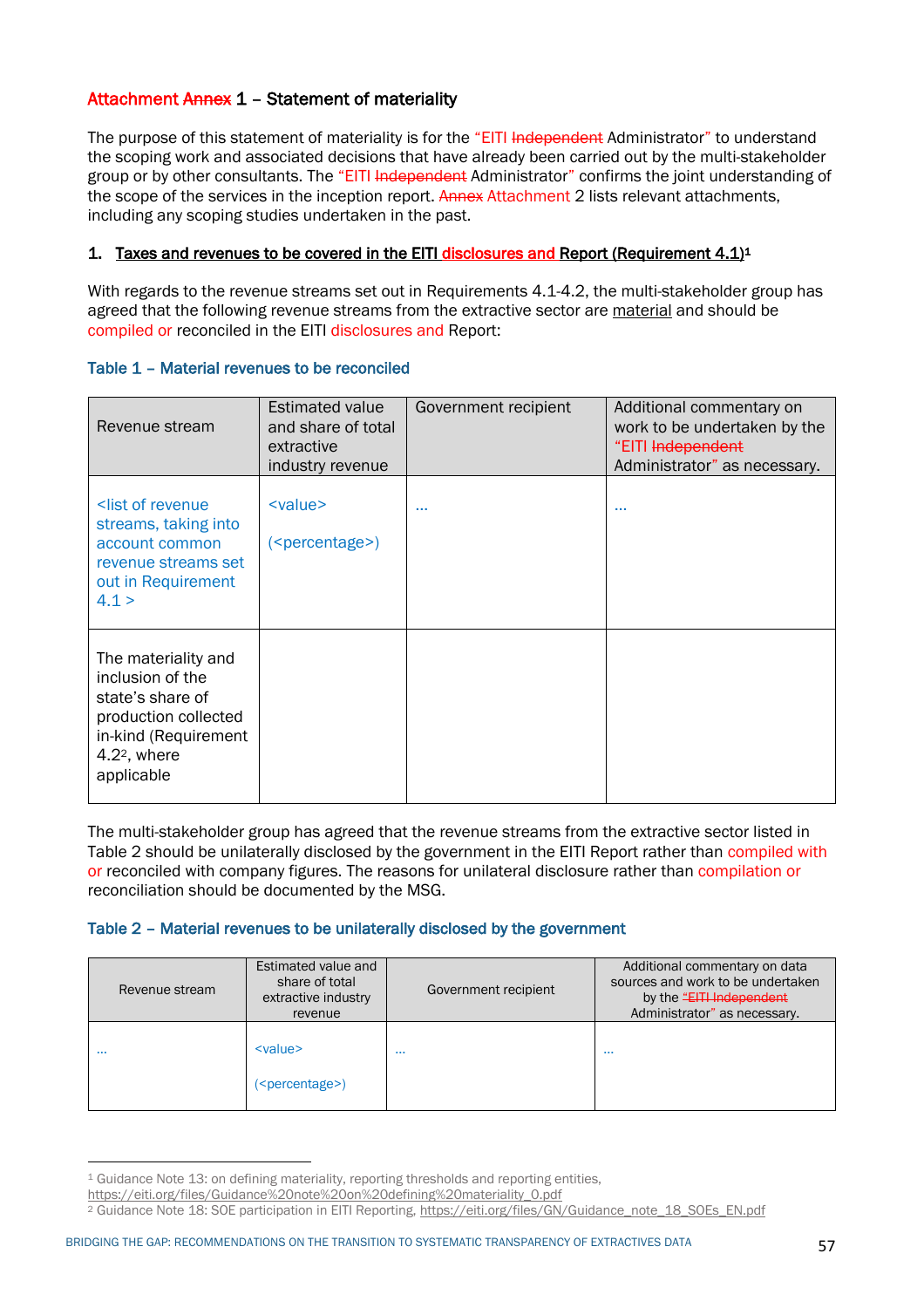The multi-stakeholder group has agreed that the following revenue streams from the extractive sector are immaterial and should not be compiled or reconciled or unilaterally disclosed by the government in the EITI disclosures and report:

### Table 3 – Immaterial revenue streams from the extractive sector to be excluded from the EITI disclosures and Report

| Revenue stream | Estimated value and<br>share (%) of total<br>extractive industry<br>revenue | Government recipient | Additional commentary on data<br>sources and rationale for concluding<br>that the revenue stream is<br>immaterial |
|----------------|-----------------------------------------------------------------------------|----------------------|-------------------------------------------------------------------------------------------------------------------|
| $\cdots$       | <value><br/>(<i>percentage</i>)</value>                                     | $\sim$ $\sim$ $\sim$ | $\cdots$                                                                                                          |

#### 2. Additional benefit streams:

With regards to the benefit streams set out in Requirements 4, the MSG has agreed the following:

#### Table 4 – Additional benefit streams

| Benefit stream                                                                                                     | Applicable/material? | <b>Estimated value</b><br>and share (%) of<br>total extractive<br>industry revenue | Government<br>recipient | Additional commentary on<br>data sources and work to be<br>undertaken by the "EITI<br>Independent Administrator"<br>as necessary. |
|--------------------------------------------------------------------------------------------------------------------|----------------------|------------------------------------------------------------------------------------|-------------------------|-----------------------------------------------------------------------------------------------------------------------------------|
| The materiality and<br>inclusion of<br>infrastructure and<br>barter arrangements<br>(Requirement 4.3) <sup>3</sup> |                      |                                                                                    |                         |                                                                                                                                   |
| The materiality and<br>inclusion of mandatory<br>social payments<br>(Requirement 6.1(a)) <sup>4</sup>              |                      |                                                                                    |                         |                                                                                                                                   |
| The materiality and<br>inclusion of voluntary<br>social payments<br>(Requirement 6.1(b)) <sup>5</sup>              |                      |                                                                                    |                         |                                                                                                                                   |
| The materiality and<br>inclusion of<br>transportation<br>revenues<br>(Requirement 4.4) <sup>6</sup>                |                      |                                                                                    |                         |                                                                                                                                   |

<sup>3</sup> Guidance note 15: Infrastructure and barter provisions: https://eiti.org/guidance-notes-and-standard-terms-reference#GN14

<sup>4</sup> Guidance note 17: Social expenditures: https://eiti.org/guidance-notes-and-standard-terms-reference#GN17

<sup>5</sup> Guidance note 17: Social expenditures: https://eiti.org/guidance-notes-and-standard-terms-reference#GN17

<sup>6</sup> Guidance note 16: Revenues from transportation of oil, gas and minerals: https://eiti.org/guidance-notes-and-standardterms-reference#GN16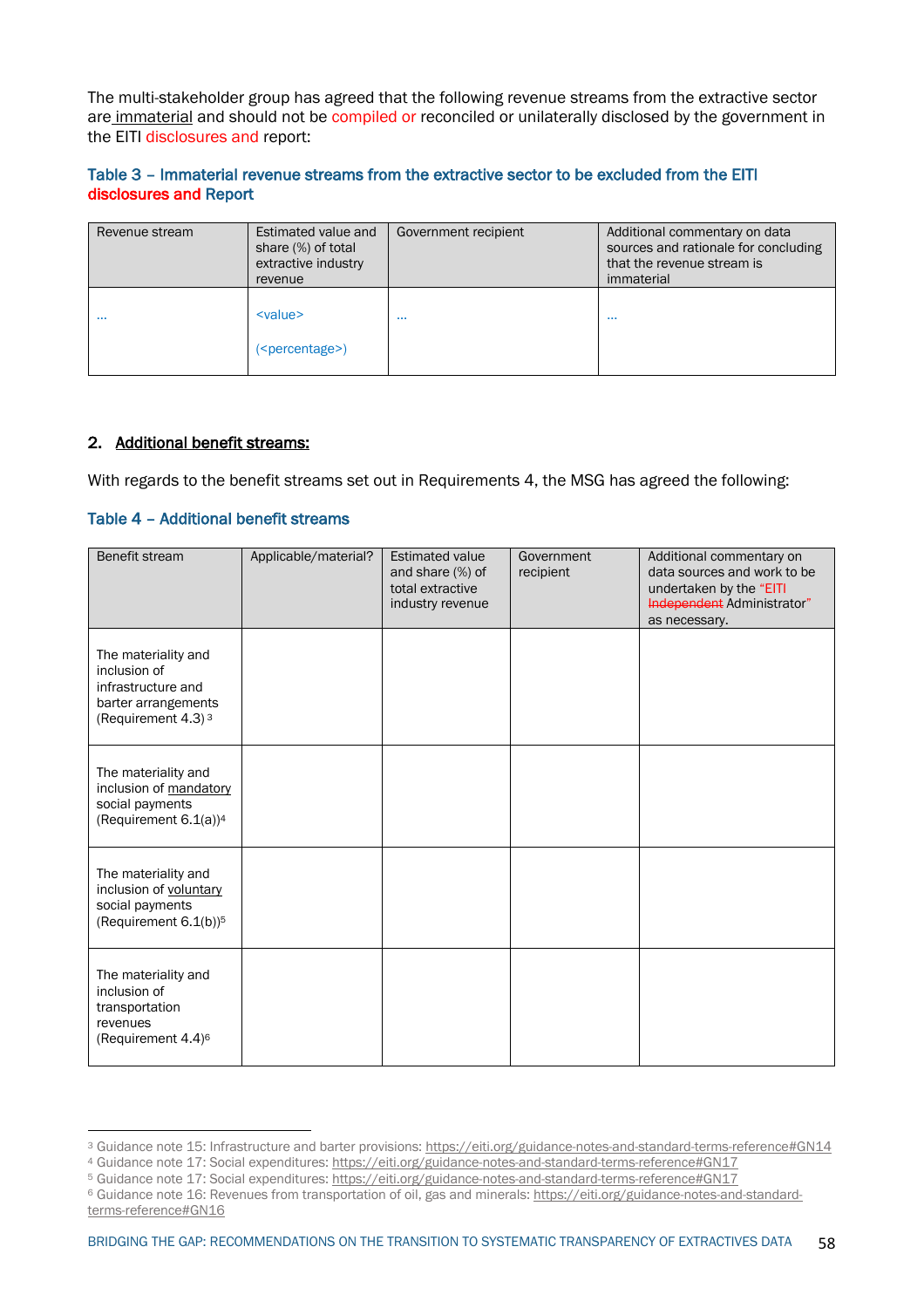## 3. Reporting companies (Requirement 4.1)

The MSG has agreed that any company making payments [equal to or above [insert threshold]] against the material revenue streams identified in table 1 are required to be included in the EITI disclosures and Report:

### Table 5 – Companies to be included in the EITI disclosures and Report

| Sector    |          | Additional commentary on work to be undertaken by the "EITI Independent" |
|-----------|----------|--------------------------------------------------------------------------|
| Companies |          | Administrator "as necessary.                                             |
| $\cdots$  | $\cdots$ | .                                                                        |

### 4. Government - government transactions (Requirement 4)

### Table 6 – Government to government transactions included in the scope of the EITI disclosures and Report

| <b>Transactions</b>                                                                                                               | Applicabl<br>e/materi<br>al? | Financial flow                                   | State-owned<br>company                            | Government<br>agency                              | Additional commentary on work to<br>be undertaken by the "EITI<br>Independent Administrator" as<br>necessary. |
|-----------------------------------------------------------------------------------------------------------------------------------|------------------------------|--------------------------------------------------|---------------------------------------------------|---------------------------------------------------|---------------------------------------------------------------------------------------------------------------|
| The disclosure and<br>reconciliation of<br>payments to and<br>from state-owned<br>enterprises<br>(Requirement 4.6) $7$            |                              |                                                  |                                                   |                                                   |                                                                                                               |
| <b>Transactions</b>                                                                                                               | Applicabl<br>e/materi<br>al? | Financial flow<br>and revenue<br>sharing formula | Government<br>agency<br>executing the<br>transfer | Government<br>agency<br>receiving the<br>transfer | Additional commentary on work to<br>be undertaken by the "EITI<br>Independent Administrator" as<br>necessary. |
| The materiality and<br>inclusion of<br>mandatory sub-<br>national transfers in<br>accordance with<br>Requirement 5.2 <sup>8</sup> |                              |                                                  |                                                   |                                                   |                                                                                                               |

<sup>7</sup> Guidance Note 18: SOE participation in EITI Reporting, https://eiti.org/files/GN/Guidance\_note\_18\_SOEs\_EN.pdf

<sup>8</sup> Guidance Note 10: Sub-national reporting, https://eiti.org/files/Guidance-note-10-Subnationalreporting.pdf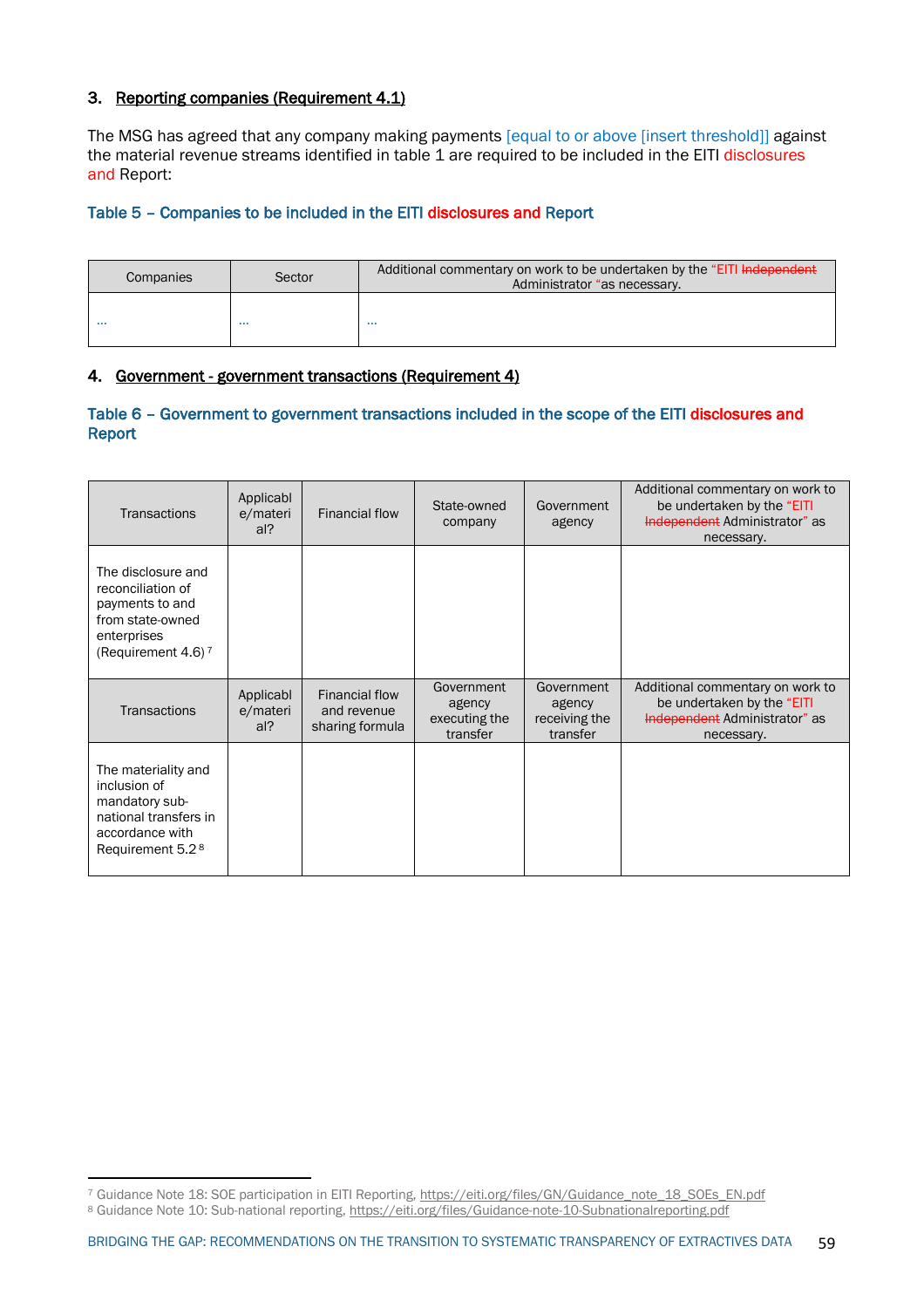## Attachment Annex 2 – Supporting documentation

Documentation on governance arrangements and tax policies and tax administrative arrangements in the extractive industries, including relevant legislation & regulations

- […]
- […]
- […]

EITI workplans & other documents

- […]
- […]
- […]

Findings from preliminary scoping work

• […]

Previous EITI Reports

- […]
- […]

Commentary on previous EITI Reports

- […]
- […]

Validation Reports

- […]
- […]

Other relevant documentation (e.g. annual activity reports; external peer review reports such as PEFA outcomes on national public financial management reform or OECD Forum outcomes on tax administration and tax transparency and data exchange)

- […]
- […]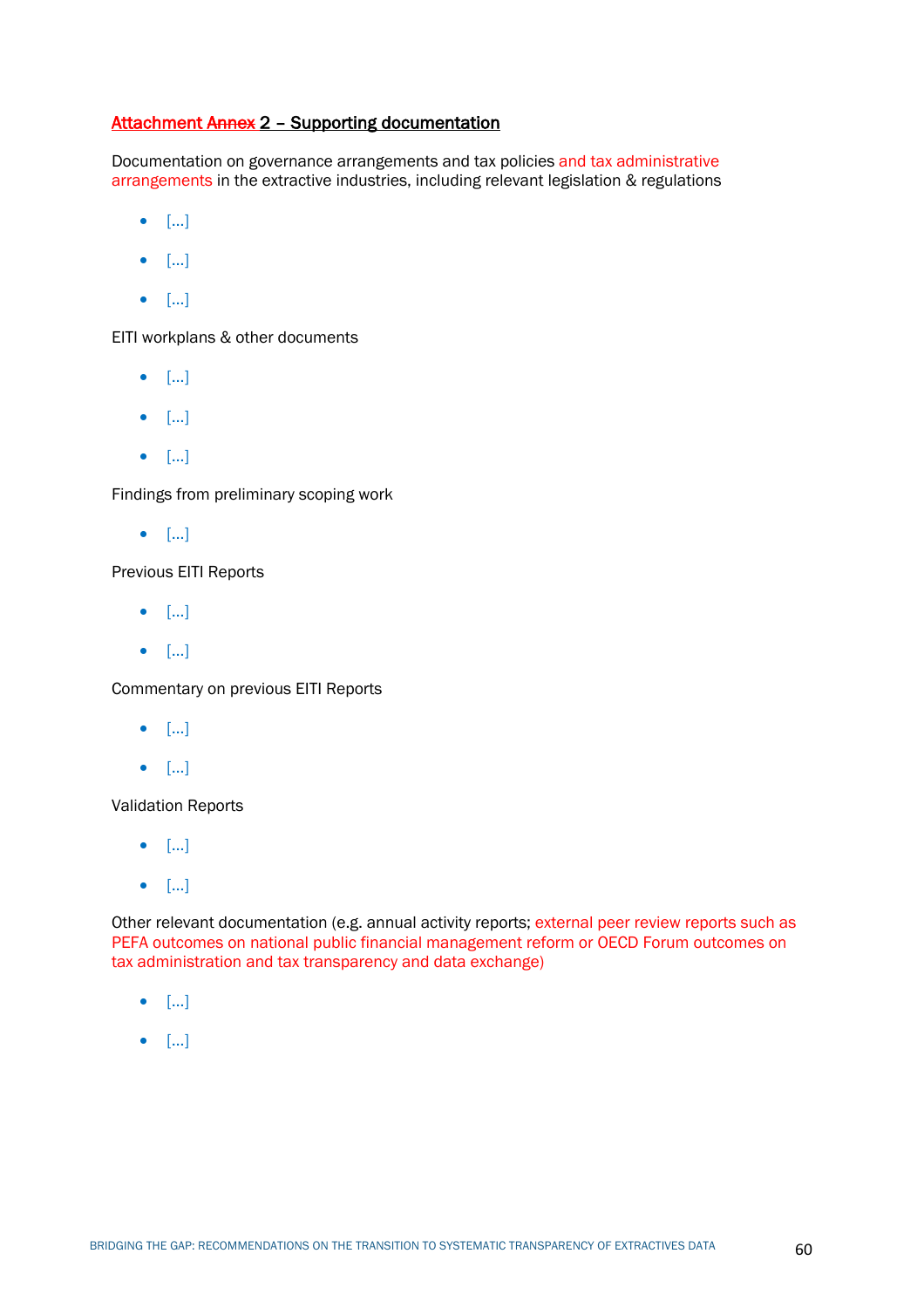## Annex 7: Illustrative task descriptions for EITI compilations

(where performed by National EITI Secretariats or other national entity)

Author's note: Depending on refinements made to the EITI Standard, the format of this illustrative task description could be broken into discrete sections, to be adapted and tailored by the MSG to their own circumstances, for example where compilation work is divided between work done by National Secretariat and work done by or assistance provided by external professional firms.

Assignment task descriptions for National EITI Secretariats fulfilling the EITI Administrator role to compile EITI Reports and Disclosures

This document is an illustrative task description where, with EITI Board approval, National EITI Secretariats (or other designated national entity) perform the role of EITI Administrator and undertakes compilation of EITI disclosures and Reports, under the oversight of MSGs in accordance with the EITI Standard, endorsed by the EITI Board on 15 February 2016, as modified.

The illustrative task description sets out the work determined by the MSG to be undertaken by the National Secretariat acting as EITI Administrator as part of the process by which revenue information is compiled and reported, along with other required oil, gas and mining sector information.

MSG are recommended to adapt and modify these illustrative task descriptions to their national circumstances when tasking the EITI National Secretariats (or other designated national entity) to serve as the EITI Administrator (Requirement 4.9.b.iii), under approval by EITI Board (Requirement 4.9 c) and d) and 8.a). The task description includes sections [bracketed and highlighted in blue] that should be completed by the multi-stakeholder group (MSG) in order to adapt the task description to the specific circumstances in the country. It is a requirement that the MSG approve the task description (Requirement 4.9.b.iii).

This illustrative task description is addressed to the MSG and EITI Administrator/national secretariats. A guidance note on MSG oversight of the EITI reporting cycle1 is also available to guide MSGs and national secretariats on the issues that need to be addressed in advance of completing this role, and key issues to consider in overseeing the reporting process to ensure compliance with the EITI Standard. Utilisation of the illustrative task description does not guarantee compliance. The MSG needs to ensure that the EITI compilation, data assurance and reporting process is rigorous, comprehensive and reliable.

The EITI Board will review these illustrative task descriptions on a regular basis. Comments should be directed to the EITI International Secretariat (contact: sbartlett@eiti.org).

<sup>1</sup> https://eiti.org/document/guidance-notes-implementing-countries#GN8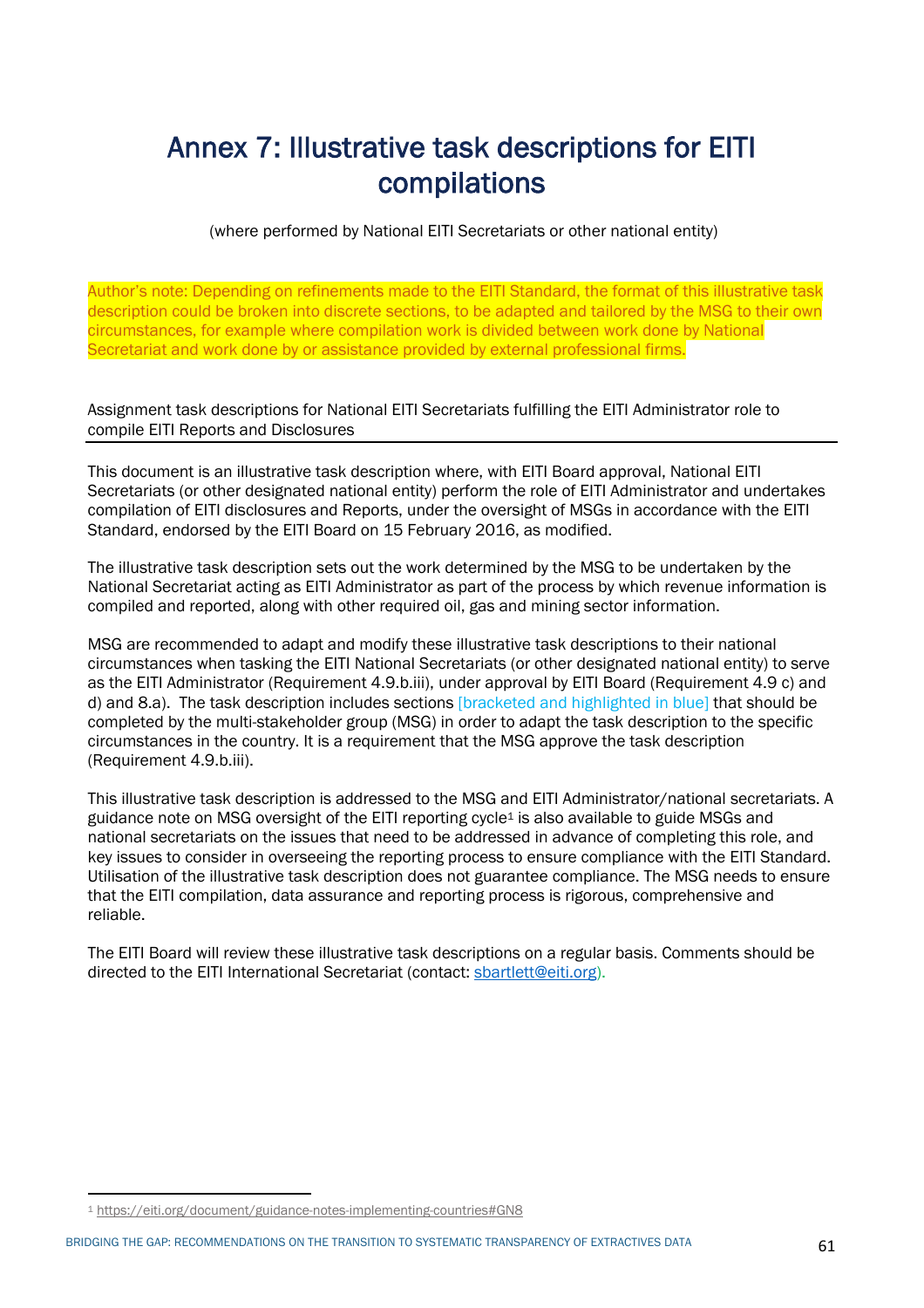## Task Description for EITI Administrator

EITI Administrator for the [year] EITI Disclosures and Report, [country]

Approved by the [MSG] on [date]

## **Background**

The Extractive Industries Transparency Initiative (EITI) is a global standard for improving transparency and accountability in the oil, gas and mining sectors.

EITI implementation has two core components:

- Transparent disclosures: Government discloses details of revenues received from oil, gas and mining companies. The latter also discloses other relevant information such as corporate social responsibility expenditures and other contributions by the industry. These figures are compiled by an EITI Administrator, and published annually alongside other sector information about the extractive industries in accordance with the EITI Standard.
- Accountability: a multi-stakeholder group (MSG) with representatives from government, companies and civil society is established to oversee the process and communicate the findings of the EITI reporting, and promote the integration of EITI into broader transparency and sector reform efforts in that country.

The EITI Standard encourages MSGs to explore innovative approaches to extending EITI implementation to increase the comprehensiveness of EITI reporting and public understanding of revenues and encourage high standards of transparency and accountability in public life, government operations and in business. The requirements for implementing countries are set out in the EITI Standard2. Additional information is available via www.eiti.org .

It is a requirement that the MSG approves the terms of reference for the EITI Administrator (requirement 4.9.iii), i.e. this task description in the case of national secretariats (or other national entity), drawing on the objectives and agreed scope of the EITI as set out in the MSG's workplan. The MSG's deliberations on these matters should be in accordance with the MSG's internal governance rules and procedures (see requirement 1.4.b). The EITI requires an inclusive tri-partite decision making process throughout implementation, with each constituency being treated as an equal partner.

It is a requirement that the EITI Administrator be perceived by the MSG to be credible, trustworthy and technically competent (Requirement 4.9.b.ii). The MSG and EITI Administrator should address any concerns regarding conflicts of interest. The EITI Report prepared by the EITI Administrator on behalf of the MSG will be submitted to the MSG for approval and made publicly available in accordance with Requirement 7.1.

These illustrative task descriptions may also may also draw on "agreed-upon procedures" for EITI reporting where conducted by external reconcilers (see section 4) in accordance with EITI Requirement 4.9.b.iii. The international EITI Board has developed the latter procedures to promote greater consistency and reliability in EITI reporting. The EITI process should be used to complement, assess, and improve existing reporting and auditing systems. The Board recommends that the process understand and rely as much as possible on existing procedures and institutions, including tax administration functions so that the EITI process draws on, complements and critically evaluates existing data collection and auditing systems, and tax collection systems. In this way, the EITI process has the potential to generate important recommendations to strengthen other oversight systems.

## EITI Implementation in [country]

## […].

<sup>2</sup> http://eiti.org/document/standard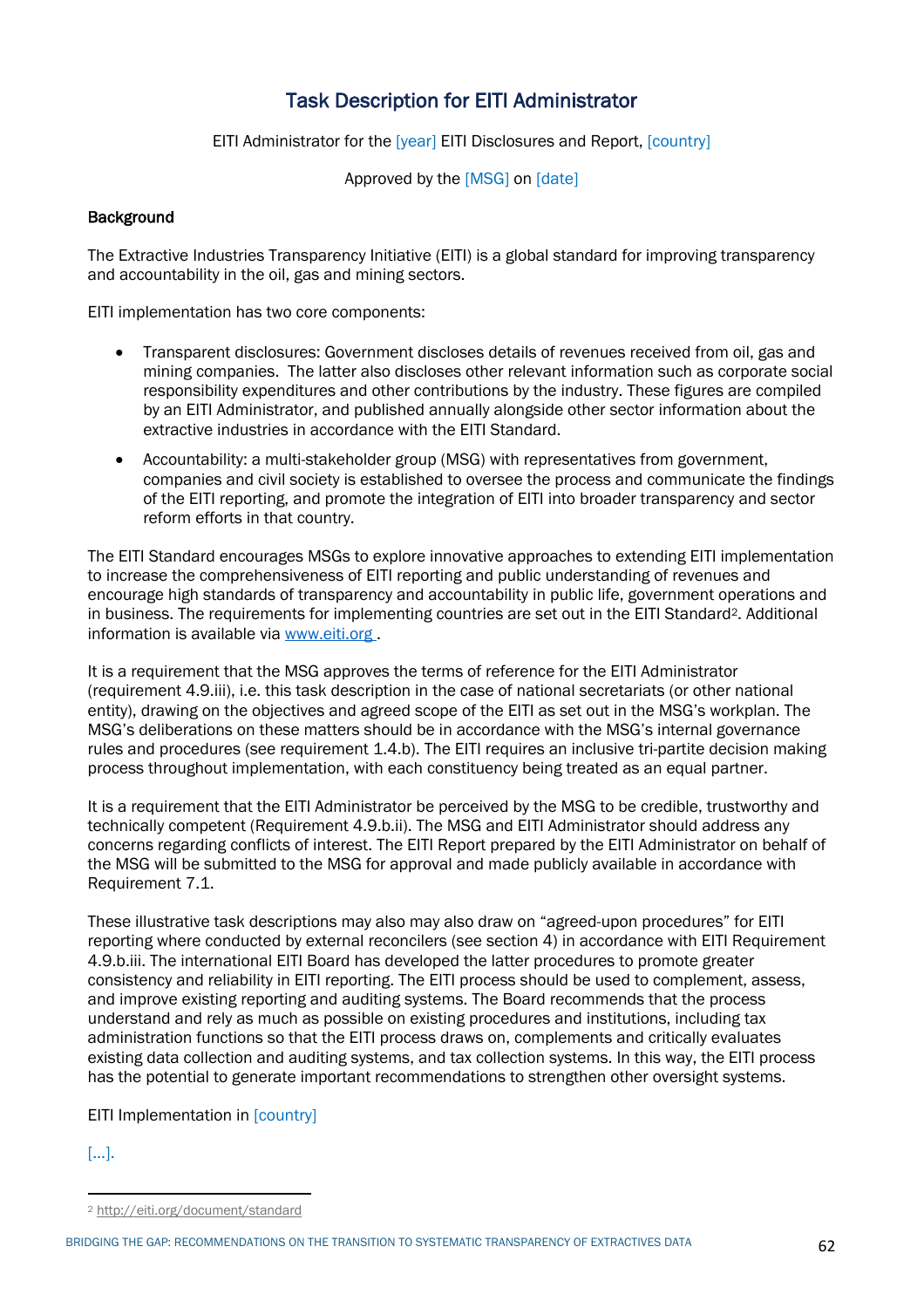#### Objectives of the task assignment

On behalf of the government of [country] and [MSG], the [MSG or contracting party if another entity] assigns the task of compiling and issuing EITI disclosures and Report for [year] to [ name of entity] for the [period] by serving as EITI Administrator. The EITI Administrator is required to be competent and credible entity or firm, free from conflicts of interest and provide EITI Administrator services in accordance with the EITI Standard. The objective of the assigned responsibility and professional task assignment is to:

[-To update or produce a scoping study to inform the MSG's decision on the scope of the [year/s] EITI Report.]

[- Compile or reconcile revenue and payments information and other required sector disclosures to Produce an EITI Report for [year/s] in accordance with the EITI Standard and section 3, below.

OR Contribute to an EITI Report for [year/s] in accordance with the EITI Standard and section 3, below].

[- Summarise any additional objectives and work to be undertaken by the EITI Administrator].

## Scope of tasks and expected deliverables

The work of the EITI Administrator has five conceptual phases (see figure 1). These phases may overlap and there may also be some iteration between the phases. EITI compilation and reporting is generally preceded by scoping work (phase 0 in the figure 1), which is sometimes also undertaken by the EITI Administrator and sometimes undertaken by the MSG or in conjunction with other advisers or consultants.

The EITI Administrator's responsibilities in each phase are elaborated below.

Figure 1 – Overview of the EITI Reporting process and deliverables



\*\*\* Authors note: KEY changes to make in boxes above:

1. "Scoping" box to specify that is annual exercise, whether by MSG, Nat. Secretariat or IA

2. Data Collection should read "Sourcing EITI-reportable financial information"

Also, box underneath should state: "Underlying EITI data subject to audit at source"

- 3. Initial reconciliation" should read: "Compilation or reconciliation of EITI data"

Also, box underneath should state: "initial EITI-compiled or Reconciled information"

4. Should read: "EITI Administrator's draft Report accompanying the EITI data"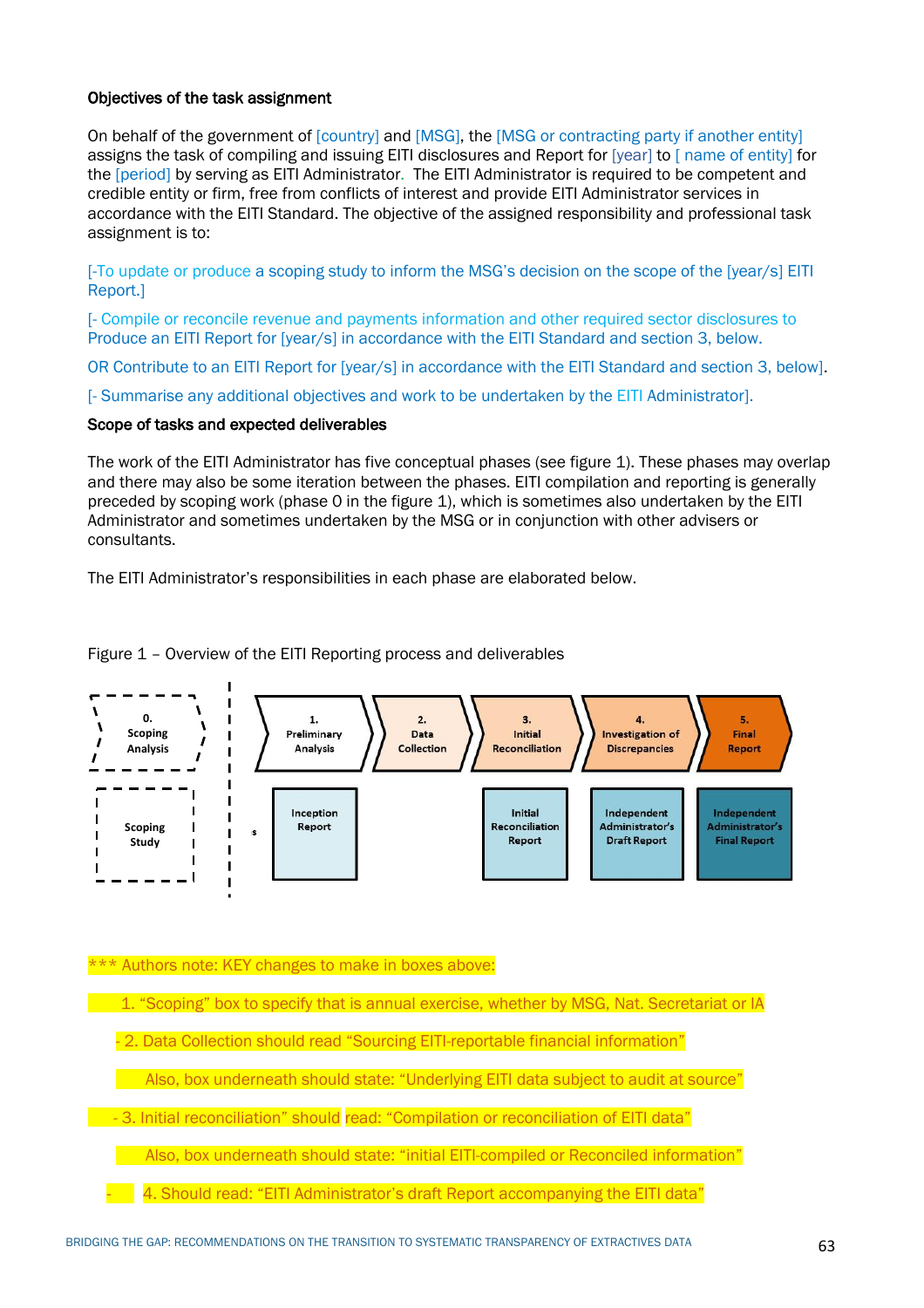## Phase 0 - Scoping and scoping study

Objective: Scoping work aims to identify what the EITI disclosures and Report should cover in order to meet the requirements of the EITI Standard. Scoping sets the basis for producing a timely, comprehensive, reliable and comprehensible EITI disclosures and Report. It commonly involves looking at issues such as the fiscal period to be reported, the sector contextual information that should be disclosed or be part of the EITI Report, reviewing the types of audit assurances that are present or needed for ensuring that the data submitted by reporting entities is credible, determining which revenue streams from oil, gas and mining are significant, and consequently which companies and government entities should be required to report. It is also an opportunity for the multi-stakeholder group to consider the feasibility of extending the scope of EITI reporting beyond the minimum requirements in order to address the objectives outlined in the EITI workplan. Scoping may also investigate likely gaps or issues that may be particularly challenging to include in the EITI Report with a view to identify options, solutions, and recommendations for an appropriate reporting methodology for consideration by the multi-stakeholder group. As a preliminary step to judgments on the environment for data assurance, the scoping study would also reflect an understanding of prevailing statutes and regulations for audits of private sector companies and public sector entities and how they operate and if feasible, an understanding of tax administration and collection functions.

The EITI Administrator is expected to undertake the following tasks during the scoping phase:

- …
- …]

#### Phase 1 - Preliminary analysis and inception report

Objective: The purpose of the inception phase is to confirm that the scope of the EITI reporting process has been clearly defined, including the compilation process selected, reporting templates from government (or data submission modalities in systematic disclosures), data collection procedures from companies for social and other payments, and the schedule for publishing the EITI disclosures and Report. In cases where the EITI Administrator is involved in scoping work, the inception phase will not be extensive. The inception report thus ensures that there is a mutual understanding between the MSG and the EITI Administrator of the scope of the EITI disclosures and Report, the sources of those data flows and the work to be carried out.

The MSG's proposal for the scope of the EITI Report, to be revised and confirmed with the EITI Administrator during the inception period, is set out in Attachment 1.

\*\* Authors Note– Attachments 1 and 2 not repeated here – same as Annex 6 above \*\*\*

The EITI Administrator is expected to undertake the following tasks during the inception phase:

- 1.1 Review the relevant background information, including the governance arrangements and tax policies and tax administration and collection arrangements in the extractive industries, the findings from any preliminary scoping work, and the conclusions and recommendations from previous EITI Reports and Validations. (A list of relevant documentation is provided as Attachment 2).
- 1.2 The EITI Administrator should review the scope proposed by the MSG in Attachment 1 in order to get a full understanding with a particular focus on the following:
	- 1.2.1 Reviewing the comprehensiveness of the revenues and social / other payments disclosed by companies to be covered in the EITI Report as proposed by the MSG in Attachment 1 and in accordance with EITI Requirement 4.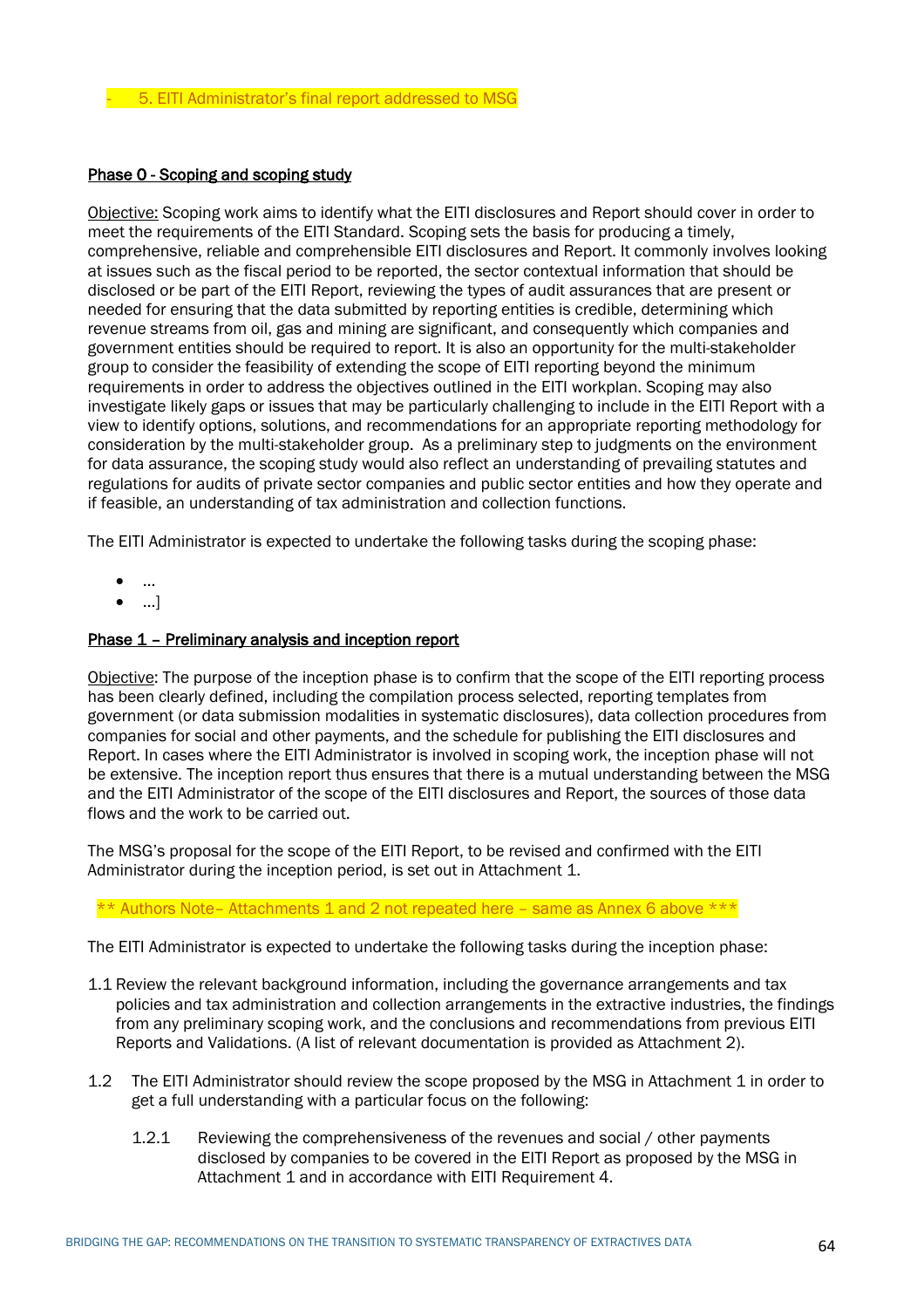- 1.2.2 Reviewing the comprehensiveness of the companies and government entities that are required to report as defined by the MSG in Attachment 1 and in accordance with EITI Requirement 4.1
- 1.2.3 Providing expert advice to MSGs on efficient yet effective ways to ensure a large proportion of revenues can be compiled by identifying scope of reporting that captures a narrower set of reporting entities and revenues types, but will cover a substantial share of their total populations
- 1.2.4 Paying particular attention to operating State-Owned Enterprises and the totality of the revenues and payments flows and linkages and ensuring both their participation and that their financial and sector reporting is comprehensive and reliable
- 1.2.5 Supporting the MSG with understanding and drawing conclusions from the audit and assurance procedures in companies and government entities participating in the EITI reporting process. This includes examining the relevant laws and regulations, any reforms that are planned or underway, and whether these procedures are in line with international standards. It is recommended that the EITI Report includes a summary of the findings concerning national systems and how they impact on judgments made about data reliability, otherwise the MSG should make the results of the review of audit and assurance practices publicly available elsewhere. Where feasible, the understanding and conclusions could also be extended to tax administration and collection functions to strengthen overall judgments on national systems.
- 1.2.6 Discussing with and providing advice to the MSG on the reporting templates based on the agreed benefit streams to be reported and the reporting entities  $(1.1.1 - 1.1.2)$ above). Sample templates are available from the International Secretariat. It is recommended that the templates include a provision requiring companies to report "social expenditures incurred or any other material non-tax payments to government entities" above an agreed threshold. [Where the MSG decides to task the EITI Administrator to draft or update the reporting templates for consideration and approval by the MSG, this should be indicated here.]
- 1.3 On the basis of 1.1 and 1.2 as applicable, produce an inception report that records the key understandings of the task assignment:
	- 1.3.1 Includes a statement of materiality (Attachment 1) confirming the MSG's decisions on the payments and revenues to be covered in the EITI Report, including:
		- The definition of materiality and thresholds, and the resulting revenue streams to be included in accordance with Requirement 4.1(b).
		- Explicit consideration of the cost-benefit of reporting thresholds or materiality limits where these are very low and where the time and effort cost of such inclusion greatly exceeds the benefit
		- The sale of the state's share of production or other revenues collected in-kind in accordance with Requirement 4.2.
		- The coverage of infrastructure provisions and barter arrangements in accordance with Requirement 4.3.
		- The coverage of social expenditure or similar expenses incurred by companies in accordance with Requirement 6.1.
		- The coverage of transportation revenues in accordance with Requirement 4.4.
		- Disclosure and reconciliation of payments to and from state owned enterprises in accordance with Requirement 4.6.
		- The materiality and inclusion of direct sub-national payments in accordance with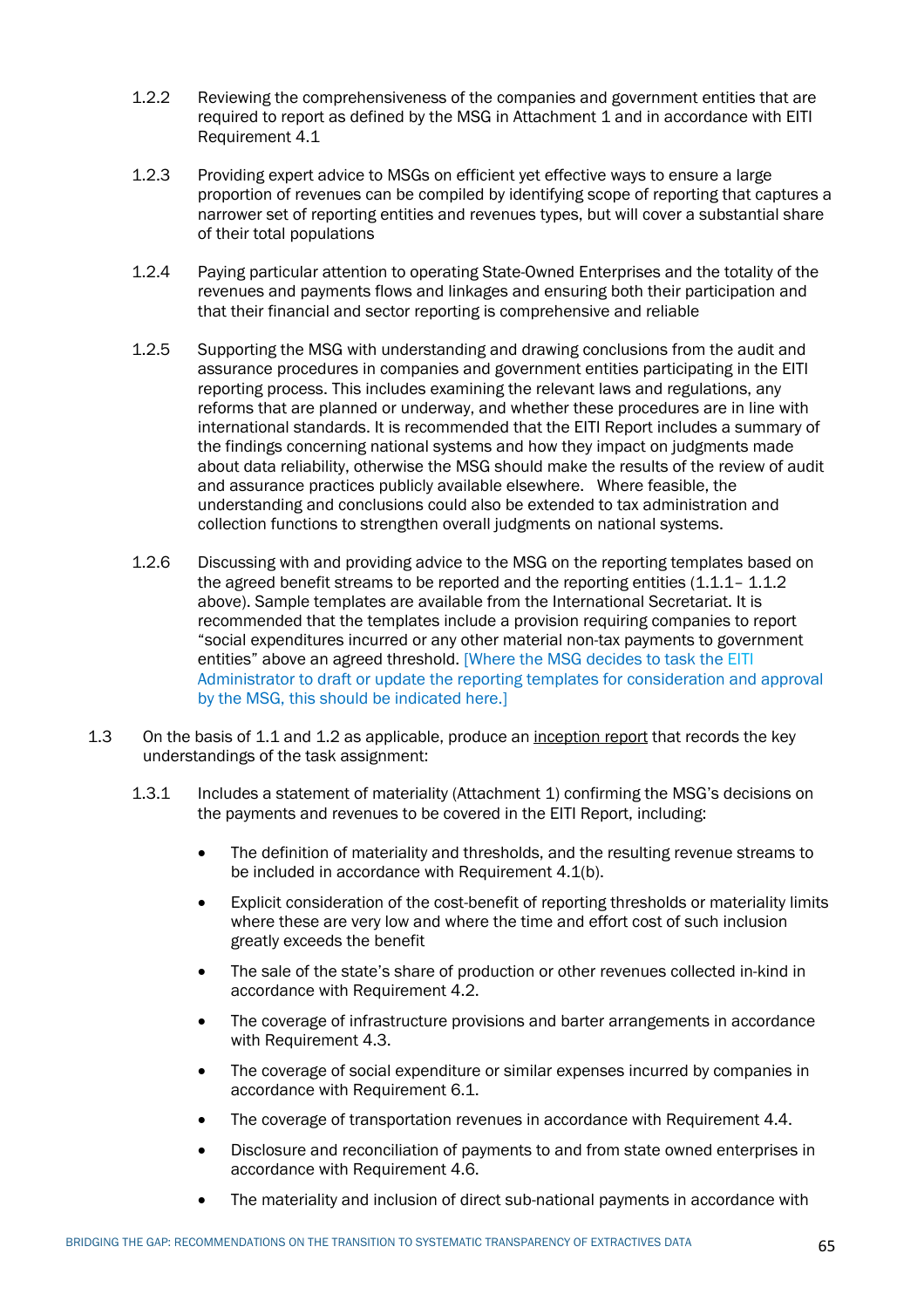Requirement 4.5.

- The materiality and inclusion of sub-national transfers in accordance with Requirement 5.2.
- The level and type of disaggregation of the EITI disclosures and Report in accordance with Requirement 4.7.
- [Any other aspects as agreed by the MSG].
- 1.3.2 Includes a statement of materiality (Attachment 1) confirming the MSG's decisions on the government entities and companies that are required to report, including:
	- The government entities, including any SOEs and sub-national government entities, that receive material payments and will be required to report in accordance with Requirement 4.1(c-d), 4.5 and 4.6.
	- The companies, including SOEs, that make incur material social or similar expenditures and will be required to report in accordance with Requirement 4.1(c).
	- Any barriers to full government disclosure of total revenues received from each of the benefit streams agreed in the scope of the EITI report, including revenues that fall below agreed materiality thresholds (Requirement 4.1(d)).
	- Explicit consideration of the cost-benefit of reporting thresholds where these are very low and where the time and effort cost of such inclusion greatly exceeds the benefit.
- 1.3.3 Based on the understanding gained of the audit and assurance procedures in companies and government entities participating in the EITI reporting process (1.2.3 above), confirms what information participating companies and government entities are required to provide to the EITI Administrator in order to assure the credibility of the data in accordance with Requirement 4.9.

The EITI Administrator should exercise judgement in developing a methodology for data compilation that provide a sufficient basis for a comprehensive and reliable EITI disclosures and Report. Where EITI Administrators are not external professional firms subject to professional standards, the guidance therein could still inform and guide the EITI Administrator's work, especially IAS 4410 relating to compilation work 3. The EITI Administrator should employ their best judgement to determine the extent to which reliance can be placed on the existing controls and audit frameworks of, and applicable to, the companies and governments and to task administration functions. Where deemed necessary by the Administrator and the multi-stakeholder group, such assurances may include:

- Requesting sign-off from a senior company or government official from each reporting entity attesting that the completed reporting form is a complete and accurate record.
- Requesting a confirmation letter from the companies' external auditor that confirms that the information they have submitted is comprehensive and consistent with their audited financial statements, or submissions by those companies of their audited financial statements for review by the EITI Administrator for details of tax payments, effective tax rate in relation to stated profits, type of audit report etc. The MSG may decide to phase in any such procedure so that the confirmation letter may be integrated into the usual work programme of the company's auditor. Where some companies are not required by law to have an external auditor and therefore cannot

<sup>3</sup> Under ISRS 4410, "the objective of a compilation engagement is for the accountant to use accounting expertise, as opposed to auditing expertise, to collect, classify and summarize financial information", which could inform compilation work for EITI.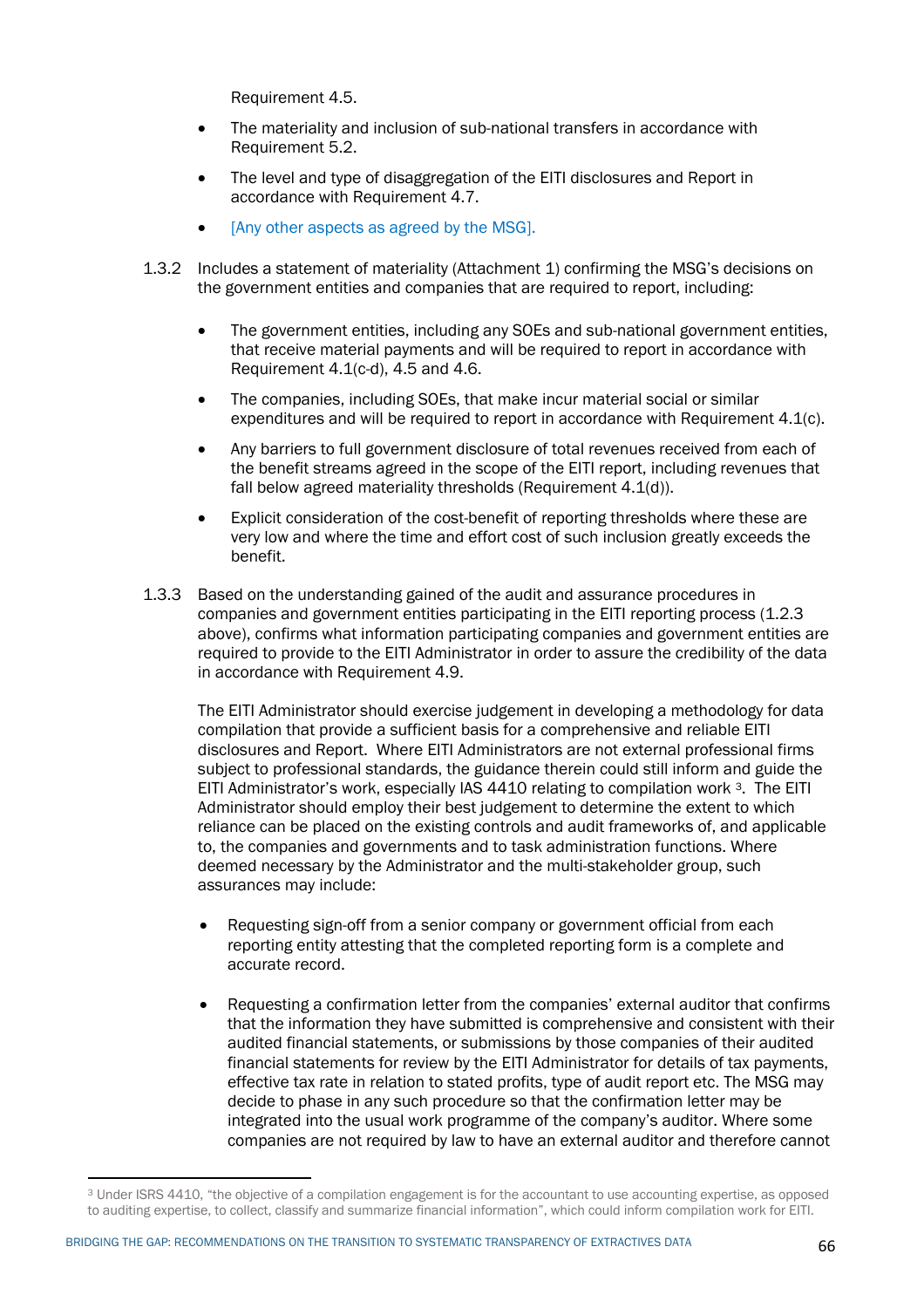provide such assurance, this should be clearly identified, and any reforms that are planned or underway should be noted.

- Where relevant and practicable, requesting that government reporting entities obtain a certification of the accuracy of the government's disclosures from their external auditor or equivalent.
- To gain assurance and make judgments on data reliability across fiscal years, EITI administrators could consider obtaining of confirmation from reporting companies and government entities themselves about external audits they have undergone of their financial statements and underlying records (and by extension the data submitted for EITI reports).
- Recap of understanding of tax administration and collection functions.

The inception report should document the options considered and the rationale for the assurances to be provided. Further it is important that the final reconciliation or compilation report should adequately explain the judgments by which, based on the sum of the macro-level and individual day assurance steps, conclusions are drawn on the adequacy or absence of data reliability.

1.3.4 Confirms the procedures for integrating and analysing non-revenue information included in the EITI disclosures and Report compiled or reconciled by the EITI Administrator. The inception report should incorporate table 1 below, confirming the division of labour between the EITI Administrator, the MSG or other actors in compiling this data, and how the information should be sourced and attributed.

## Table 1 – Non-revenue information to be provided in the EITI disclosures and Report

| Non-revenue information to be<br>provided in the EITI Report                                                                                 | Work to be undertaken by the EITI<br>Administrator | Work to be undertaken by the<br>MSG/others |
|----------------------------------------------------------------------------------------------------------------------------------------------|----------------------------------------------------|--------------------------------------------|
| Legal framework and fiscal regime<br>in accordance with EITI<br>Requirement 2.1.                                                             | $\cdots$                                           | $\cdots$                                   |
| An overview of the extractive<br>industries, including any significant<br>exploration activities in accordance<br>with EITI Requirement 3.1. | $\cdots$                                           | $\cdots$                                   |
| Information about the contribution<br>of the extractive industries to the<br>economy in accordance with EITI<br>Requirement 6.3.             | $\ddotsc$                                          | $\cdots$                                   |
| Production and export data in<br>accordance with EITI Requirement<br>3.2 and 3.3                                                             | $\cdots$                                           |                                            |
| Information regarding state<br>participation in the extractive<br>industries in accordance with EITI<br>Requirement 2.6 and 6.2.4            | $\cdots$                                           |                                            |

<sup>4</sup> Guidance Note 18: SOE participation in EITI Reporting, https://eiti.org/files/GN/Guidance\_note\_18\_SOEs\_EN.pdf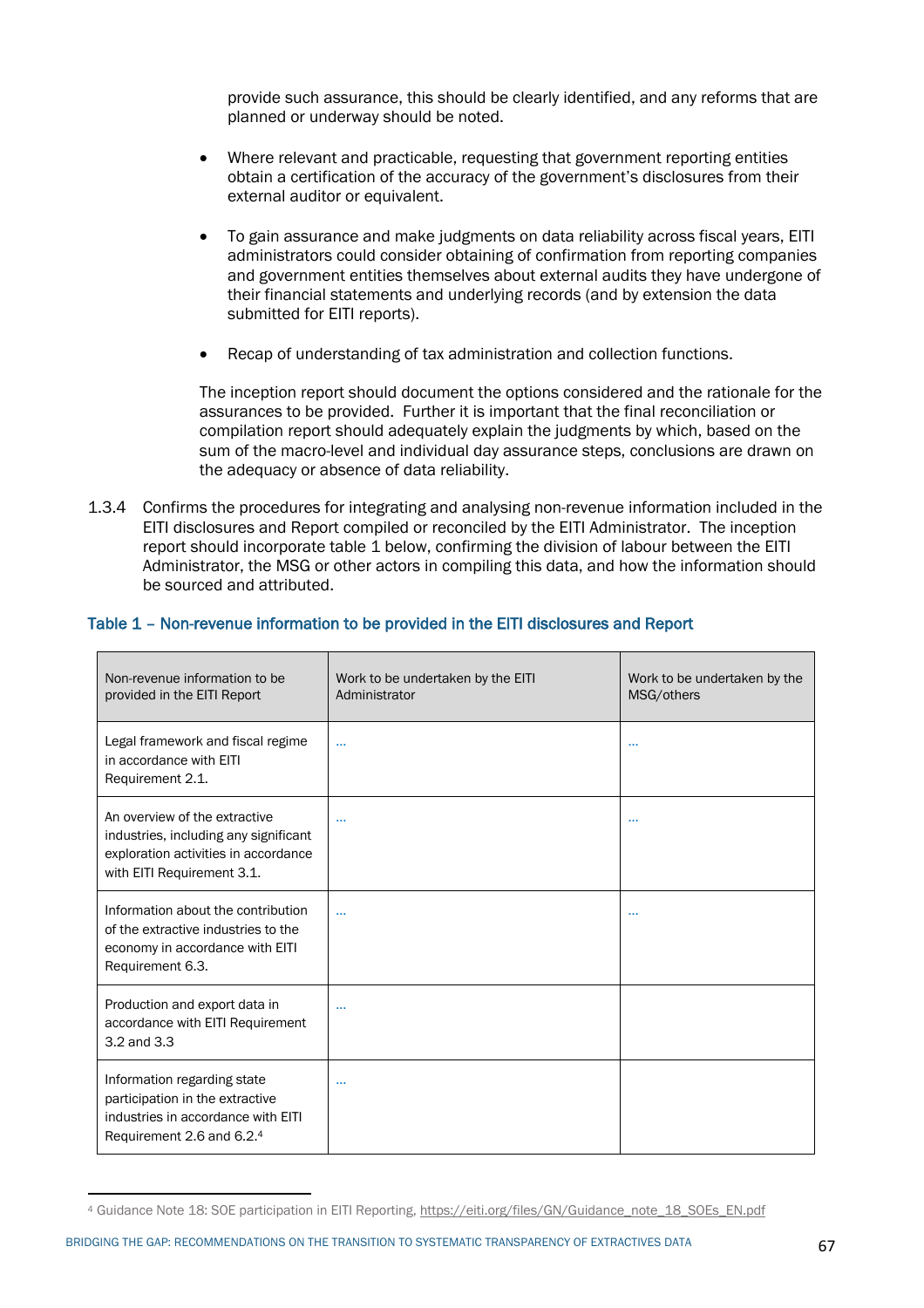| Information about the distribution of<br>revenues from the extractive<br>industries in accordance with EITI<br>Requirement 5.1.                                              | $\ddotsc$ |  |
|------------------------------------------------------------------------------------------------------------------------------------------------------------------------------|-----------|--|
| Any further information further<br>information requested by the MSG<br>on revenue management and<br>expenditures in accordance with<br>EITI Requirement 5.3.                 | $\cdots$  |  |
| Information about license holders in<br>accordance with EITI Requirement<br>2.3 <sup>5,</sup> and the allocation of licenses<br>in accordance with EITI<br>Requirement 2.2.6 | $\ddotsc$ |  |
| Any information requested by the<br>MSG on beneficial ownership in<br>accordance with EITI Requirement<br>2.57                                                               | $\cdots$  |  |
| Any information requested by the<br>MSG on contracts in accordance<br>with EITI Requirement 2.4 8                                                                            |           |  |
| [Add any other contextual<br>information that the MSG has<br>agreed to include in the EITI Report]                                                                           | $\cdots$  |  |

1.2.6 Confirms the reporting templates (or data submission modalities under systematic disclosure), as well as any procedures or provisions relating to safeguarding confidential information. [The EITI Administrator should also develop guidance to the reporting entities on how to complete the reporting templates, and provide training to reporting entities].

## Phase 2 – Data collection

Objective: The purpose of the second phase of work is to collect the data for the EITI Report in accordance with the scope confirmed in the Inception Report. The MSG and national secretariat / EITI Administrator will provide contact details for the reporting entities, ensuring that all reporting entities participate fully and provide data as agreed.

The EITI Administrator is expected to undertake the following tasks during the data collection phase:

2.1 Distribute the reporting templates (or initiate the data submission modality under systematic disclosure) and collect the completed forms and associated supporting documentation directly from the participating reporting entities, as well as any contextual or other information that the MSG has tasked the EITI Administrator to collect in accordance with 1.3.4 above. [Where an alternative approach to compilation or reconciliation is proposed - e.g. where the national EITI secretariat is tasked with this responsibility including data collection, or where the data is collected through an existing reporting mechanism, there should be close oversight by the MSG to ensure the integrity of the information transmitted to the EITI Administrator and of the overall compilation process].

<sup>5</sup> Guidance Note 3: Licence Registers, https://eiti.org/guidance-notes-and-standard-terms-reference#GN3

<sup>6</sup> Guidance Note 4: Licence Allocations, https://eiti.org/guidance-notes-and-standard-terms-reference#GN4

<sup>7</sup> Template beneficial ownership declaration, https://eiti.org/files/Template-beneficial-ownership-declaration-form.doc

<sup>8</sup> Guidance Note 7: Contract Transparency, https://eiti.org/guidance-notes-and-standard-terms-reference#GN7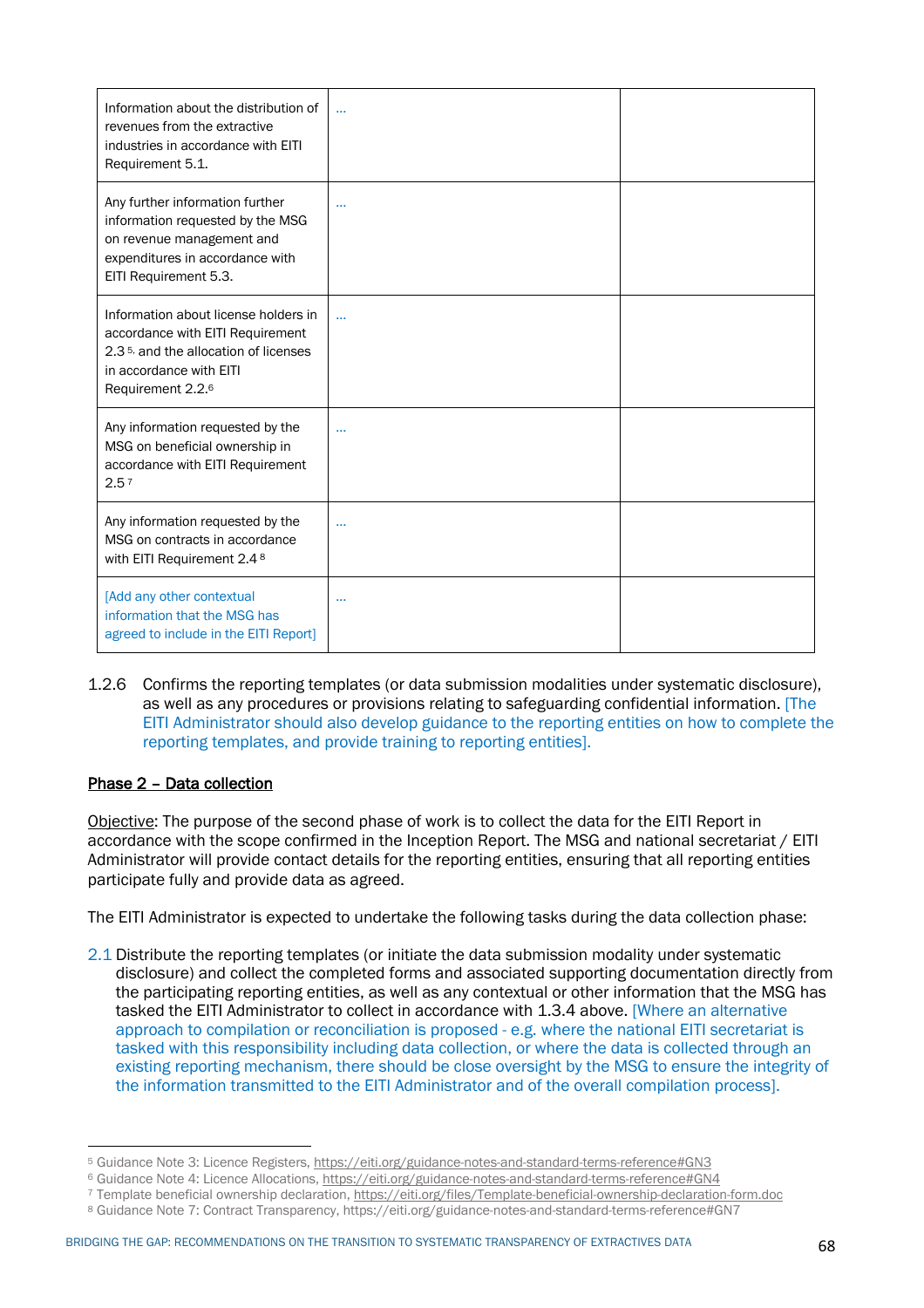## 2.2 Contact the reporting entities directly to clarify any information gaps or discrepancies.

## Phase 3 – initial compilation

Objective: The purpose of this phase is to complete an initial compilation of the sector contextual information and revenue and social payments data with a view to identify any gaps or discrepancies to be further investigated.

- 3.1 The EITI Administrator should compile a database with the payment and revenue data provided by the reporting entities.
- 3.2 The EITI Administrator should comprehensively compile or reconcile the information disclosed by the reporting entities, identifying any discrepancies (including offsetting discrepancies) in accordance with the agreed scope and any other gaps in the information provided (e.g. audit assurances).
- 3.3 [The EITI Administrator should identify any discrepancies above the agreed margin of error established in agreement with the MSG]

#### Phase 4 – investigation of discrepancies and spot checks on - and draft EITI disclosures and Report

Objective: The purpose of this phase is to investigate any discrepancies identified in the initial compilation, and to produce a draft EITI disclosures and Report that compiles the contextual information, compiles financial data and explains any discrepancies above the margin of error determined by the MSG, where applicable.

- 4.1 The EITI Administrator should contact the reporting entities to clarify the causes of any significant discrepancies or other gaps in the reported data, and to collect additional data from the reporting entities concerned. Such follow-up could be based on risk analysis of reporting entities or by analysis of unusual variances in year-on-year EITI-reported data.
- 4.2 This means the format of the EITI Report should present also comparative data of past 1-2 years in columnar form, for key financial elements like revenue by type and revenue collections by paying entity. This would allow identification of unusual variances and selection for further scrutiny including spot checks and obtaining explanations.
- 4.3 The EITI Administrator should submit a draft EITI disclosures and Report to the MSG for comment that comprehensively compiles the information disclosed by the reporting entities, identifying any discrepancies, and reports on contextual and other information requested by the MSG. The financial data should be disaggregated to the level of detail agreed by the MSG and in accordance with requirement 4.7. The draft EITI disclosures and Report should:
	- a) describe the methodology adopted for the compilation of company social payments and government revenues, demonstrating the standards of care and attention used.
	- b) include a description of all revenue streams, related materiality definitions and thresholds (Requirement 4.1).
	- c) include an assessment from the EITI Administrator on the comprehensiveness and reliability of the (financial) data presented, including an informative summary of the work performed by the EITI Administrator and the limitations of the overall assessment provided.
	- d) indicate the coverage of the compilation exercise, based on the government's disclosure of total revenues as per Requirement 4.1(d).
	- e) include an assessment of whether all companies as applicable and government entities within the agreed scope of the EITI reporting process provided the requested information. Any gaps or weaknesses in reporting to the EITI Administrator must be disclosed in the EITI disclosures and Report, including naming any entities that failed to comply with the agreed procedures, and an assessment of whether this is likely to have had material impact on the comprehensiveness of the report.
	- f) document whether the participating companies as applicable and government entities had their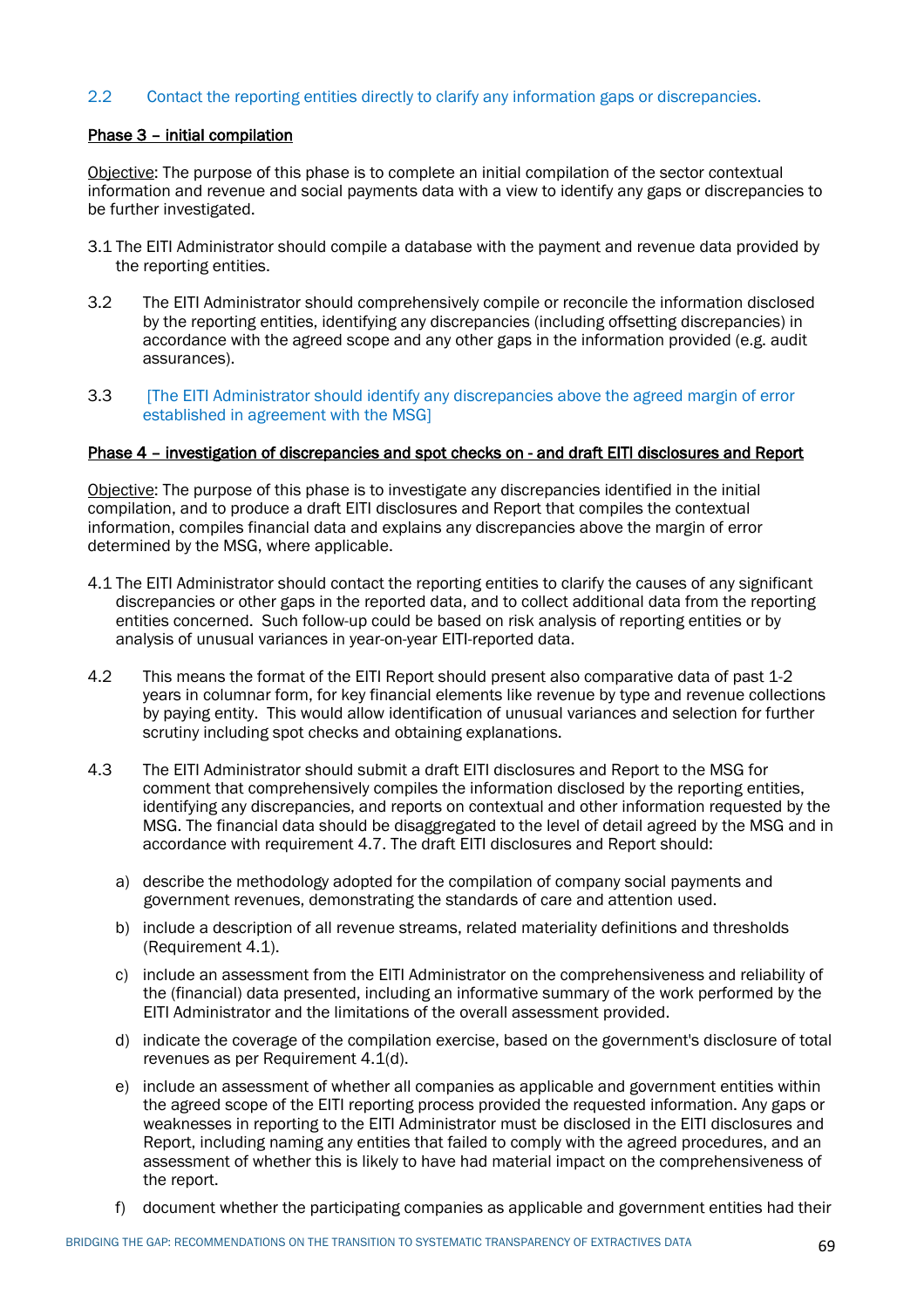financial statements audited in the financial year(s) covered by the EITI disclosures and Report. Any gaps or weaknesses must be disclosed. Where audited financial statements are publicly available, it is recommended that the EITI disclosures and Report advises readers on how to access this information.

- g) include non-revenue information as per Requirement 2,3,5 and 6 and other information requested by the MSG. The contextual information should be clearly sourced in accordance with the procedures agreed by the EITI Administrator and the MSG.
- 4.4 Where previous EITI disclosures and Reports have recommended corrective actions and reforms, the EITI Administrator should comment on the progress in implementing those measures. [The EITI Administrator should make recommendations for strengthening the reporting process in the future, including any recommendations regarding audit practices and reforms needed to bring them in line with international standards, and where appropriate, recommendations for other extractive sector reforms related to strengthening the impact of implementation of the EITI on natural resource governance. The EITI Administrator is encouraged to discuss and collaborate with the MSG in formulating such recommendations.]
- 4.5 The EITI Administrator is encouraged to make recommendations on strengthening this illustrative assignment description for EITI Administrator services in accordance with the EITI Standard for the attention of the EITI Board.

## Phase 5 – final EITI Report

Objective: The purpose of this phase is to ensure that any comments by the MSG on the draft report have been considered and incorporated in the final EITI disclosures and Report.

- 5.1 The EITI Administrator will submit the EITI disclosures and Report upon approval to the MSG. The MSG will endorse the report prior to its publication and will oversee its publication. Where stakeholders other than the EITI Administrator decide to include additional comments in, or opinions on, the EITI Report, the authorship should be clearly indicated.
- 5.2 [The final EITI Report must be translated to the following languages: …]
- 5.3 The EITI Administrator should produce primary and any supplemental electronic data files9 that can be published together with the final EITI disclosures and Report.
- 5.4 Following approval by the MSG, the EITI Administrator is mandated to submit summary data from the EITI Report electronically to the International Secretariat according to the standardised reporting format available from the International Secretariat 10.
- 5.5 [The EITI Administrator shall take appropriate measures to ensure that the EITI disclosures and Report is comprehensible. This includes ensuring that the disclosures and Report has high levels of readability, legibility and usability, especially if issued on on-line formats.
- 5.6 The MSG may request that the EITI Administrator, if an external professional firm, to submit to the national EITI secretariat all data gathered during reconciliation available, including the contact information of all institutions contacted during the reporting process.]

## 5.7 […]

#### Qualification requirements for EITI Administrators

The compilation of government revenues, sector information and company social payments needs to be undertaken by a EITI Administrator, overseen by and reporting to multi-stakeholder group (requirement

<sup>9</sup> The files can be in CSV or Excel format and should contain the tables and figures from the print report. In accordance with requirement 7.1.c, the multi-stakeholder group is required to make the EITI Report available in an open data format (xlsx or csv) online.

<sup>10</sup> The latest version of the summary data template can be found at: https://eiti.org/document/eiti-summary-data-template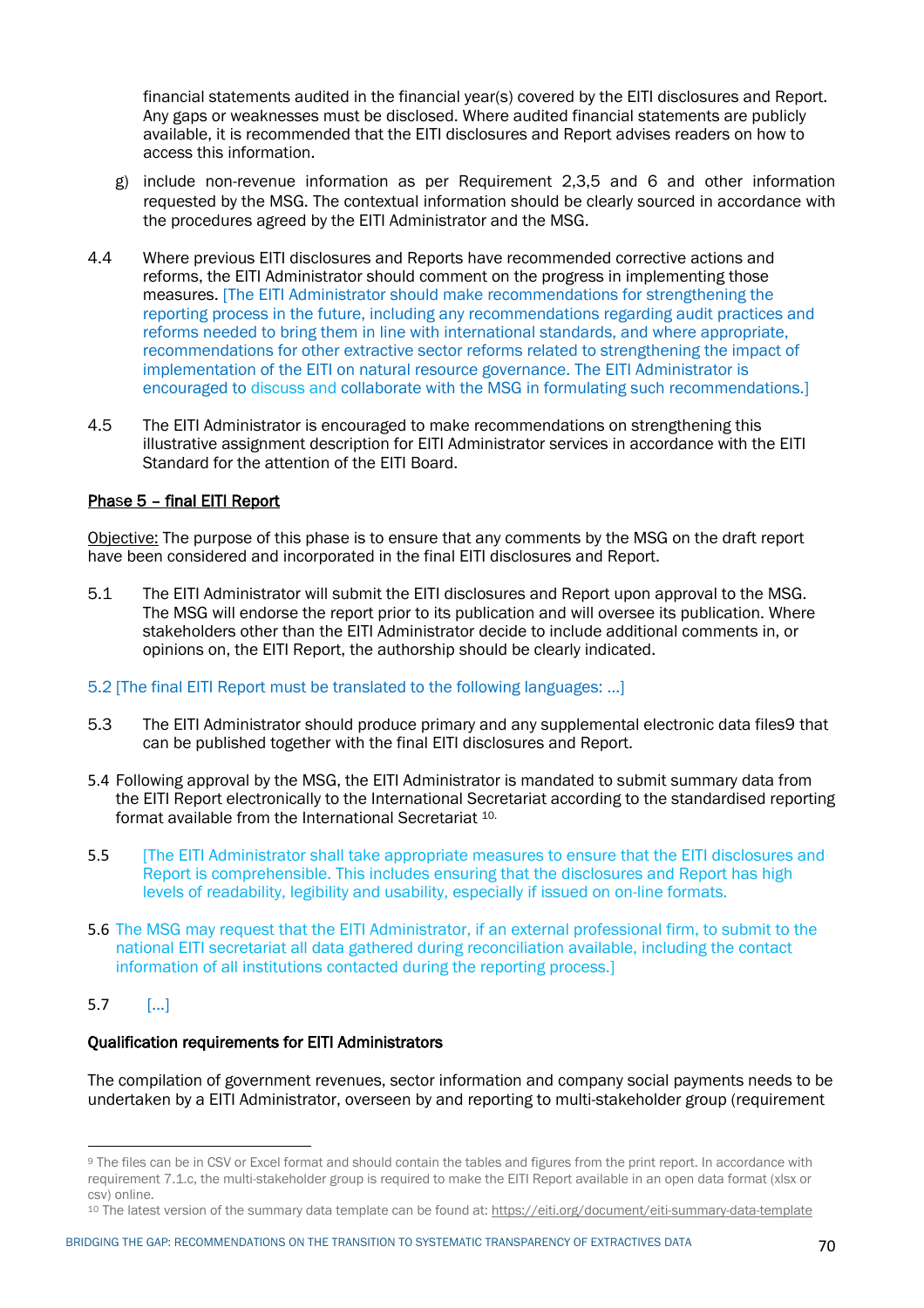4.9). It is a requirement that the EITI Administrator is perceived by the MSG to be credible, trustworthy and technically competent (ibid).

The EITI Administrator will need to possess:

- Expertise and experience in the oil, gas and mining sectors in [country].
- Expertise in accounting, auditing and financial analysis and ideally, knowledge of tax administration and collection processes and government fiscal flows generally.
- A track record in similar work. Previous experience in EITI reporting is not required, but would be advantageous.
- [Add information about any other skills and competencies required].

In order to ensure the quality and independence of the exercise, EITI Administrators are required, in their proposal or in discussions with the multi-stakeholder groups, to discuss any actual or perceived conflicts of interest, together with commentary on how any such conflict can be avoided.

## Reporting requirements and time schedule for deliverables

The assignment is expected to commence on [date], culminating in the finalisation of the EITI disclosures and Report by [date]. The proposed schedule is set out below:

| Assignment of task description                                                                   | [date]          |
|--------------------------------------------------------------------------------------------------|-----------------|
| Discussion of, clarifications on and acceptance<br>of task assignment including expertise needed | [date]          |
| (If relevant) Phase 0: Scoping studies                                                           | [date] - [date] |
| => Scoping Study                                                                                 | [date]          |
| Phase 1: Preliminary analysis                                                                    | [date] - [date] |
| => Inception report discussed with MSG                                                           | [date]          |
| Phase 2: Data collection                                                                         | [date] - [date] |
| Phase 3: Initial reconciliation                                                                  | [date] - [date] |
| Phase 4: Investigation of discrepancies                                                          | [date] - [date] |
| => Draft disclosures and Report                                                                  | [date]          |
| Phase 5: Final disclosures and Report                                                            | [date] - [date] |
| => Final EITI disclosures and Report                                                             | [date]          |

[Add any additional information regarding other deliverables requested by the MSG, including translations, trainings and whether the EITI Administrator should also be tasked with delivering a Summary report]

## MSG oversight and input

[Add information about reporting lines, oversight of and support to the EITI Administrator during the assignment, other logistical and administrative arrangements.]